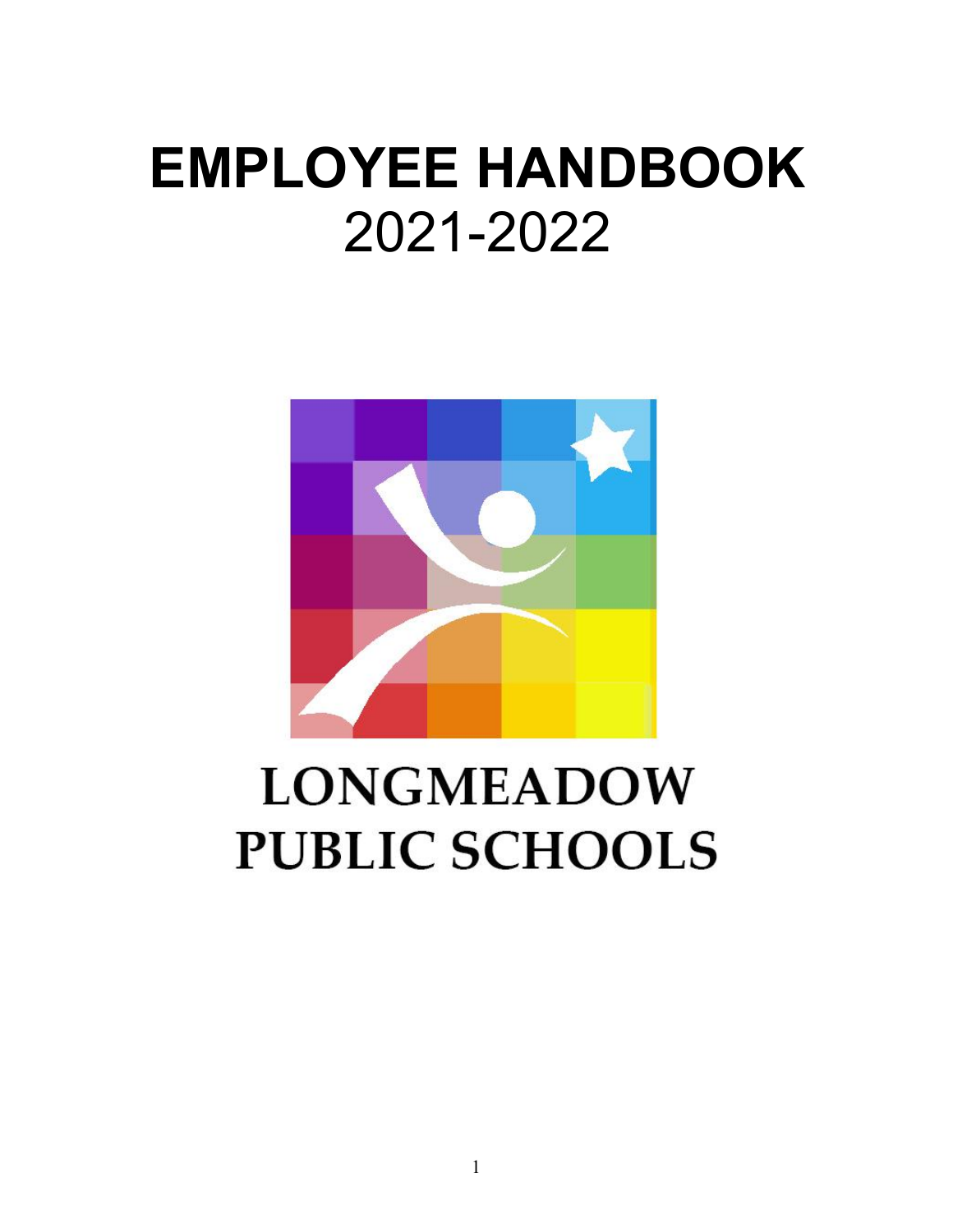# TABLE OF CONTENTS

|             | <b>Longmeadow School Committee</b>                                                  | 5                |
|-------------|-------------------------------------------------------------------------------------|------------------|
|             | <b>Longmeadow Education Association</b>                                             | 5<br>5<br>6<br>6 |
|             | <b>Longmeadow Administrative/Human Resources</b>                                    |                  |
|             | <b>New Employee Checklist</b>                                                       |                  |
|             | 2021-2022 LONGMEADOW PUBLIC SCHOOLS CALENDAR                                        | 899999           |
|             | <b>PART I. SCHOOL SYSTEM GOVERNANCE</b>                                             |                  |
|             | §1. Appointing Authority for Employees                                              |                  |
|             | § 2. School Committee Policy Manual                                                 |                  |
|             | <b>PART II. DISCRIMINATION PROHIBITIONS AND CIVIL RIGHTS</b>                        |                  |
|             | §1. Employment Non-Discrimination Statement                                         |                  |
|             | § 2. Civil Rights Compliance Officer                                                | 9                |
|             | PART III, HUMAN RESOURCES & PAYROLL                                                 | 10               |
|             | §1. Human Resources Office                                                          | 10               |
|             | § 2. Payroll and Benefits Office                                                    | 10               |
|             | § 3. Pay Dates                                                                      | 10<br>10         |
|             | § 4. Payroll Procedures<br>PART IV. ABSENCES FROM WORK                              | 11               |
|             |                                                                                     | 11               |
|             | §1. Reporting Absences from Work                                                    | 11               |
|             | § 2. Medical Absences<br>§ 3. Other Absences                                        | 12               |
|             | PART V. GENERAL EMPLOYMENT ISSUES                                                   | 12               |
|             | §1. Basic Work Expectations of Employees                                            | 12               |
|             | § 2. Employee Ethics                                                                | 13               |
|             | § 3. Employee Work Hours                                                            | 13               |
| § 4.        | <b>Criminal Offender Records Investigation (C.O.R.I.) Checks</b>                    | 13               |
|             | § 5. Employee Work Assignments                                                      | 14               |
|             | § 6. Availability of Copies of Collective Bargaining Agreements                     | 16               |
|             | <b>PART VI. WORKPLACE RULES</b>                                                     | 17               |
| § 1.        | <b>Workplace Conduct</b>                                                            | 17               |
|             | § 2. Confidentiality of Information Learned Through Employment                      | 17               |
| $\S 3.$     | <b>Weapons and Dangerous Devices Prohibited</b>                                     | 17               |
| §4.         | <b>Smoking and Other Tobacco Use Prohibited</b>                                     | 17               |
| $\S$ 5.     | <b>Substance Use Prohibited</b>                                                     | 18               |
| §6.         | <b>Workplace Apparel</b>                                                            | 18               |
| § 7.        | <b>Computer, E-Mail, and Internet Use</b>                                           | 18               |
| Ş<br>8.     | <b>Inappropriate Use of Inter-Office Mail Prohibited</b>                            | 19               |
| $\S$<br>9.  | <b>Political Activities by Employees</b>                                            | 19               |
| $\S$<br>10. | <b>Violation of Copyright Law Prohibited</b>                                        | 19               |
| $§$ 11.     | <b>Staff Gifts and Solicitations</b>                                                | 20               |
|             | § 12. Staff Ethics/ Conflict of Interest                                            | 20               |
| $§$ 13.     | Attendance at In-Service and Professional Development Programs and Activities<br>20 |                  |
| § 14.       | <b>Mandated Trainings</b>                                                           | 20               |
|             | § 15. Reimbursements                                                                | 21               |
|             | § 16. Face Masks - Policy EBCFA                                                     | 21               |
|             | <b>PART VII. SAFETY ISSUES</b>                                                      | 22               |
| § 1.        | <b>Workplace Safety</b>                                                             | 22               |
| $\S 2.$     | <b>Employee Identification</b>                                                      | 23               |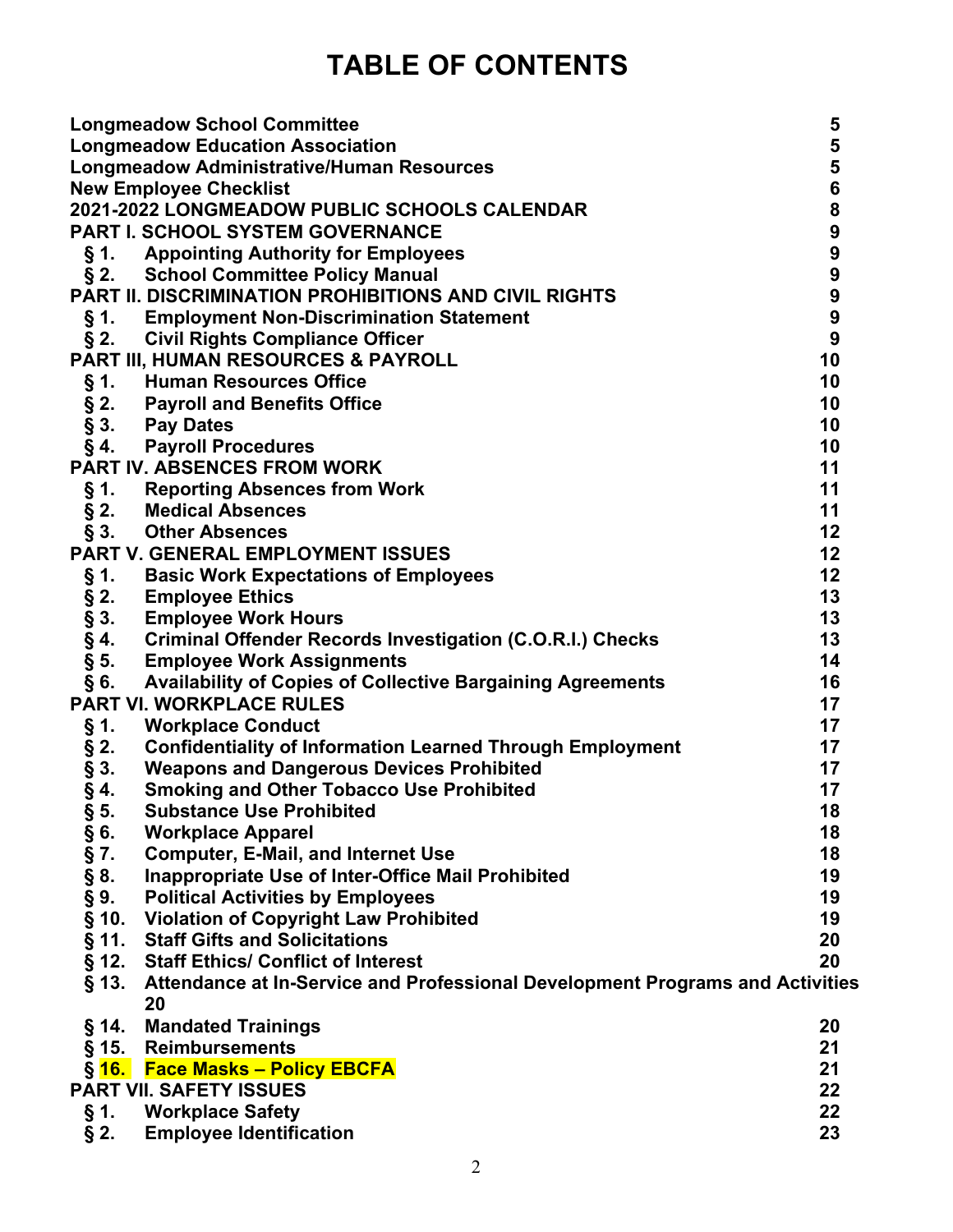| $\S 3.$           | <b>School and Workplace Emergency Procedures</b>                     |    |  |  |  |
|-------------------|----------------------------------------------------------------------|----|--|--|--|
|                   | PART VIII. INTERACTION WITH STUDENTS, & STUDENT RIGHTS               | 23 |  |  |  |
| $§$ 1.            | <b>Respect for Students</b>                                          | 23 |  |  |  |
| $\S 2.$           | <b>Sexual Harassment</b>                                             | 23 |  |  |  |
| $\S 3.$           | <b>Bullying Prevention and Intervention Plan</b>                     | 29 |  |  |  |
| §4.               | <b>Acceptable Use Agreement</b>                                      | 38 |  |  |  |
| § 5.              | Social Media and Electronic Communication Policy - File IJNDD        | 43 |  |  |  |
| §6.               | <b>Corporal Punishment - File JKA</b>                                | 48 |  |  |  |
| $\S 7.$           | <b>Transporting Students in Private Vehicles</b>                     | 48 |  |  |  |
| § 8.              | No Recommendation of Medication for Students                         | 48 |  |  |  |
| $\S 9.$           | <b>Mandated Reporters</b>                                            | 49 |  |  |  |
|                   | PART IX. USE AND CARE OF SCHOOL DISTRICT PROPERTY                    | 49 |  |  |  |
| $§$ 1.            | Use of Longmeadow Public Schools Telephones                          | 49 |  |  |  |
| $\S 2.$           | Use of Photocopiers, Printers or Facsimile (FAX) Machines            | 49 |  |  |  |
| §3.               | Use of Longmeadow Public Schools Official Stationery                 | 49 |  |  |  |
| §4.               | No Assurance of Privacy When Using School Network                    | 49 |  |  |  |
| § 5.              | Employee File Cabinets/Desks/Computers, etc.                         | 50 |  |  |  |
| §6.               | <b>Building Identification Badges and Room Keys</b>                  | 50 |  |  |  |
| § 7.              | <b>Failing to Close Fire Doors and Use of Door Wedges Prohibited</b> | 50 |  |  |  |
| § 8.              | <b>Employee Handbook</b>                                             | 51 |  |  |  |
| <b>APPENDIX A</b> |                                                                      | 52 |  |  |  |
|                   | WHAT DO THESE ACRONYMS AND ABBREVIATIONS MEAN?                       | 52 |  |  |  |
| <b>APPENDIX B</b> |                                                                      | 53 |  |  |  |
|                   | <b>Frequently Asked Questions</b>                                    | 53 |  |  |  |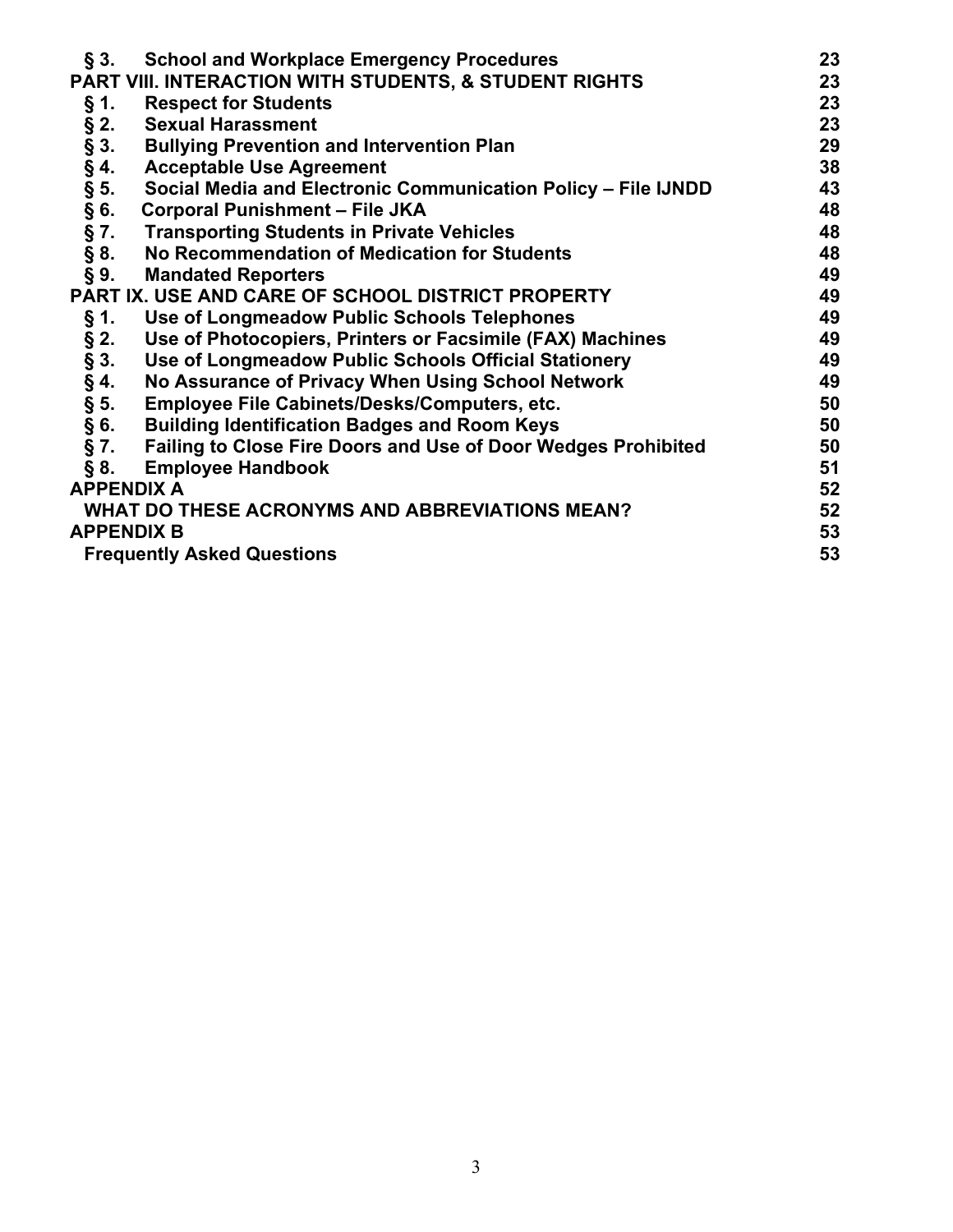

M. Martin O'Shea, Ed.D., Superintendent of Schools Susan Bertrand, Assistant Superintendent for Learning Thomas Mazza, Assistant Superintendent for Finance & Operations Jean Fontaine, Director of Pupil Services Nicholas Jorge, Director of Technology

**August, 2021** 

Dear Colleagues:

Welcome to the Professional Learning Community of the Longmeadow Public Schools! You are part of an outstanding group of educators who work together to keep our "eyes on the child – learning".

In the handbook of materials that follow, you will find an overview of important information that you should know about our district. There are references to other important documents, such as your collective bargaining agreement, with which you should become familiar. As you review the handbook's contents, feel free to ask questions about any procedure or practice that does not seem clear to you. Any of your colleagues will be glad to assist you.

It is required for all staff members to read all policies and procedures of Longmeadow Public Schools. This information is vital as it clearly governs how we operate and informs you of what you can and can't do. As new policies are developed by the School Committee, and new procedures developed by Longmeadow Public Schools, they will be emailed to you for your immediate review. Please stay current and follow our policies and procedures so that we maintain a safe and respectful environment at all of our schools and buildings.

As the need arises, you will want to use this handbook as a reference, so keep it in a safe place.

Best wishes for every success at Longmeadow Public Schools!

Sincerely,

M. Martin O'Shea, Ed.D. **Superintendent of Schools**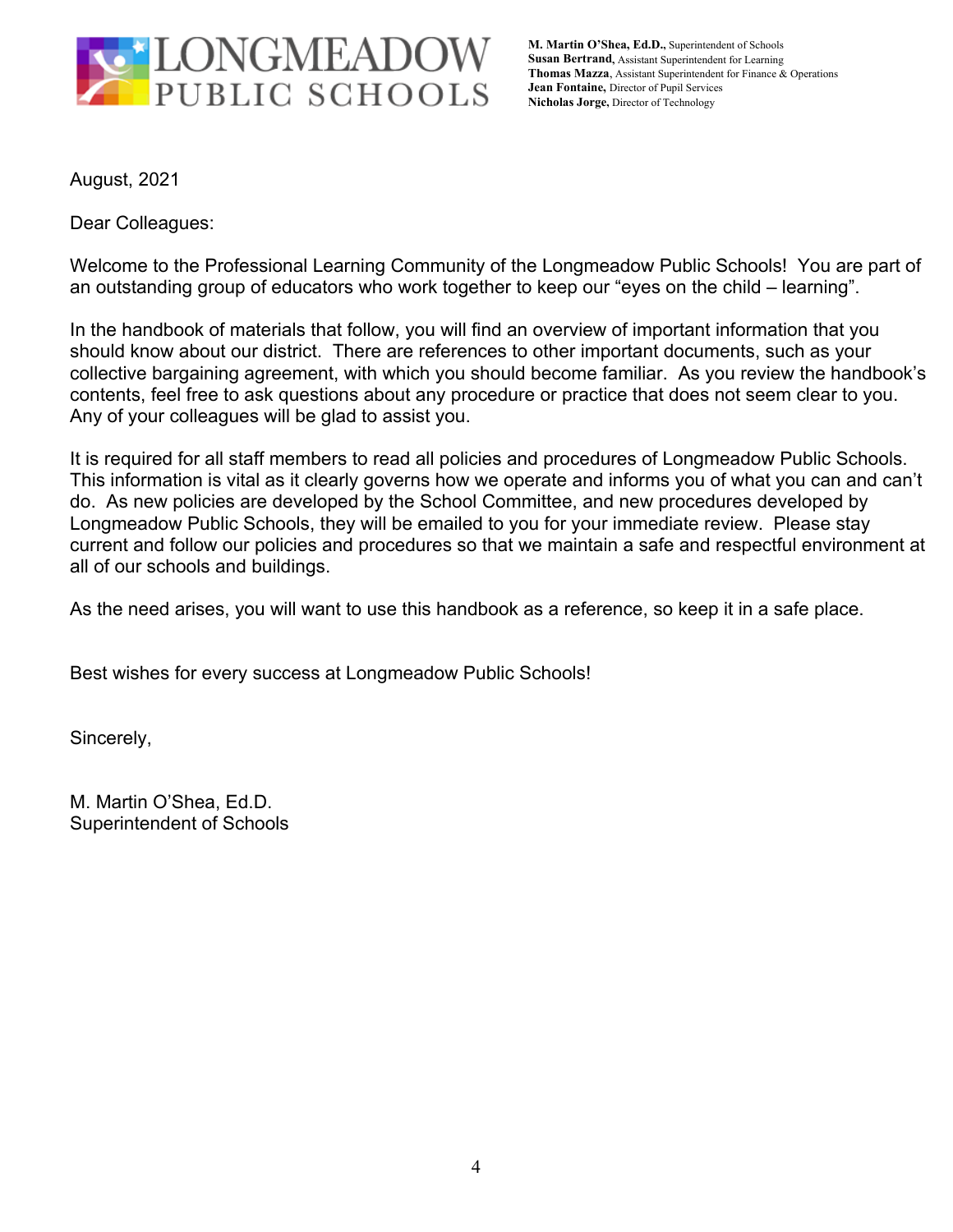### **Longmeadow School Committee**

Kevin Shea, Chair Bronwyn Monahan, Vice Chair Nicole Choiniere, Clerk Gianna Allentuck Susan Bell Jamie Hensch Mary Keane

# **Longmeadow Education Association**

Kathleen Russotto and Robert O'Connell, Co-Presidents Paula Ruyffelaert, Secretary Anna Gelinas, Treasurer/Membership

# **Longmeadow Administrative/Human Resources**

Main Office: 565-4200 Fax: 565-4215

| <b>Superintendent of Schools</b>                             | Dr. M. Martin O'Shea    |
|--------------------------------------------------------------|-------------------------|
| <b>Assistant Superintendent for Learning</b>                 | Ms. Susan Bertrand      |
| <b>Assistant Superintendent for Finance &amp; Operations</b> | Mr. Thomas Mazza        |
| <b>Facilities Director</b>                                   | Mr. Nicholas Georgantas |
| <b>Director of Pupil Services</b>                            | Mrs. Jean Fontaine      |
| Director of Technology                                       | Mr. Nicholas Jorge      |
| Administrative Assistant, Superintendent                     | Mrs. Dianne Georgantas  |
| Administrative Assistant, Assistant Superintendent           | Mrs. Tammy Filiault     |
| <b>Assistant Business Manager</b>                            | Mrs. Mary Talbot-Barry  |
| <b>Assistant Bookkeeper</b>                                  | Mrs. Christine Fontaine |
| <b>Benefits Administrator</b>                                | Ms. Jocelyn Sanchez     |
| Human Resource Manager                                       | Mrs. Erica Gelinas      |
|                                                              |                         |

# **School Principals**

High School (565-4220) Glenbrook Middle School (565-4250) Williams Middle School (565-4260) Blueberry Hill School (565-4280) Center School (565-4290) Wolf Swamp School (565-4270)

Mr. Thomas Landers Mrs. Nikcole Allen Dr. Elizabeth Nelson Mrs. Amy Stec Mrs. Donna Hutton Mr. Jared Materas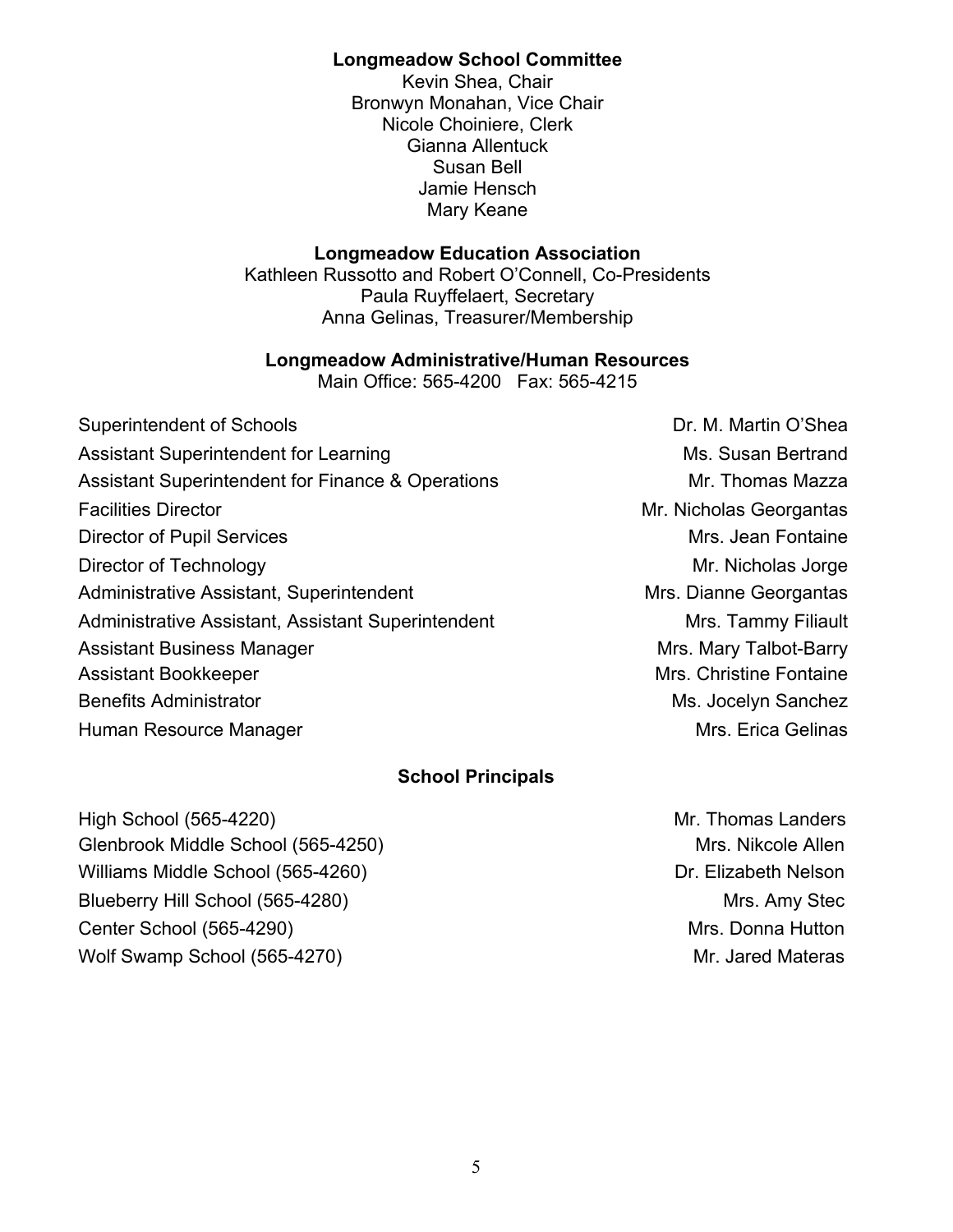# **New Employee Checklist**

The following items need to be addressed with New Employees to insure the timeliness of their submission. Delay in submitting forms will slow down their processing.

# **IMMEDIATE RESPONSES REQUIRED FOR THE FOLLOWING:**

# Forms to Human Resources Department, Longmeadow Town Office

Federal Withholding Form (W-4) Massachusetts Withholding Form (M-4) Direct Deposit Forms (if interested) Teachers' Retirement Form & ONLINE Enrollment Form Employment Eligibility Verification (Form 1-9) and applicable forms of ID Drug-Free Workplace Policy **Sexual Harassment Policy** Conflict of Interest Policy and online training certificate **Medical Insurance Forms** Life Insurance Forms **Disability Forms Sick Leave Bank Forms** CORI Fingerprint-based Background Check **TB Test EPIMS/EEO Form Whistleblowers Protection Policy** SSA 1945 form Physical Exam (if applicable) Proof of Certification (if applicable) **Ethics On-Line Training** 

Absence Management- issues or questions contact: Business Office

Longmeadow Education Association (LEA) Membership Forms - see LEA Building Representative for questions.

# **ADDITIONAL AREAS TO GET TO KNOW:**

It is required for all staff to read and know all School Committee policies, and School handbooks. All staff should familiarize themselves with the procedures in each school building. District Website: The district website contains a wealth of information. In addition to the School Committee's policy manual, the website contains directory information about administrative staff in the school system, links to individual schools, links to outside websites, including those of the Massachusetts Department of Elementary and Secondary Education (DESE) and other items of interest to the Longmeadow Public Schools' community and the general public. The website address is: https://www.longmeadow.k12.ma.us/school-committee/policy Additionally, postings of public job postings can be viewed on the district's website. Internal postings are only viewable at: http://www.schoolspring.com/jobs/?employer=11231&status=20

Assistant Superintendent for Learning: A place to find forms, links, and information related to district curriculum, instruction, assessment, professional development, licensure, and evaluation: https://sites.google.com/longmeadow.k12.ma.us/new-lps/district-departments/asst-supterintendent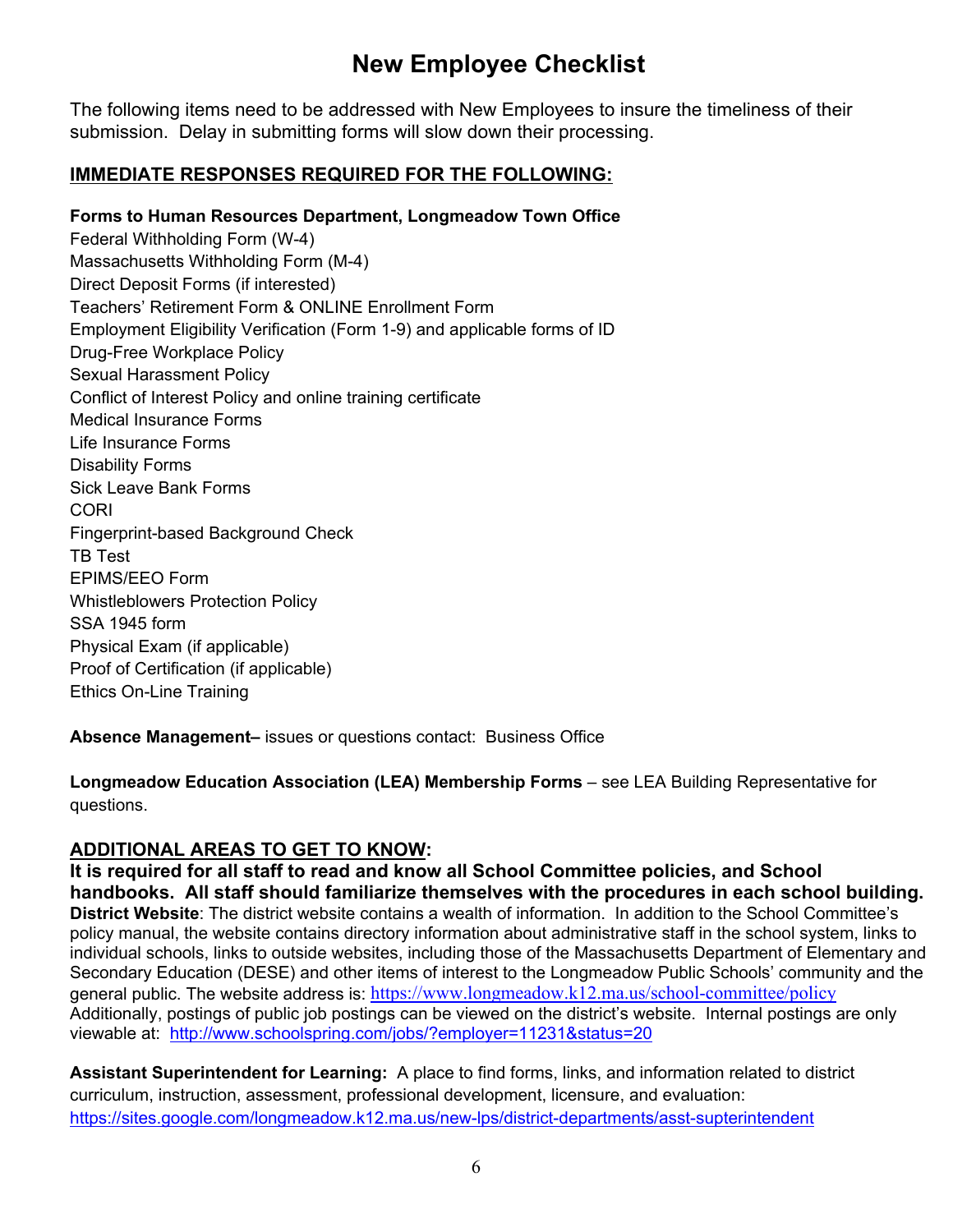Curriculum Maps -Maps are found on various websites. Please refer to your curriculum coordinator as to where your curriculum maps are located.

Massachusetts Common Core Frameworks - copies of the frameworks for each discipline are located online at www.doe.mass.edu/frameworks/current.html

Licensure -- make sure you know the answers to the following questions: Do you know the "status" of your license? Do you know what category license you have? Do you have a copy of your license in your professional portfolio? Have you given a copy of your license to Central Office?

Professional Growth Opportunities - see your building PGC representatives if you have questions about professional development courses offered by LPS.

**Contract** – make sure you have one. You may also obtain a copy on the LPS website https://sites.google.com/longmeadow.k12.ma.us/new-lps/district-departments/employment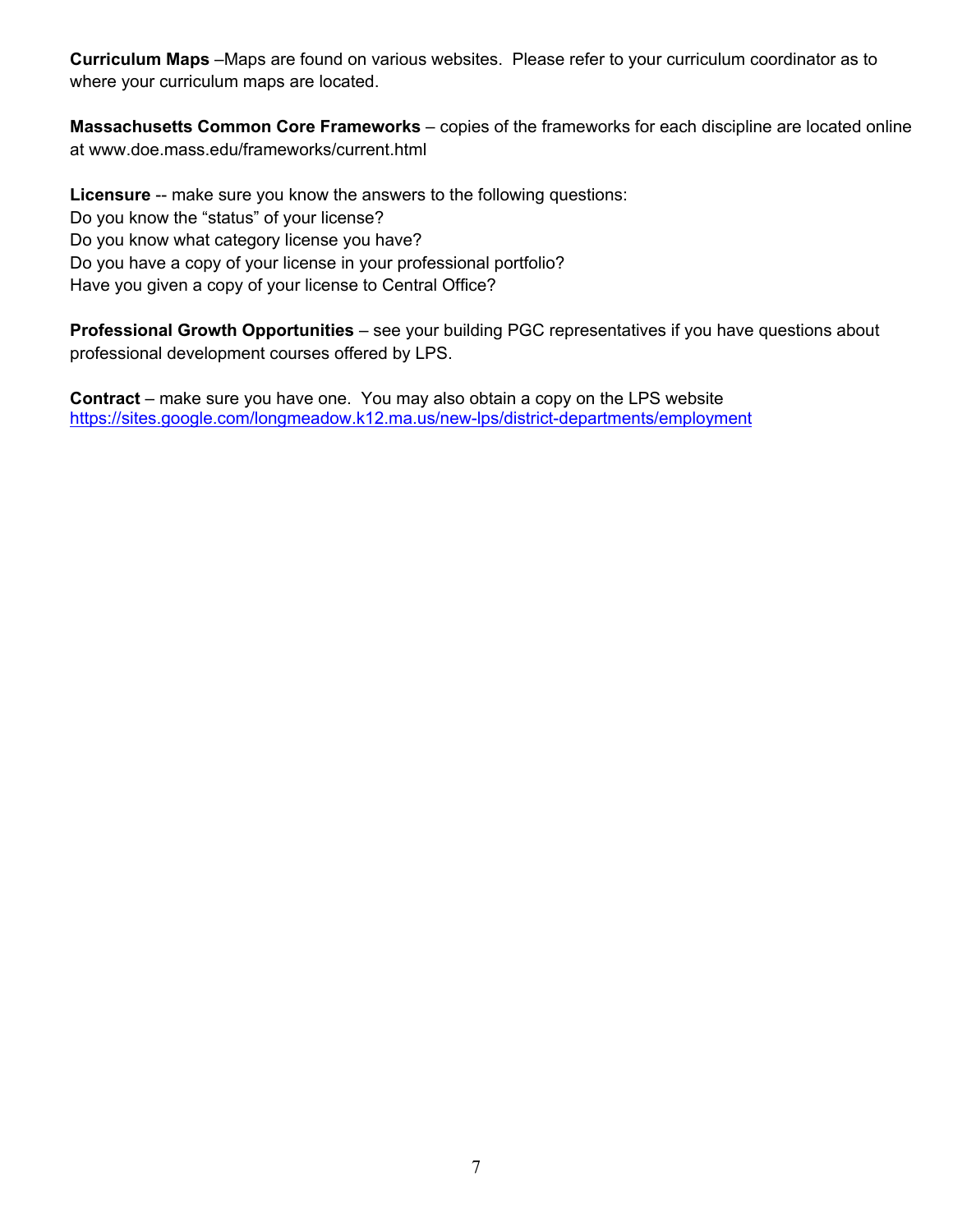|                                                                                                      |                                                                                                                                                                                                                                                                                                                                                                                                                                | <b>JUNE '22</b>                                                                          |                                                         |        |
|------------------------------------------------------------------------------------------------------|--------------------------------------------------------------------------------------------------------------------------------------------------------------------------------------------------------------------------------------------------------------------------------------------------------------------------------------------------------------------------------------------------------------------------------|------------------------------------------------------------------------------------------|---------------------------------------------------------|--------|
| s                                                                                                    | <b>ANAL INOFORE ONGMEADOW PUBLIC SCHOOLS CALENDAR</b><br>м                                                                                                                                                                                                                                                                                                                                                                     |                                                                                          |                                                         |        |
| $\mathbf{1}$<br>聊<br>14<br>鹣<br>蝮稗<br>翘<br>鹨<br>$\frac{20}{2}$                                       | $\overline{2}$<br>$\overline{\mathbf{3}}$<br>$\ddot{\phantom{a}}$<br>901001111112<br>13<br>$N = 15 = 13 \cdot 236$<br>W,<br>$\mathcal{R}^{\circ}$<br>$\mathbb{R}^3$<br>29<br>$1\frac{3}{2}0$<br>sumes<br>/ Martin 18 uth 19<br>:ho<br>NOS.<br>$1\overline{g}$<br>nomgo.<br>Emdo<br>$20.20$<br>Quarter $7.1$ st<br>48<br><b>M</b> ness<br>$\frac{28}{2}$<br>塑<br>篘<br>$\frac{3}{9}$<br>$\frac{29}{29}$<br>$\frac{38}{28}$<br>31 | 5<br>8<br>7<br>6<br>14<br>15<br>12<br>13<br>19<br>22<br>20<br>21<br>26<br>27<br>28<br>29 | 9<br>10<br>11<br>18<br>16<br>17<br>23<br>24<br>25<br>30 | Hours: |
| $\overline{\mathbf{c}}$<br>4<br>$\boldsymbol{2}$<br>Sandwryddiadau<br>Sandwryddiadau<br>$\mathbf{1}$ | New Employee<br>Orientation<br>Opening Day (PD#1)<br>Middle School Evening P/T<br>Protophev. Day (PD#2)<br>Middle School P/T Conf.<br>Prof DeVays Mis 3Gilor<br>work, days Mis 3Gilor<br>First DeVa∨ Profil-12<br>First DeVa∨ Profil-12 Break<br>First Day of School<br>Prek & K                                                                                                                                               |                                                                                          |                                                         |        |
| 6<br>$\overline{7}$<br>9<br>10<br>11<br>$\frac{48}{264}$<br>3                                        | No School/Labor Day<br>No School/Rosh<br>Hashanah<br>LHS Back-to-School<br>Night S P/T Evening Conf.<br>MS <del>ERACK to Schinestep</del> ht<br>Prof. Dev. Day #5<br>No School You Kippur<br>- 1/2 day Elem only<br>Elem Back-to-School<br>Night                                                                                                                                                                               |                                                                                          |                                                         |        |
| 11<br>21<br>15<br>26<br>17<br>$28 - 29$<br>18-<br>22                                                 | No School /Columbus<br>Day<br>EhtSoff/3 <sup>d</sup> Extention<br><b>Nonfichool / Good Friday</b><br><b>Radde/Schegins</b><br>Easteing P/T conf.<br>Radrade Solagol P/T<br><b>Nortichool/ Spring Break</b><br>$-$ 1/2 days MS only                                                                                                                                                                                             |                                                                                          |                                                         |        |
| $3 - 4$<br>5<br>11<br>30<br>24                                                                       | Elem P/T Conf.<br>$-$ 1/2 day Elem only<br>End of 1 <sup>st</sup> Quarter<br>No School / Veteran's<br>Day<br>No School Dalemaorial Day<br>1/2 Day Thanksgiving                                                                                                                                                                                                                                                                 |                                                                                          |                                                         |        |
| $25 -$                                                                                               | (all)<br>Thanksgiving Recess                                                                                                                                                                                                                                                                                                                                                                                                   |                                                                                          |                                                         |        |
| 3 <sup>2</sup><br>$23 + 5$<br>31                                                                     | End of 1 <sup>st</sup> trimester<br>NoaStcDay of Decrember<br>Breakday)                                                                                                                                                                                                                                                                                                                                                        |                                                                                          |                                                         |        |
| $16 -$<br>23                                                                                         | Snow Make-up days                                                                                                                                                                                                                                                                                                                                                                                                              |                                                                                          |                                                         |        |
| 20                                                                                                   | Juneteenth Observed                                                                                                                                                                                                                                                                                                                                                                                                            |                                                                                          |                                                         |        |

Student

Elementary Schools – Full day: 8:35 – 2:45 pm; Half day: 8:35 am -11:30 am<br>Middle Schools – Full day: 8:30 am – 2:50 pm; Half day: 8:30 am – 11:30 am<br>
Half day: 7:39 am – 2:15 pm; Half day: 8:30 am – 10:44 am<br>
Please note:

8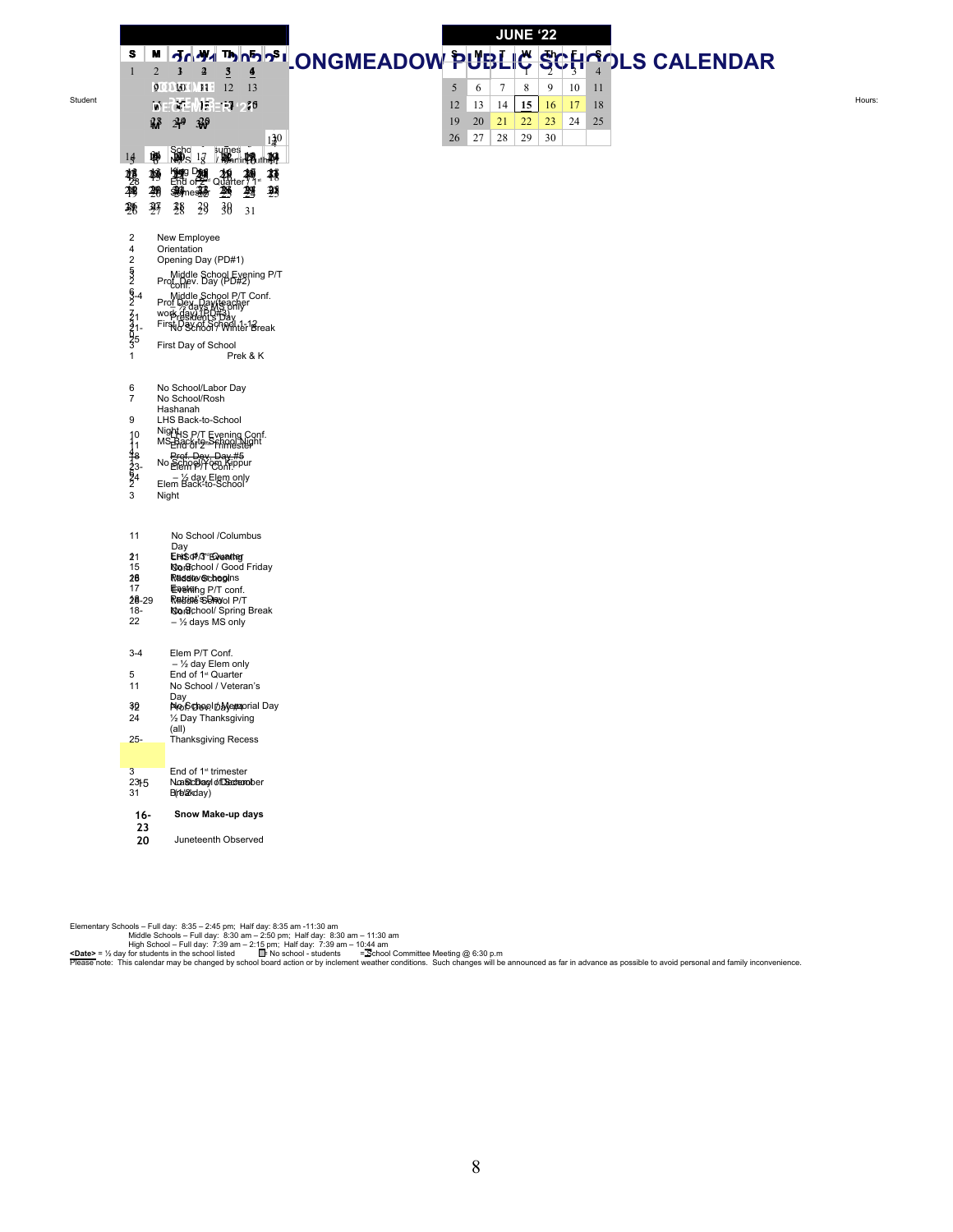# **PART I. SCHOOL SYSTEM GOVERNANCE**

### **Appointing Authority for Employees** § 1.

Pursuant to Massachusetts law, and with the exceptions stated here, the Superintendent of Schools is the appointing authority for all employees of the Longmeadow Public Schools (LPS). The exceptions to the Superintendent's status as appointing authority are: (1) the Superintendent of Schools; (2) the Assistant Superintendent for Learning, (3) the Director of Special Education, and (4) the Business Manager/ Assistant Superintendent for Finance and Operations. The Longmeadow School Committee, elected annually by the voters of Longmeadow, is the appointing authority for these four positions.

### $\S 2.$ **School Committee Policy Manual**

- Topics Addressed. The duly adopted policies of the Longmeadow School Committee, along А. with federal and state statutes and regulations, are the rules by which the Longmeadow Public Schools are to be governed. These policies are compiled in a policy manual, which sets forth Committee policies in the following areas: foundation and basic commitment; School Committee governance and operations; general school administration; fiscal management; support services; facilities development; Personnel; negotiations; instruction; students; schoolcommunity relations; and education agency relations. The manual is updated as new policies are adopted and existing policies are revised as needed.
- $B<sub>1</sub>$ Location of Copies. A complete set of Longmeadow School Committee policies can be found on the Longmeadow Public Schools' website (https://www.longmeadow.k12.ma.us/schoolcommittee/policy). Every employee of the Longmeadow Public schools should become familiar with the School Committee's policies, particularly those that pertain to her/his area(s) of responsibility.

# **PART II. DISCRIMINATION PROHIBITIONS AND CIVIL RIGHTS**

### $§$  1. **Employment Non-Discrimination Statement**

It is the policy of the Longmeadow Public Schools (LPS) not to discriminate on the basis of race, color, sex, religion, national origin, sexual orientation, gender identity, disability, or pregnancy or pregnancy related conditions, in accordance with Chapter 622 of the Massachusetts General Laws, Title IX of the 1972 Educational Amendment, Section 504 of the Rehabilitation Acts of 1973, the Americans with Disabilities Act, and the MA Pregnant Workers Fairness Act.

The Superintendent or the Superintendent's designee shall annually evaluate the K-12 school program to ensure compliance with these legislative decisions. If you believe that an issue of non-compliance exists, a written complaint may be filed with the Director of Pupil Services for Longmeadow Public Schools, Section 504 Coordinator, or with the Chapter 622 and Title IX Coordinator

### **Civil Rights Compliance Officer**  $\S 2.$

The Longmeadow School Committee has designated the Director of Pupil Services as the Civil Rights Compliance Officer of the Longmeadow Public Schools. The Director is responsible for ensuring enforcement of all prohibitions of discriminatory conduct, all matters of reasonable accommodation of persons with handicapping conditions, and all other matters pertaining to civil rights that may arise in the Longmeadow Public Schools under Title VI, Title VII, Title IX, Chapter 622, the Americans with Disabilities Act, Section 504, MA Pregnant Workers Fairness Act and all other pertinent statutes. Complaints about discrimination, inquiries, and other matters pertaining to civil rights compliance should be addressed to: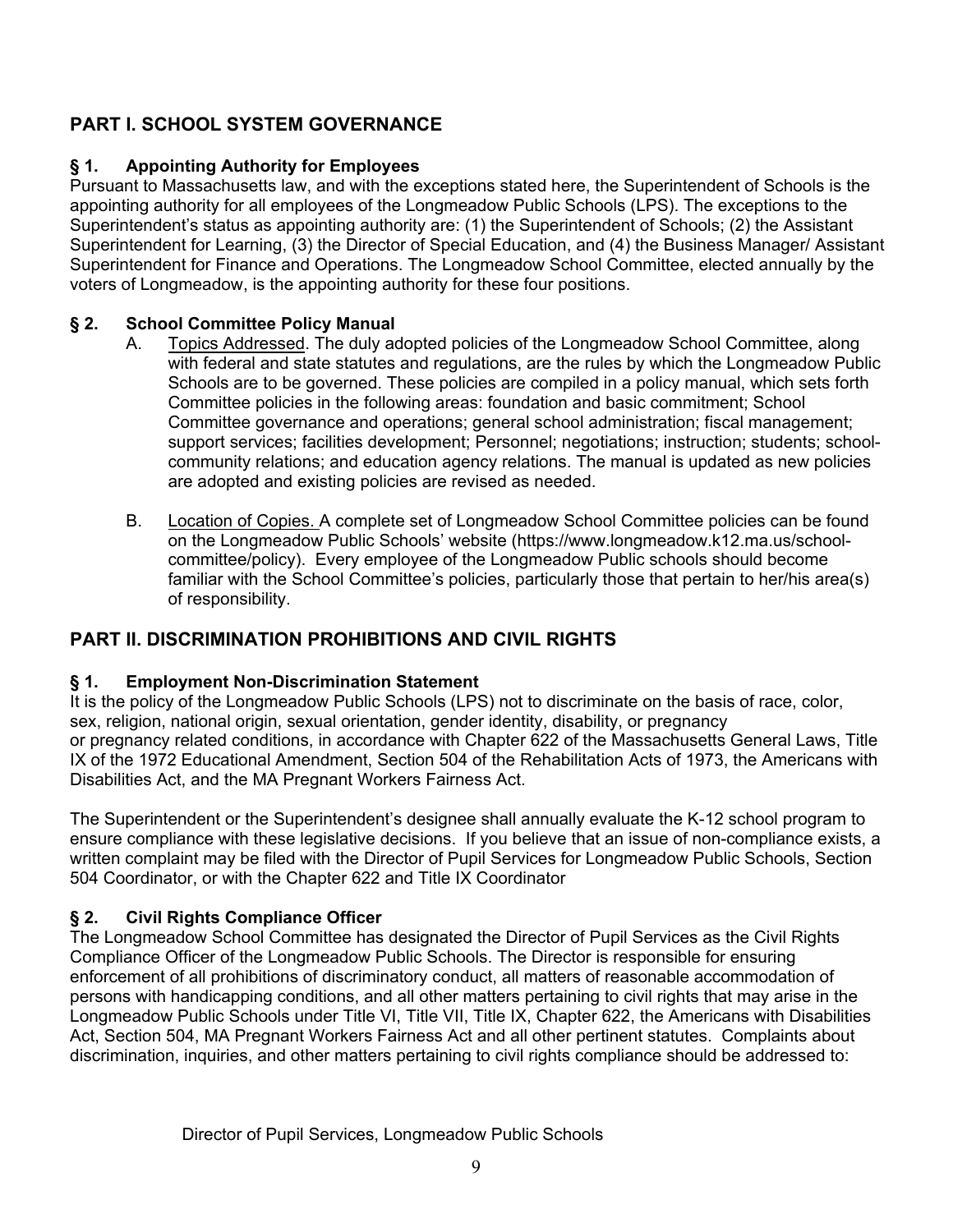535 Bliss Road Longmeadow, MA 01106

# PART III, HUMAN RESOURCES & PAYROLL

#### $§$  1. **Human Resources Office**

A. Location and Hours of Operation. The Human Resources Office of the Longmeadow Public Schools is open Monday to Thursday 8:15 a.m. to 4:30 p.m. and Friday 8:15 to noon. It is located at:

> 735 Longmeadow Street, Suite 102 Longmeadow, MA 01106 Phone: (413) 565-4128 Fax: (413) 565-4372

B. Office Responsibilities. The Human Resources Office is the official site of all Human Resources records for school district employees, past and present. An employee should contact the Human Resources Office with any questions or concerns regarding the following topics: sick leave accumulation and use; personal leave use; accuracy of compensation; clarification of benefits available and entitlement to such benefits; the contents and inspection of Human Resources records; questions regarding leave, either paid or unpaid; absences for medical or other reasons; and any other matter pertaining to employment issues with the Longmeadow Public Schools.

#### $§$  2. **Payroll and Benefits Office**

- A. Location. The Longmeadow's Human Resource Office, 735 Longmeadow Street, Suite 102 Longmeadow, MA 01106
	- Phone: (413) 565-4128 Fax: (413) 565-4372
- **B.** Regular Business Hours: Regular business hours are Monday to Thursday 8:15 a.m. to 4:30 p.m., and Friday 8:15 to noon.
- C. Benefits. A list of benefits can be seen at http://www.longmeadow.org/914/Benefits

#### $§ 3.$ **Pav Dates**

Employees of LPS are paid every other Wednesday. Twelve-month employees (principals, other administrators, custodians, 52-week secretaries) are paid 26 times/year. School-year employees (teachers, paraprofessionals, and school year secretaries) are paid either 26 or 22 times annually, depending on their individual or collective bargaining agreements. Persons employed for a shorter period will be paid as required by their length of actual service. The pay dates for the current school and contract years are shown on the human resources website.

#### $§$ 4. **Payroll Procedures**

A. Paperwork Requirements upon Employment. Every new employee of the Longmeadow Public Schools is required to: (1) complete an IRS W-4 (tax withholding) form; (2) enroll in a retirement system or plan; (3) complete a CORI (criminal history background check) authorization form; (4) submit to a fingerprint based background check as required by DESE; (5) complete an I-9 form as required by the U.S. Immigration and Naturalization service; (6) if being employed in a position requiring a license or certificate from the Mass. Department of Elementary & Secondary Education (DESE): complete statement of the individual's certification or licensure status and provide a copy of the certificate or license, as appropriate; and (7) complete such other paperwork as may be required by the Human Resources Office. All employees must submit to state and national fingerprint-based background checks.

Only upon completion of legally required paperwork and background checks will an employee be able to begin working and subsequently receive a paycheck.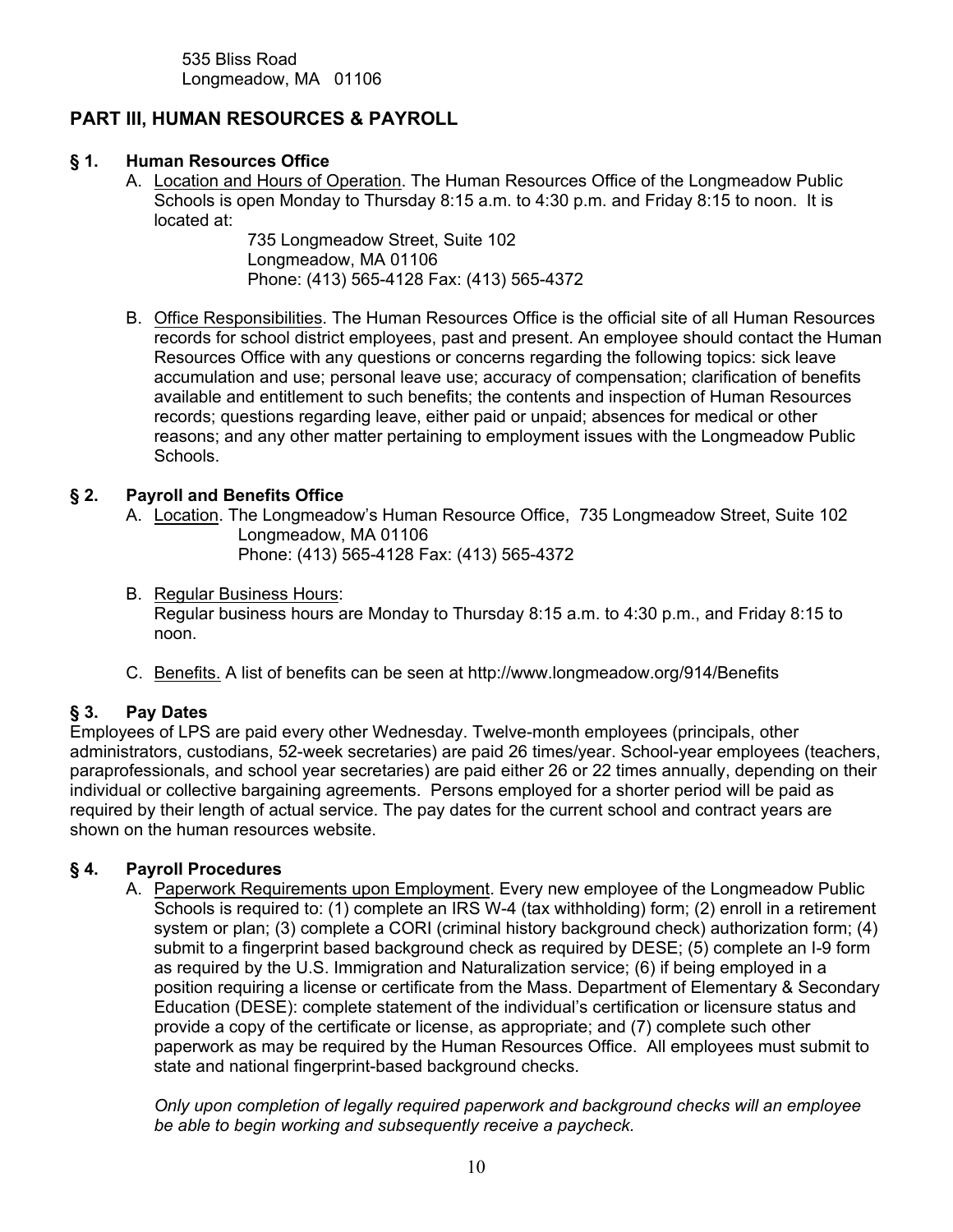- B. Closing of Payroll. Paychecks for all Longmeadow municipal employees, including employees of the Longmeadow Public Schools, are issued by the Town of Longmeadow. Timesheets and other documentation required to ensure payment must be submitted to the business office not later than one (1) week prior to the pay date on which payment is anticipated.
- C. Making Changes in Benefit Coverage. Changes in an employee's benefits, including insurance coverage, tax-deferred annuity withholding, direct deposit deductions, and other matters related to payroll are made through the Human Resource Office

Time is of the essence in making such changes. For example, if an employee has a Qualifying Event (as defined by Federal Law) and needs to add a dependent to her/his health insurance, or marries and needs health insurance coverage for her/his new spouse, or loses her/his coverage on another person's insurance and needs to enroll in the town's health insurance coverage, all required documentation must be submitted to the Human Resources Department within 30 days of the change in family status.

# **PART IV. ABSENCES FROM WORK**

#### **Reporting Absences from Work** § 1.

Any absence from work, whatever the excuse, disrupts some aspect of the Longmeadow Public Schools' educational and support programs; therefore, an employee who must be absent from work for any reason should report her/his absence as soon as possible after learning that the absence will occur. Use the Absence Management system for arranging for a substitute teacher. You can log on to: https://login.frontlineeducation.com/login?signin=b26c158b1bf3290a502b6caa454af015&productId=ABS MGMT&clientId=ABSMGMT#/login or call 1-800-942-3767 to record your absence.

It is your responsibility to make sure the following information is available to the substitute teacher upon his/her arrival at school:

Your class schedule (including extra duties) Directions for homeroom and class routines Lesson plans for all classes Seating charts Any information that your substitute teacher needs to know including medical needs/alerts and educational plan needs of your students.

Notes: If you are going to be out, but do not need a substitute teacher, you still must follow the Absence Management procedure to report your absence.

> Timely notice is needed in order to allow the Absence Management system to secure a substitute. You must post your absence by 7:30 AM at the elementary schools, by 7:00 AM at the middle and by 6:30 AM at the high school.

#### $\S 2.$ **Medical Absences**

Please check your respective contracts for information regarding absences from work.

#### $\S 3.$ **Other Absences**

A. Personal Leave

Personal leave is available to certain employees under either their pertinent collective bargaining agreement or their personal contracts of employment. For pertinent information, refer to negotiated agreements.

### **B. Professional Leave**

For pertinent information, refer to negotiated agreements.

C. Military Leave

In certain situations military leave with pay is available to Longmeadow Public Schools employees under Massachusetts law (M.G.L. c. 33 § 59) and the provisions of certain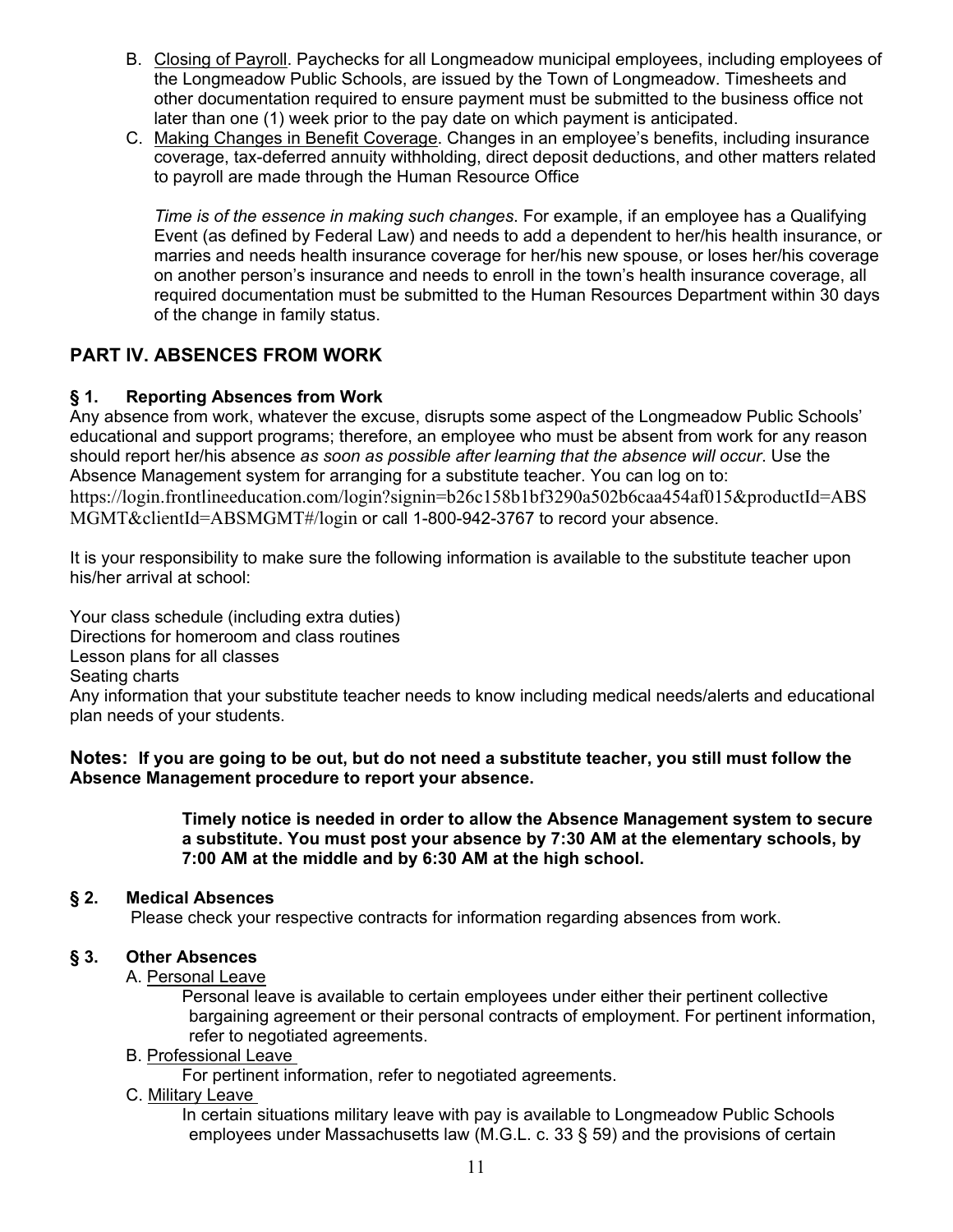collective bargaining agreements. For pertinent information, refer to negotiated agreements.

D. Jury Duty

Employees absent from work because of jury duty are obliged by law to submit the juror service certificate they receive to their employer in order to be paid by their employer for jury service time. See M.G.L. c. 234A § 58. An employee who is absent from work for jury duty and who is released from jury duty before the mid-point of that employee's work day is expected to return to work for the remainder of that workday. For pertinent information, refer to negotiated agreements.

# PART V. GENERAL EMPLOYMENT ISSUES

#### $§ 1.$ **Basic Work Expectations of Employees**

Each person who is employed by the Longmeadow Public Schools has been hired in order to enable the school system to meet its obligations under Massachusetts and United States law, and to adhere to the school district's mission set forth in Part I, above. Every employee furthers that objective either by providing direct services to students or by working in support of direct instruction and related programs that benefit children and young people.

The appointing authority (see Part II § 1, above) has certain basic expectations of each Longmeadow Public Schools employee. Those expectations are that each employee:

- A. Attend work regularly and punctually unless excused due to emergency, illness, or previously approved absence;
- B. Show respect to other employees, students, and members of the public;
- C. Take due care with all property of the Longmeadow Public Schools;
- D. Be honest and forthright in reporting absences from work, handling or accounting for school district funds, and making claims either for payment for services or for reimbursement from the Longmeadow Public Schools;
- E. Adhere strictly to the established rules, policies, and procedures of the Longmeadow School Committee and the Superintendent of Schools;
- F. Exercise reasonable judgment, and therefore behave sensibly, in interacting with other employees, supervisors and administrators, students, and the public;
- G. Take direction respectfully and promptly from her/his supervisor;
- H. Implement her/his supervisor's directives promptly, thoroughly, and to the best of that employee's ability; and
- I. Otherwise perform to the best of her/his ability all the duties associated with that employee's specific position in the Longmeadow Public Schools.
- J. All employees are required to read and become familiar with the Longmeadow Public Schools Policy Manual (available on the district's website).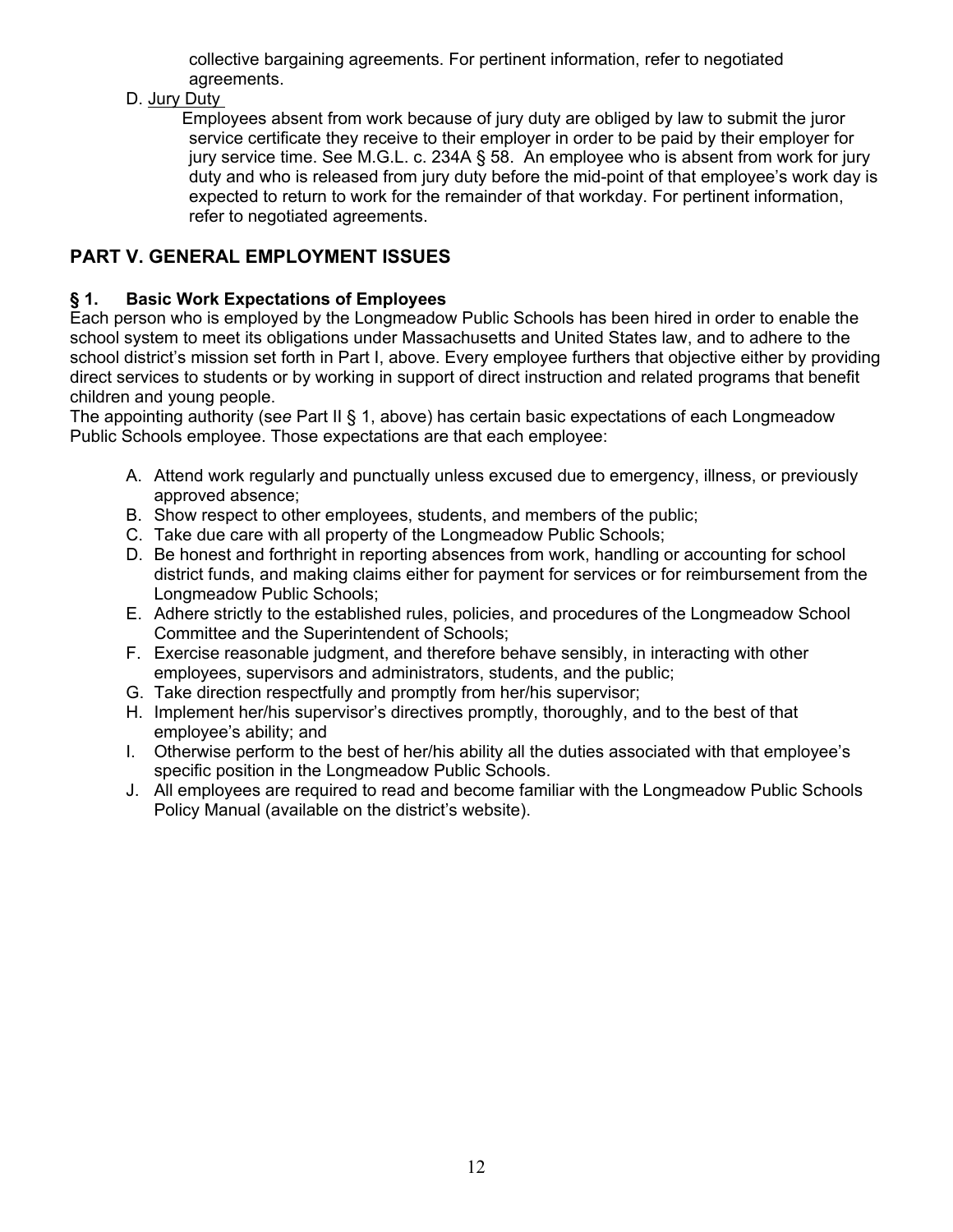### $§$  2. **Employee Ethics**

The School Committee expects members of its professional staff to be familiar with the code of ethics which applies to their profession, and to adhere to it in their relationships with students, parents, coworkers, and officials of the school system. Reference School Committee policy GBEA - Staff **Ethics/Conflict of Interest** 

#### $\S 3.$ **Employee Work Hours**

All staff are professional employees who are expected to complete all requirements of the job. The minimum work hours for Longmeadow Public Schools employees are determined by collective bargaining agreements or, where applicable, by individual contracts of employment. If an employee has a question about her/his own specific work hours, either regularly or in an unusual situation, then that employee should contact her/his immediate supervisor.

#### $§$  4. Criminal Offender Records Investigation (C.O.R.I.) Checks

# A. Purpose

It is the policy of the Longmeadow Public Schools to fulfill the mandate of Chapter 385 of the Acts of 2002, An Act Further Protecting Children, namely, that the Longmeadow Public Schools conduct criminal background checks on current and prospective employees, volunteers, school transportation providers, and others who may have direct and unmonitored contact with children. "Direct and unmonitored contact with children" means contact with a child when no other CORI cleared employee of the school or district is present. A person having only the potential for incidental unsupervised contact with children in commonly used areas of the school grounds, such as hallways, shall not be considered to have the potential for direct and unmonitored contact with children. These excluded areas do not include bathrooms and other isolated areas (not commonly utilized and separated by sight or sound from other staff) that are accessible to students.

# B. Process for Obtaining CORI

The Longmeadow Public Schools will fulfill the obligations of the CORI law in a manner that is consistent both with the obligations of the law and with negotiated agreements. CORI checks will be conducted every three years, or more often with reasonable cause. The Superintendent's office will notify all subjects of CORI requests that such information is being or may be obtained. The Superintendent's office will copy the Request Form on letterhead and distribute it for signature to each individual about whom CORI is sought, including current employees and volunteers, qualified prospective employees and volunteers, and individuals regularly providing school related transportation to children. (M.G.L. c. 6, § 1721 does not require employees of taxicab companies providing school transportation services to complete and sign Request Forms.) Only the Superintendent, Assistant Superintendent, Director of Business Services, Director of Pupil Services, or designated members of the Central Office staff will initiate, monitor, and maintain CORI records. (File: ADDA)

Under Massachusetts law no person may be employed by, or may work as a volunteer, in any capacity with the Longmeadow Public Schools that involves unsupervised access to students while on school premises or while participating or assisting in school-sponsored programs or activities, without satisfactorily completing a Criminal Offender Records Information (CORI) check. This requirement is implemented by School Committee Policy ADDA. Because of the requirement imposed by state law on School Committees and Superintendents to secure CORI checks on all employees, an employee's refusal to authorize the Superintendent to file a request for a CORI check may be deemed to be a most serious disciplinary issue, possibly resulting in termination of employment. Information that is received through a CORI check must, by law, be held in strictest confidence. Such information may be shared only as authorized by the individual on whom the check was done or as otherwise provided by law. See M.G.L. c. 6  $\S$ 167-178B. (Policy ADDA.)

# C. Fingerprint-Based Background Checks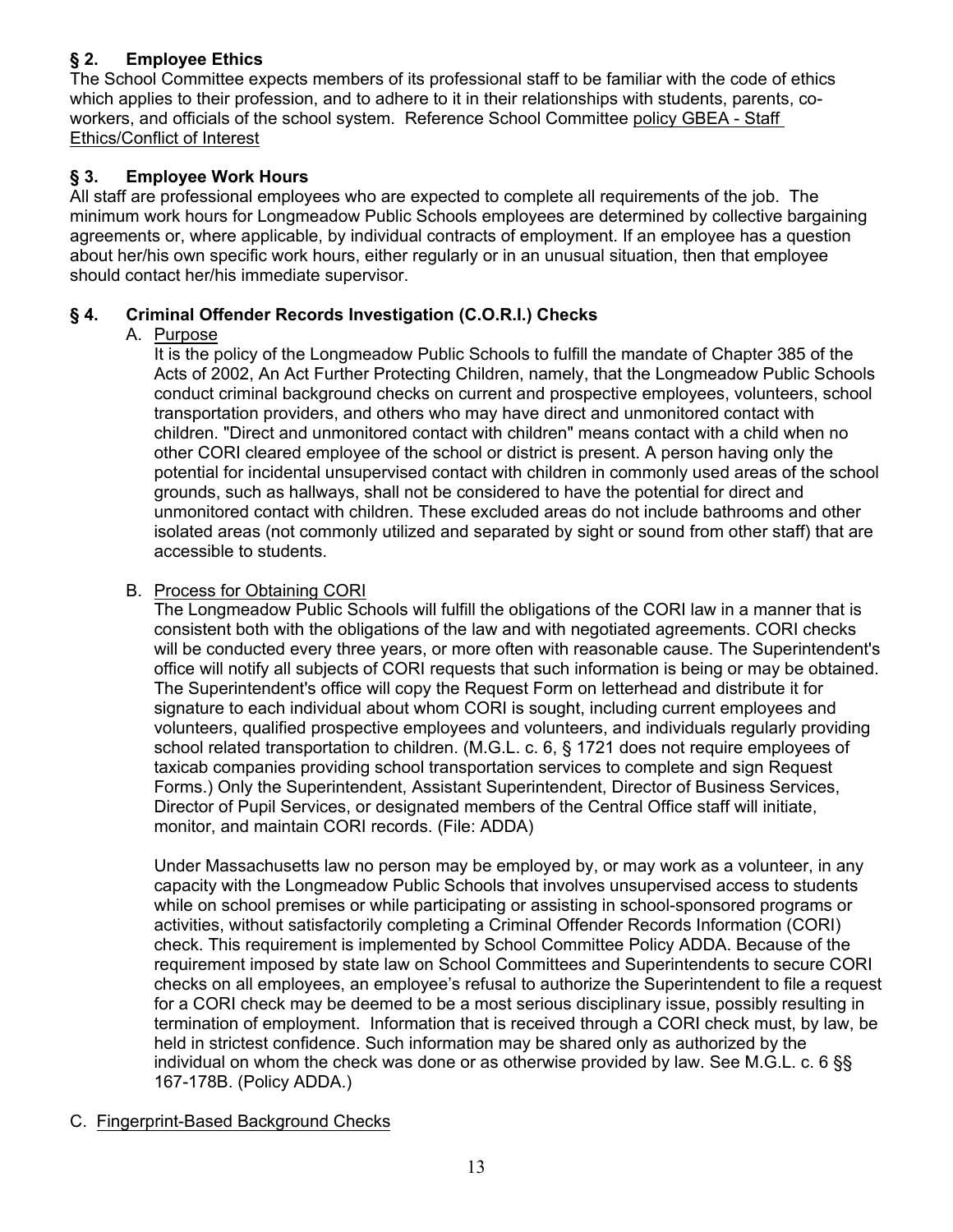In September, 2013, Governor Patrick signed into law Chapter 77 of the Acts of 2013, "an Act Relative to Background Checks". The new law expands on what we as public schools already do with Criminal Offender Record Information (CORI) checks. Specifically, it requires a fingerprint-based state and national criminal record check for all school employees. The Statewide Applicant Fingerprint Identification Services (SAFIS) has been created for this purpose. The vendor selected by the state to perform the fingerprintbased checks is MorphoTrust USA IndentoGo.

- > To register for an appointment go online: www.identogo.com/FP/Massachusetts.aspx, select Online Scheduling for one of the available locations (there is a location in Springfield), or by phone at (866) 349-8130.
- $\triangleright$  You will need the Longmeadow Public School's 8-digit DESE Organizational code during the registration process. For uniformity ALL employees of the Longmeadow Public Schools should use the following when registering for an appointment:
	- Agency sector: Prek-12th grade education
	- $\circ$  Longmeadow's Provider ID: 01590000 (Substitutes and Student Teachers may provide up to 10 district organization codes to eliminate the need to pay the fee multiple times).
	- Employer: Longmeadow Public Schools
	- Employer contact name: M. Martin O'Shea
	- Address of employer: 535 Bliss Road, Longmeadow, MA 01106
	- Phone number of employer: 413-565-4200
- $\triangleright$  Unlike state CORI checks that have no associated fee, individuals will pay a fee to comply with this requirement \$35.00 for non-licensed employees and \$55.00 for DESE Licensed Professionals (including those with pending applications/licenses).
- $\triangleright$  Substitutes are school employees under the new law and, therefore, must submit their fingerprints for the state and national checks. If substitute teachers hold educator licenses issued under G.L.c.71 § 38G, they will pay the \$55 fee; otherwise, they will pay the \$35 fee.
- $\triangleright$  Please be sure to bring identification to your appointment.
- $\triangleright$  At the completion of the fingerprint enrollment appointment, you will be provided with a receipt. A copy of that receipt must be returned to Dianne Georgantas, Administrative Assistant, in the Superintendent's Office. The receipt will provide the district with confirmation your fingerprints were captured.

#### $\S 5.$ **Employee Work Assignments**

Each employee of the Longmeadow Public Schools shall receive her/his specific work assignment from her/his supervisor. If an employee is uncertain about her/his work assignment, work location, or the duties associated with her/his position or work assignment, then it is the employee's responsibility to promptly seek clarification of the matter in question from her/his supervisor.

A. Evening Meetings and Functions

"As part of the proper discharge of their professional duties, Teachers will be expected to attend those evening meetings and functions which by their nature demand teacher presence. By way of illustration, such meetings shall include Open House (except, in elementary schools, there will be no required spring Open House), Back-to-School, and Parents Nights, and specific subject area event nights for those Teachers involved." These events are important opportunities for teachers to encourage parents to become involved in their child's educational progress as well as to enlist their support. You will be notified of the date(s) and times for these events at your individual schools.

B. Parent/Teacher Conferences Parent/teacher conferences provide an opportunity for teachers and parents to communicate about the progress of the children in our schools. They also serve as a means by which the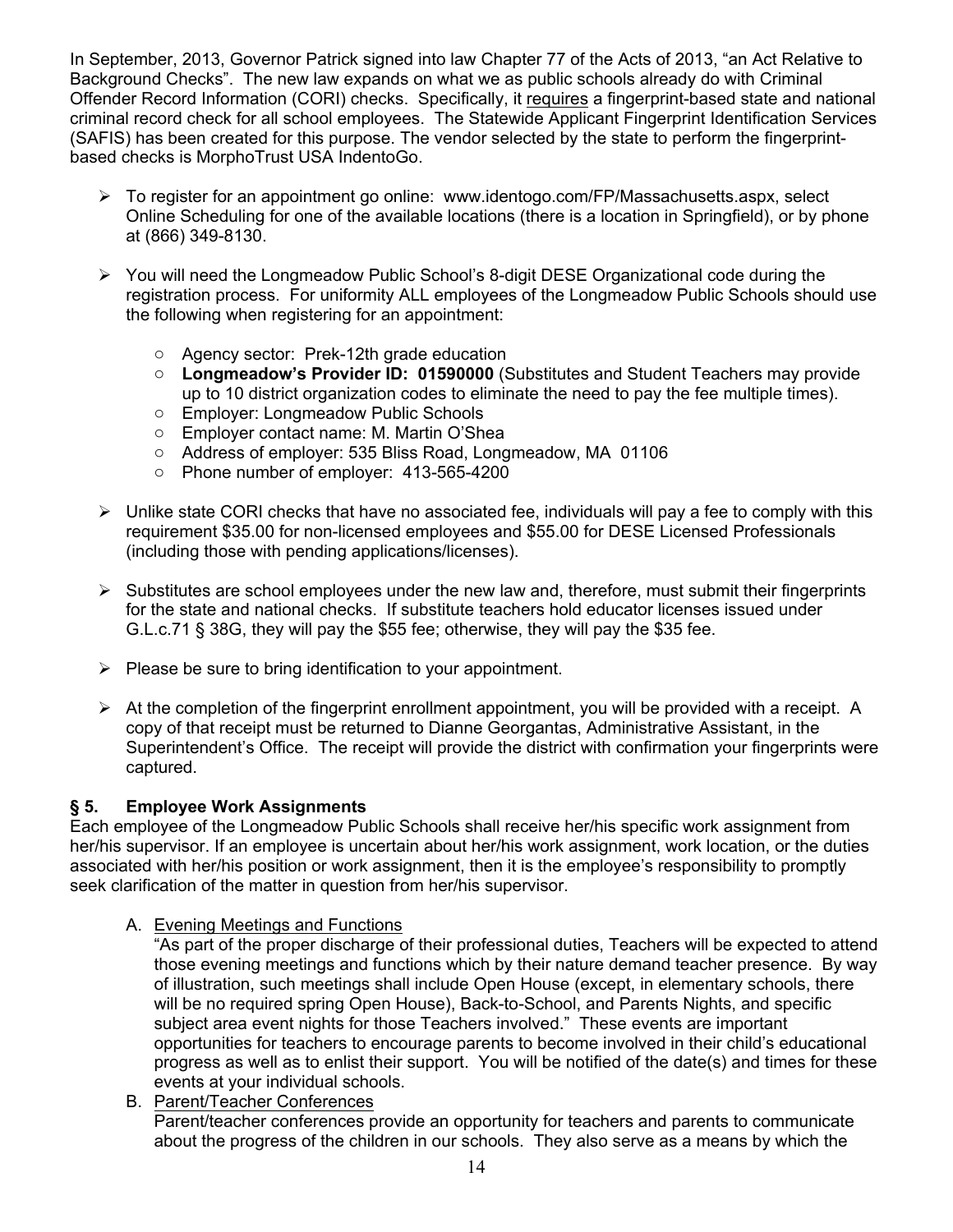parents and teacher may work together to help ensure a successful and rewarding educational experience for their children. It is important to prepare for each conference by gathering work samples, assessments, and any information pertinent to the child's progress. In planning conferences for special needs students, be sure to coordinate the scheduling with the appropriate resource personnel.

Parent/teacher conferences are scheduled as follows:

Fall

Elementary: two half days and one evening Middle: one half day and one evening **High School: one evening** 

### **Winter /Spring** Elementary: two half days and one evening Middle: one half day and one evening **High School: one evening**

The dates of evening conferences will be determined at individual schools. On those days when afternoon conferences are scheduled, students will have early dismissal. See school year calendar for dates. If needed, additional conferences may be scheduled throughout the year based on a request by the parent and/or teacher.

C. Non-Teaching Duties

The Principal may assign additional duties (bus, recess, lunch, and detention duty) outside of the classroom. These duties will be assigned as equitably as possible and are as much a part of the job as classroom performance. If you have a substitute, be sure to indicate duties that you have so that he/she will carry out these obligations.

D. Attendance in Homeroom and Class

All teachers are responsible for taking accurate attendance in homeroom and in every class. This is crucial, especially in emergency situations or drills, as the school is responsible for accounting for the presence and whereabouts of all students. It is important that you be aware of the procedure for reporting absences in your building. You may ask the building principal, another teacher, or a member of your team for information about this procedure.

E. **Student Illness or Accidents** 

In case of student injury or illness, send the student to the nurse or school office. Minor first aid will be administered by the nurse or a designee. Students who are ill will be picked up by parents or designated emergency contacts. Those students requiring more serious medical attention should be immediately referred to the school nurse.

 $F_{\rm{H}}$ Religious Holiday Observances and Accommodation for Religious Observances Public schools have an obligation to help children understand the diversity of cultures and religions throughout the world. It is important to remain neutral in matters of religious holiday celebrations. Although religious objects or symbols that are an integral part of a curriculum unit may be displayed, religious holidays may not be celebrated in the classroom. State and federal law require schools to make reasonable accommodations to the religious needs of students and employees in observance of holy days. Massachusetts General Laws Chapter 151B, §2B reads in part as follows:

Any student in an educational or vocational training institution...who is unable, because of his religious beliefs, to attend classes or to participate in any examination, study or work requirement on a particular day shall be excused from any such examination or study or work requirement, and shall be provided with any opportunity to make up such examination, study or work requirement which he may have missed because of such absence on any particular day; provided, however, that such makeup examination or work shall not create an unreasonable burden upon such school. No fees of any kind shall be charged by the institution for making available to the said student such opportunity. No adverse or prejudicial effects shall result to any student because of his availing himself of the provisions of this section.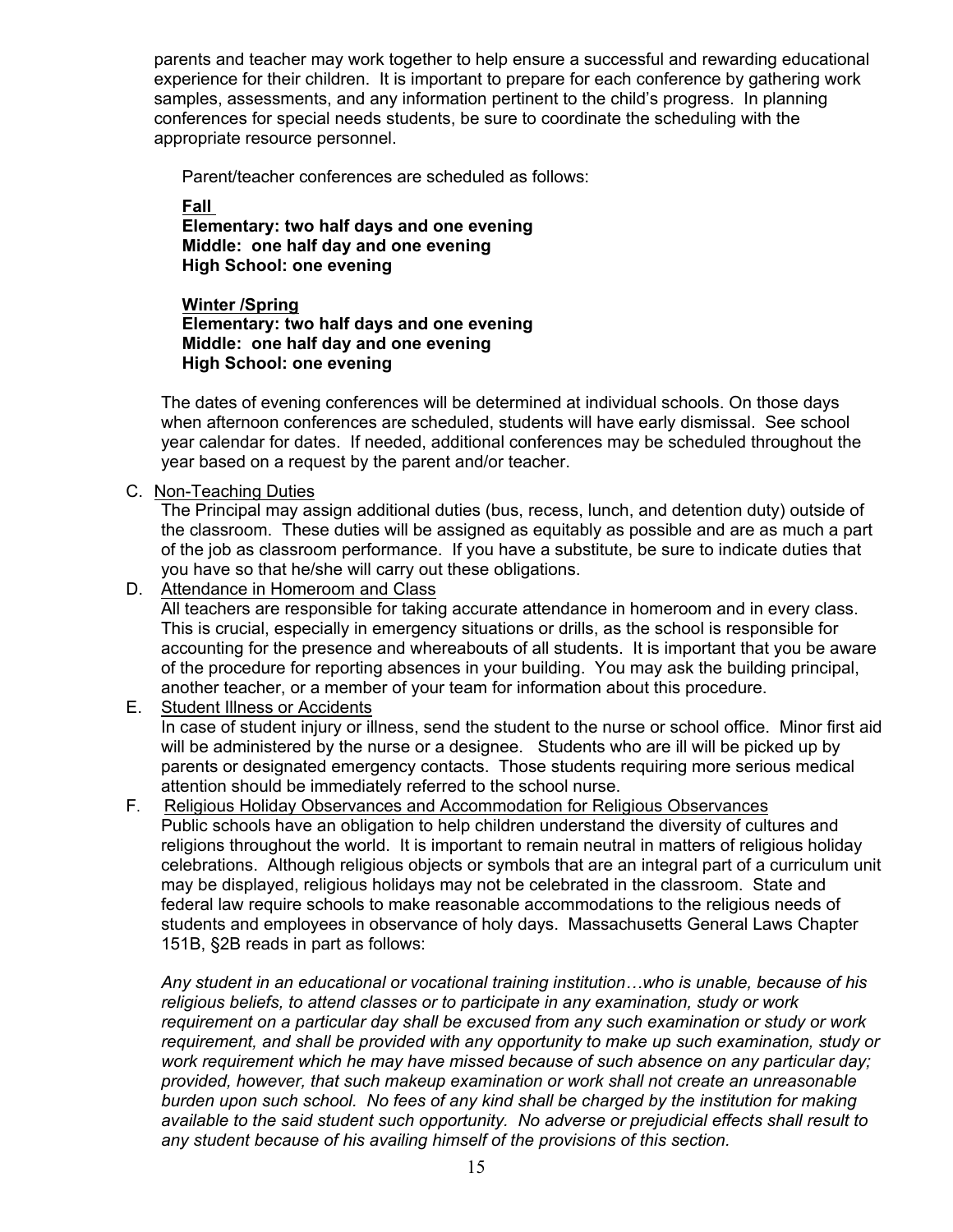It is the practice of the Longmeadow Public Schools not to exclude any student from participating in any school activity because of absence due to religious observance. All teachers will be informed of days of religious observance when it is anticipated that many students might be absent. All teachers and staff need to insure that no student will feel any pressure to choose between school and religious observances, be penalized, or be denied opportunities to make up schoolwork. On those days when many students are absent due to religious observance, teachers should not schedule tests or introduce new material.

G. Emergency Forms

Each member of the staff must fill out an emergency form to keep on file in the building in which he/she works. This form will include the name of a person to contact in case of an emergency as well as other pertinent medical information.

H. Special Education

Chapter 766, the Massachusetts Special Education Law, has produced comprehensive legislation that has a broad effect on some of the students in our schools. Its function is to provide for the education of children with special needs. If you believe that you are dealing with a child who has special needs, contact the person in charge of the pre-referral process in your building.

If you supervise or teach a student who is classified under this legislation, you are directly responsible for being knowledgeable about the student's individualized education plan (IEP). These plans are located in the Special Education file of the student. If you need assistance in determining the scope of your responsibilities, you should contact the special education teacher or supervisor in your building.

The Longmeadow School District is committed to an inclusion model of providing special education services. The Special Education Law also, requires that students be serviced in the least restrictive environment.

#### $§ 6.$ Availability of Copies of Collective Bargaining Agreements

The Longmeadow Public Schools has seven employee bargaining units (A, B, C, D, E, F, H). Teachers and certain other school employees are represented by the Longmeadow Education Association. Copies of employee bargaining units' collective bargaining agreements are available from the Human Resources Department. All collective bargaining agreements are posted on the district's website (https://www.longmeadow.k12.ma.us/employees).

# **PART VI. WORKPLACE RULES**

#### $§$  1. **Workplace Conduct**

Each employee of the Longmeadow Public Schools shall comport herself/himself at work in a manner that furthers the mission of the school district and the goals of the Superintendent of Schools. Therefore, each employee should act in a manner that a reasonable person would view as appropriate to the employee's role as a model to children and young people and a public servant. This includes, but is not limited to: using appropriate language at work; working efficiently and conscientiously; addressing other staff, students, and the public respectfully; and promptly and courteously following the directions of the employee's supervisor(s) and superior(s).

Employees are to comply with School Committee policies, available on the School District's website, and MA General Laws. Violation of policies or laws may result in disciplinary action up to and including termination.

#### **Confidentiality of Information Learned Through Employment**  $\S 2.$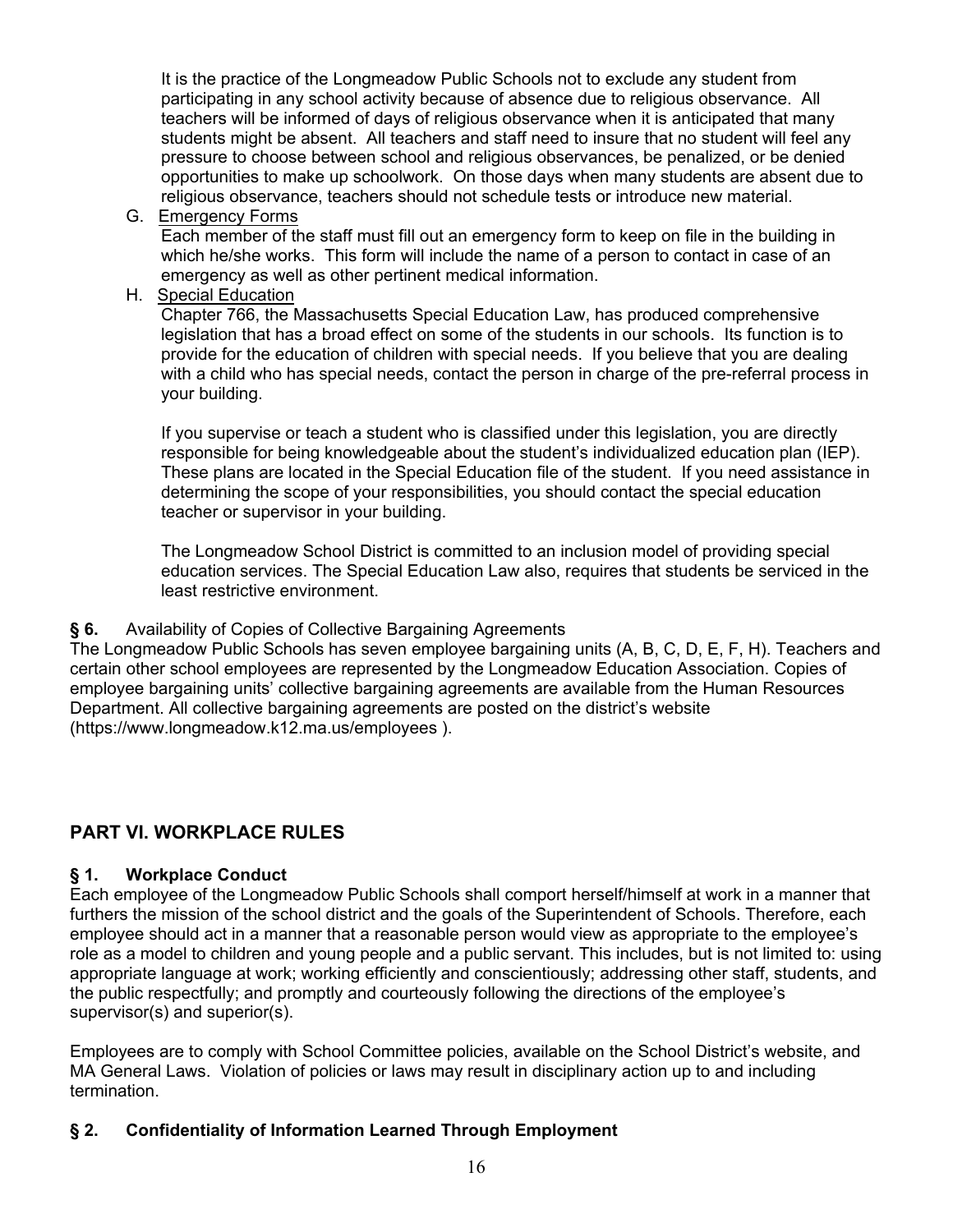Each employee of the Longmeadow Public Schools receives information as part of her/his position that is confidential. Information on students, on other employees, on members of the public, including parents and quardians, and on school-related matters is part of the school system work environment. The security and confidentiality of such information is protected by a variety of federal and state laws and by Longmeadow School Committee policy.

Parents and guardians have the right to inspect and receive copies of their children's records, but there are established procedures for their receiving this information (see 20 U.S.C. 1232f; see also M.G.L. c. 71 § 34D; and see 603 C.M.R. 23.07). The public has the right of access to the public records of the Longmeadow Public Schools under the Massachusetts freedom of information law (M.G.L. c. 66 § 10). Courts acting within the scope of their authority may order the release or disclosure of public and even personal information. But employees may not act on their own initiative to violate any person's confidentiality or to disclose student or employee information or public records or information of any sort that they are not authorized to disclose. Employees who receive a public records request must immediately forward that request to the Records Access Officer at RAO@longmeadow.k12.ma.us. The Records Access Officer for the district is the Superintendent of Schools.

Therefore, it is strictly prohibited for any employee to discuss, release, or disclose any such information to any individual, organization, or agency without the express prior approval of that employee's supervisor. Any employee who makes an unauthorized disclosure of confidential or protected information may be subject to discipline, up to and including termination. If an employee is deemed to have acted outside the scope of her/his authority in releasing information without due authorization, that employee may not be covered by the indemnification provisions of Massachusetts law (see M.G.L. c. 258; the Longmeadow Public Schools) and may be personally liable to any party who is aggrieved by that release or disclosure.

#### **Weapons and Dangerous Devices Prohibited**  $§ 3.$

It is strictly prohibited for a Longmeadow Public Schools employee to possess or use any weapon, including but not restricted to a gun, knife, blade, or club, in a school building, on school grounds, or at any school-sponsored activity. It also is strictly prohibited for a Longmeadow Public Schools employee to possess or use any other dangerous implement, such as an explosive or incendiary device, or any implement or object not ordinarily in the possession of a school employee, that can reasonably be foreseen to have a use in harming another person, in any school building, or on school grounds.

### § 4. **Smoking and Other Tobacco Use Prohibited**

Use of any tobacco products, including chewing or the use of electronic cigarettes, e-cigarettes, personal vaporizers, or electronic nicotine delivery systems, within the school buildings, school facilities, or on school grounds or school buses by any individual, including school personnel and students, is prohibited at all times.

A staff member determined to be in violation of this policy shall be subject to disciplinary action.

A student determined to be in violation of this policy shall be subject to disciplinary action pursuant to the student discipline code. This policy shall be promulgated to all staff and students in appropriate handbook(s) and publications. Signs shall be posted in all school buildings informing the general public of the District policy and requirements of state law. LEGAL REF: M.G.L. 71:37H

### **Substance Use Prohibited**  $§ 5.$

Being under the influence of any mind altering substance including but not limited alcohol, marijuana, cocaine, etc., within the school buildings, school facilities, or on school grounds or school buses by any individual, including school personnel and students, is prohibited at all times. Anyone suspected of being under the influence will be removed from their duties and will be the focus of an investigation. Further, the unlawful manufacture, distribution, dispensing, possession or use of a controlled substance, is prohibited in the District's workplace.

### § 6. **Workplace Apparel**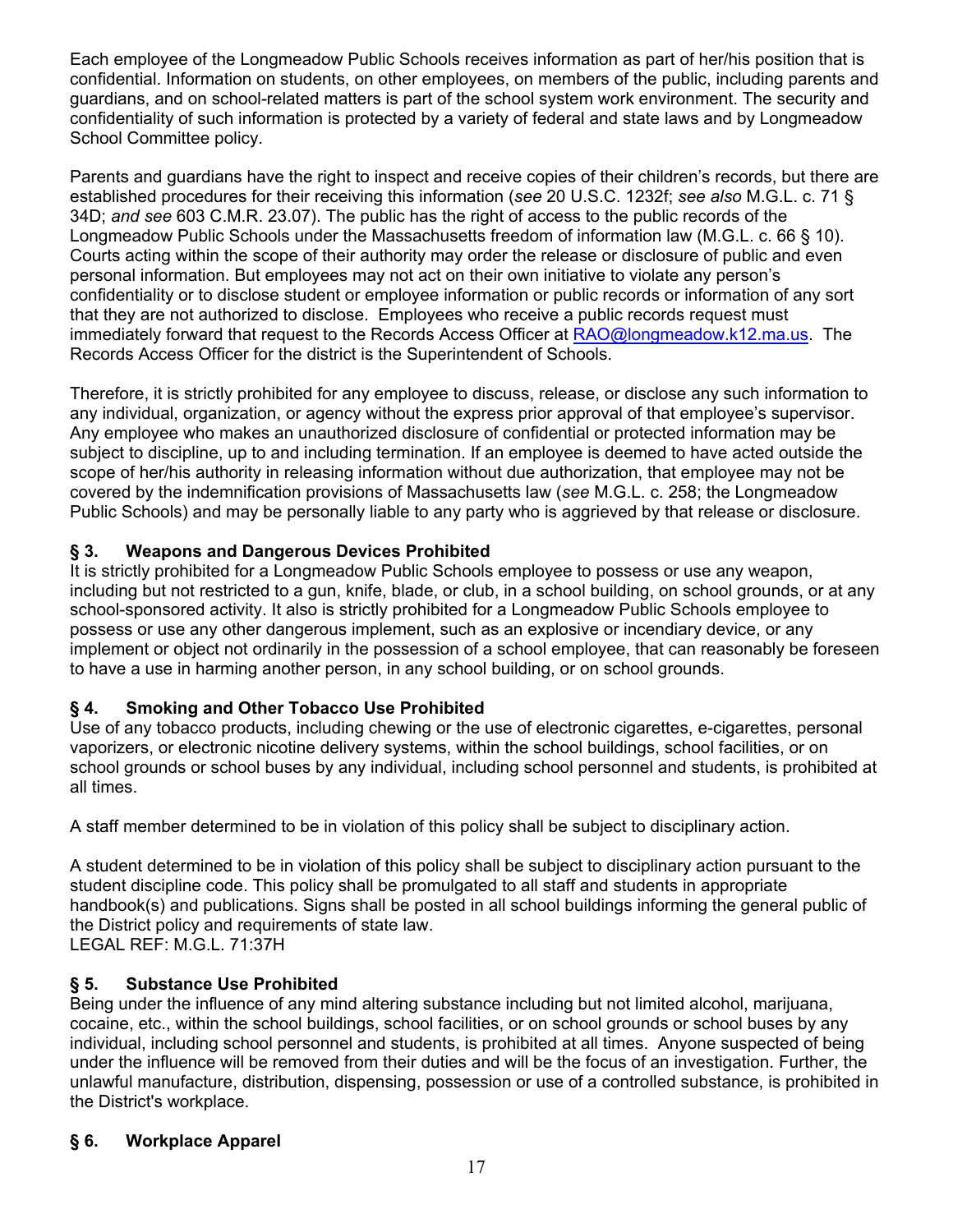Each person employed by the Longmeadow Public Schools has been hired to further the education of the children and young people of Longmeadow in conformity with the mission of the Longmeadow Public Schools. School employees do their work properly either by providing direct services to students or by performing tasks or functions that support direct instruction and related programs.

Each person employed by the Longmeadow Public Schools works in a public school setting. Consequently, even if an employee's direct contact with students is infrequent and incidental, that person serves as a role model for the children and young people who attend Longmeadow's public schools. Moreover, every school system employee represents the Longmeadow Public Schools to the public.

In light of these facts, each Longmeadow Public Schools employee should dress for her/his work assignment in a manner that properly acknowledges that person's serving as a role model for children and voung people and as a public employee working at the public's business. Although the Longmeadow Public Schools currently has no formally adopted dress code for its employees, apparel should nonetheless reflect the individual's role as a model to children and young people and as a representative to the public.

Employee apparel should in all cases be consistent with the safety requirements of the employee's position.

#### $§ 7.$ **Computer, E-Mail, and Internet Use**

Every employee who has access to a Longmeadow Public Schools computer or computer terminal, with or without internet or e-mail access, is provided with that equipment in order to perform her/his Longmeadow Public Schools duties and functions more effectively. Use of a computer at work is not an employee's right and may be revoked at any time. The computer is a tool provided by the school system solely to facilitate the employee's delivery of a public service.

Computer equipment, email accounts, and Internet access should be used solely for the purposes of conducting the business of the Longmeadow Public Schools. In addition, no employee may access a pornographic or otherwise inappropriate website or otherwise utilize the district's hardware of software in a manner not expressly authorized by the School Committee.

Violation of any of these prohibitions may lead to the employee's loss of her/his computer privileges, and may also result in disciplinary action, up to and including termination. Furthermore, where a criminal violation is deemed likely to have occurred the matter will be referred to appropriate law enforcement authorities.

### Disclaimer Regarding Use of Longmeadow Public Schools Hardware, Software, or Network

The Longmeadow Public Schools makes no express or implied warranties for the computer, network, or Internet access it provides. The Longmeadow Public Schools cannot completely eliminate access to information that is offensive or illegal and resides on networks outside the Longmeadow Public Schools' system. The accuracy or quality of information obtained cannot be quaranteed. The Longmeadow Public Schools will not guarantee the availability of access to individual computers, the district network, or the Internet, and will not be responsible for any information that may be lost, damaged, or unavailable due to technical or other difficulties.

#### $\S 8.$ Inappropriate Use of Inter-Office Mail Prohibited

The Longmeadow Public Schools' interoffice mail service is intended to further the educational and ancillary support activities of the school system. Use of the interoffice mail is restricted to activities and materials appropriate to the furtherance of those purposes.

Therefore, except where expressly provided by collective bargaining agreement or where expressly permitted by the Superintendent of Schools or her/his designee, no employee may use the interoffice mail system for personal or other non-business purposes. Specifically, it shall be prohibited for an employee to use interoffice mail, or to facilitate its use, for: business solicitations; political advertisements, notices, or flyers; commercial advertising; chain letters; sexually explicit or otherwise vulgar or offensive material; the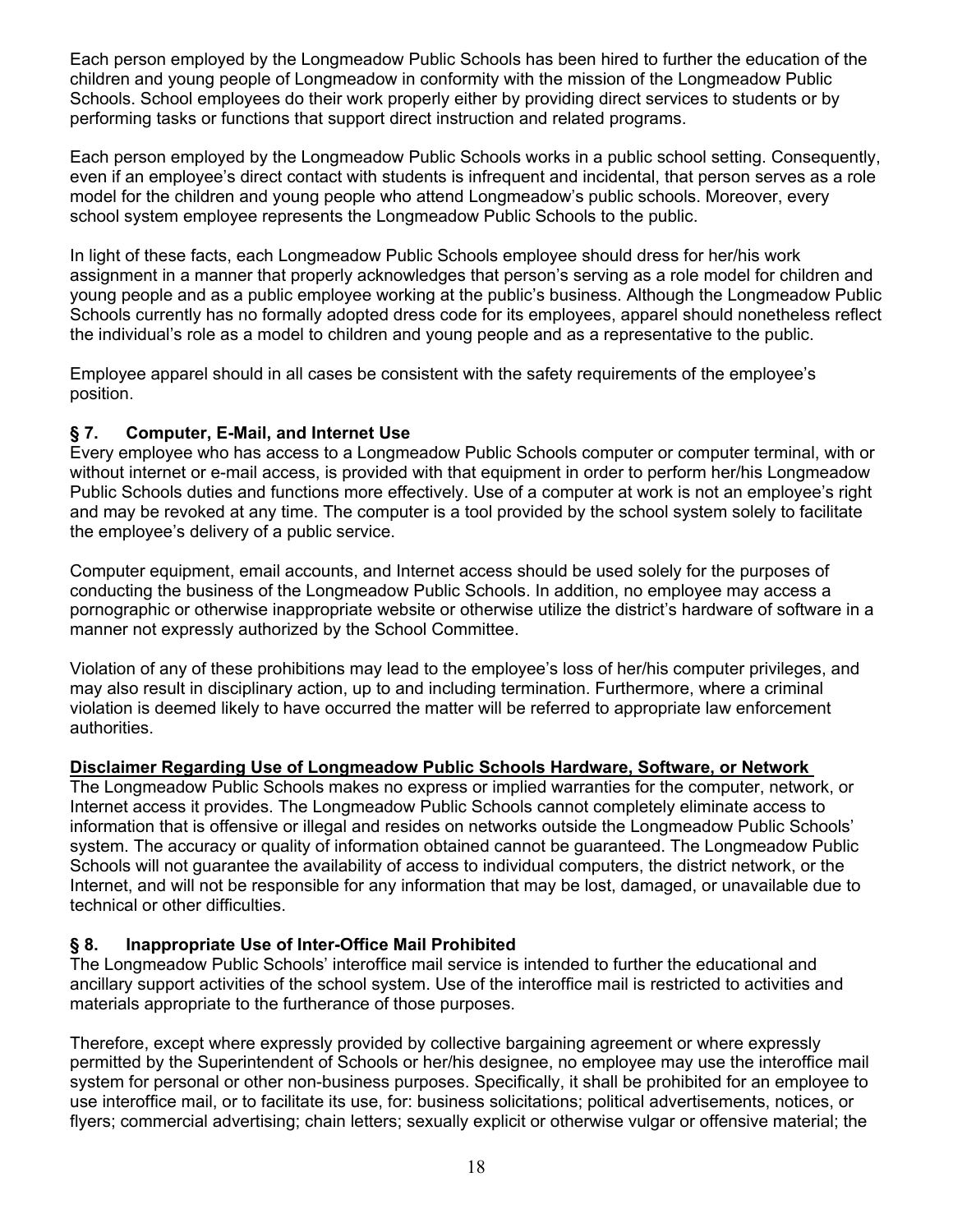conduct of gambling or wagering of any sort; or any other matter that does not pertain to the mission of the Longmeadow Public Schools. The foregoing list is not intended to be exhaustive.

An employee's failure to comply with this prohibition may result in disciplinary action, up to and including termination.

#### § 9. **Political Activities by Employees**

The school committee recognizes that employees of the public schools have the same fundamental civic responsibilities and privileges as other citizens; among these are campaigning for an elective public office as well as holding an elective or appointive office.

In connection with campaigning, an employee will NOT:

- A. Use school facilities, equipment or supplies.
- B. Discuss his campaign with school personnel or students during the working day.
- C. Use any time during the working day for campaigning purposes.

Under no circumstance will students be pressured into campaigning for any staff member. REF.: M.G.L. 71:44

### § 10. Violation of Copyright Law Prohibited

Except as may be permitted under United States law, the Longmeadow Public Schools strictly prohibits the use of its facilities, equipment, or the work time of persons whom the school system employs for copying or reproduction of documents, including published books and pamphlets, computer software, compact discs, tapes, or any other materials or items that have been duly copyrighted in accordance with United States law and international treaty.

Failure to observe this prohibition may result in disciplinary action, up to and including termination. Violation of copyright law may also subject the violator to criminal or civil penalties. Questions regarding compliance with copyright law may be referred to the Director of Human Resources.

### § 11. Staff Gifts and Solicitations

In accordance with Massachusetts General Law268A and State Ethics standards, school personnel are prohibited from accepting personal gifts from a contributor (single or collective) that total more than \$50.00 over the course of a single school year.

The School Committee acknowledges that student or parent may wish to express their gratitude to a teacher. However, the acceptance of personal gifts by school personnel from partners and /or students, or from suppliers, can be subject to misinterpretations and a source of embarrassment to the school system and all persons involved. Given these considerations, the School Committee encourages families, students, or others to demonstrate their personal appreciation through other modes of expression such as contributions to a Longmeadow Public School program (e.g. scholarship, media center, leveled book collection, classroom materials, educational fund, etc.). Other means of expression, such as items that are principally sentimental in nature or of insignificant financial value, are acceptable.

Please review the Staff Gift Policy, GBEBC.

### § 12. Staff Ethics/ Conflict of Interest

### A. ETHICS

The school committee expects members of its professional staff to be familiar with the code of ethics which applies to their profession, and to adhere to it in their relationships with students, parents, co-workers, and officials of the school system. The committee's various policies relating to conflict of interest will be made known to all staff members.

### **B. CONFLICT OF INTEREST**

No employee of the school committee will engage in or have a financial interest in, directly or indirectly, any activity that conflicts or raises a reasonable question of conflict with his duties and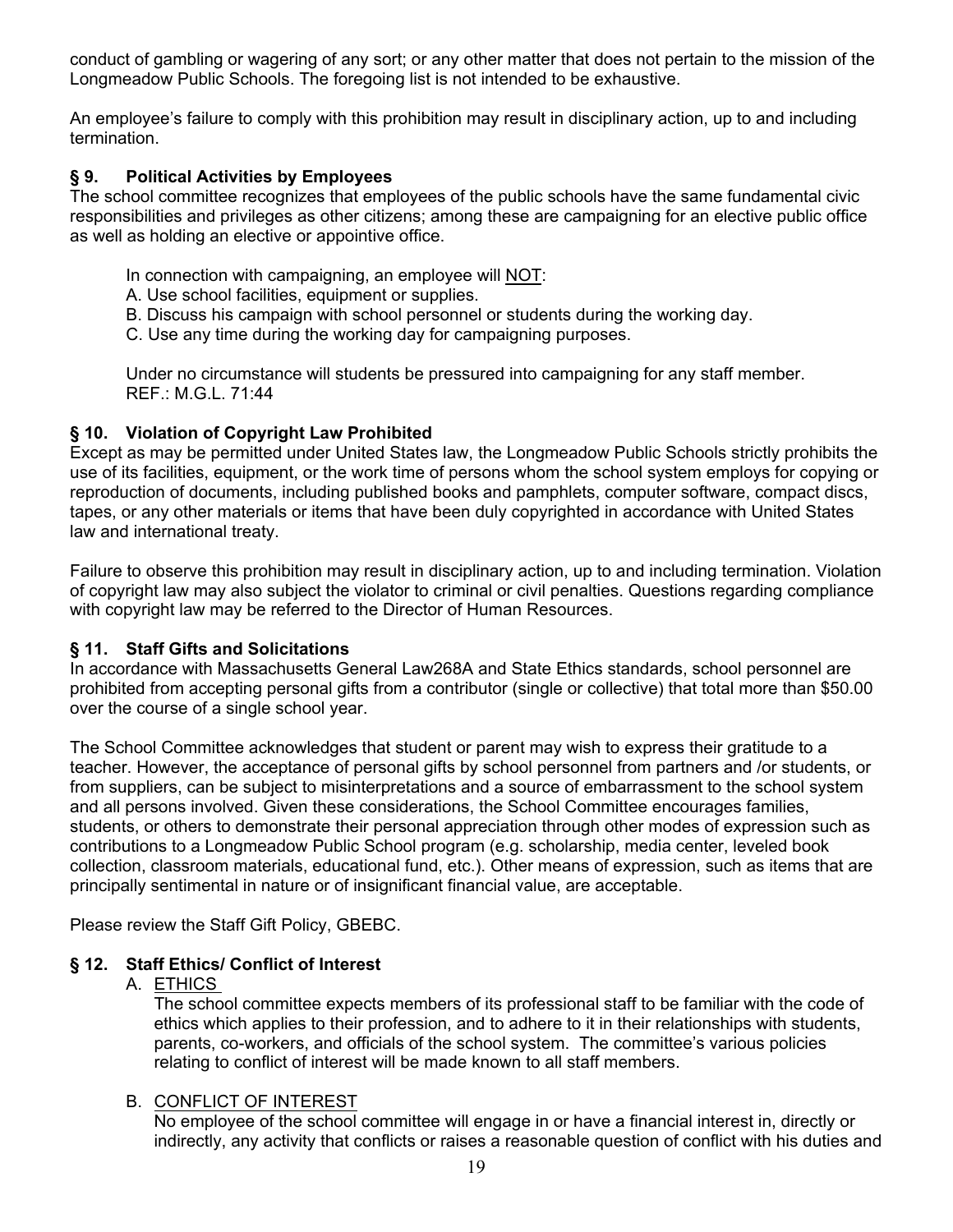responsibilities in the school system; nor will any staff member engage in any type of private business during school time or on school property.

Employees will not engage in work of any type where information concerning customer, client, or employer originates from any information available to them through school sources. Moreover, as there should be no conflicts of interest in the supervision or evaluation of employees, at no time will any administrator responsible for the supervision and/or evaluation of any employee, be directly related to him.

 $C_{\cdot}$ Please review the Staff Ethics / Conflict of Interest policy GBEA

### § 13. Attendance at In-Service and Professional Development Programs and Activities

Unless expressly excused or directed by her/his supervisor, or unless absent from work for an recognized and excusable reason, every Longmeadow Public Schools employee is to attend and participate in scheduled in-service training and professional development programming that is held for staff during regular work hours.

### § 14. Mandated Trainings

All mandatory trainings must be completed and signed off on by all staff including physical restraint, Civil Rights, bullying prevention and intervention, confidentiality, mandated reporting, social media and electronic communication policies. Please see you supervisor for information on how to access this training. Staff is responsible for reading and following all policies and receiving required trainings established by the District and School Committee.

### § 15. Reimbursements

Employees are expected to secure approval from their supervisor prior to incurring business-related reimbursable expenses. Allowed reimbursement will only be made after receipt of all original itemized receipts and records of payments made by the employee within one month of incurring the expense.

А. **Business Mileage** 

Business travel will be reimbursed to an employee at the lesser mileage from either the distance from the person's residence to the business location or from the employee's normal work location to the business location. Reimbursement will be made at the amount set in the applicable collective bargaining agreement or at the IRS allowable amount.

 $B<sub>1</sub>$ **Meals Expense** 

Employees may be reimbursed for meals incurred while traveling for business as approved by the supervisor and Asst. Superintendent for Finance and Operations. Reimbursement will not be made for alcoholic beverages. Employees are expected to limit meals to a reasonable expense amount. Reimbursement will be based on the actual expense incurred but not to exceed forty dollars (\$40) per day.

 $C.$ **Travel and Miscellaneous Expenses** 

> Other expenses, such as; parking, tolls, use of rental equipment, or use of taxi service, associated with travel will be reimbursed with the prior approval of the employee's supervisor and Asst. Superintendent of Finance and Operations. Employees are expected to limit travel expenses (e.g., overnight accommodations,

transportation costs) to the lowest available or most reasonably priced option available.

### § 16. Face Masks - Policy EBCFA

The Longmeadow School District is committed to providing a safe environment as schools reopen during the COVID-19 pandemic. According to public health experts, one of the best ways to stop the spread of coronavirus and to keep members of our school community safe is the use of face masks. Therefore, in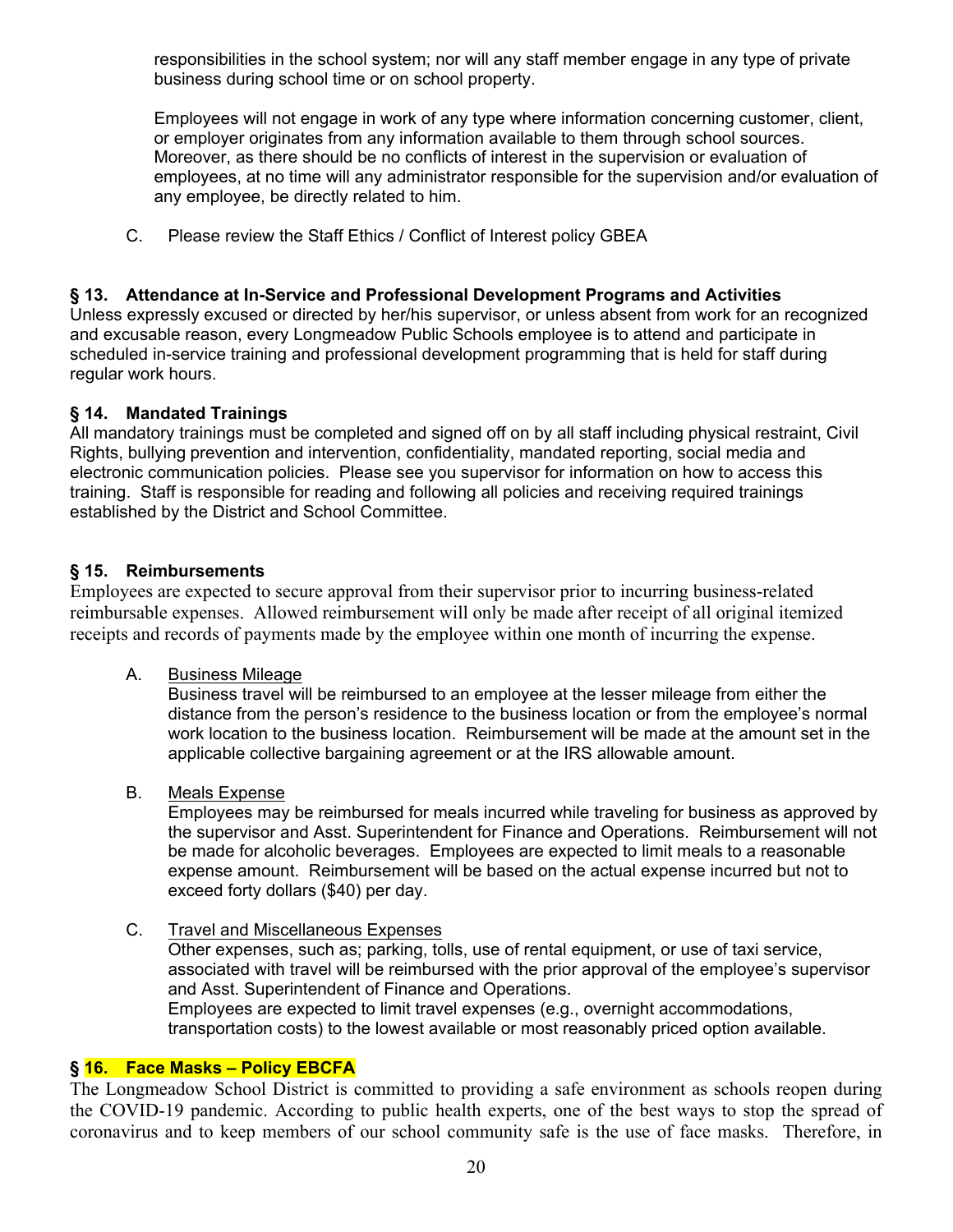accordance with guidance from the Center for Disease Control (CDC), the Department of Elementary and Secondary Education (DESE) and the Massachusetts Department of Public Health (DPH), the following requirements are in place until further notice.

A, CDC Compliant, 2-ply, face mask that covers the nose and mouth must be worn by all individuals in school buildings, on school grounds and on school transportation, even when social distancing is observed. Face masks must comply with school requirements in that they do not disrupt school activities, are not obscene or otherwise inflammatory, and do not endanger the health or safety of themselves or others.

Individuals may temporarily be excused from the requirement for the following list of reasons, per CDC guidance:

The individual:

- has trouble breathing;
- $\bullet$  is unconscious;
- $\bullet$  is incapacitated;
- cannot remove the mask or face covering without assistance.  $\bullet$

In addition, the District will consider modifying the mask requirement for anyone who has a documented medical, behavioral or other condition making it unsafe to wear a face mask. A written note from a physician may be necessary for consideration of a modification. Final modifications are approved by the building principal in consultation with the school nurse or local Board of Health. Parents or guardians may not excuse their child from the face mask requirement.

Face masks may be temporarily removed when appropriate social distancing can be enforced during designated mask breaks, while eating and drinking, or for students to momentarily readjust their masks as necessary.

Furthermore, face masks may not be required when appropriate social distancing can be enforced during physical education classes and while outside.

Families and staff are responsible for providing face masks, however the district will supply one disposable mask per student per week and at least one disposable mask per day for each staff member. The district will supply a disposable face mask for individuals who arrive at a building, or board school transportation, without one.

If students are in violation of the face mask policy, the building principal will consult with the parent/guardians to determine whether a modification is appropriate. The student may be removed from the school building for in-person learning until such time as they can comply with the requirement or the requirement is lifted.

Violations of this policy by staff will be handled in the same manner as other violations of School Committee policy.

Visitors in violation of this policy will be denied entry to the school/district campus.

This policy will remain in place until rescinded by the School Committee.

### Commonwealth of Massachusetts, COVID-19 Order No. 31 -**LEGAL REF.:** https://www.mass.gov/doc/may-1-2020-masks-and-face-coverings/download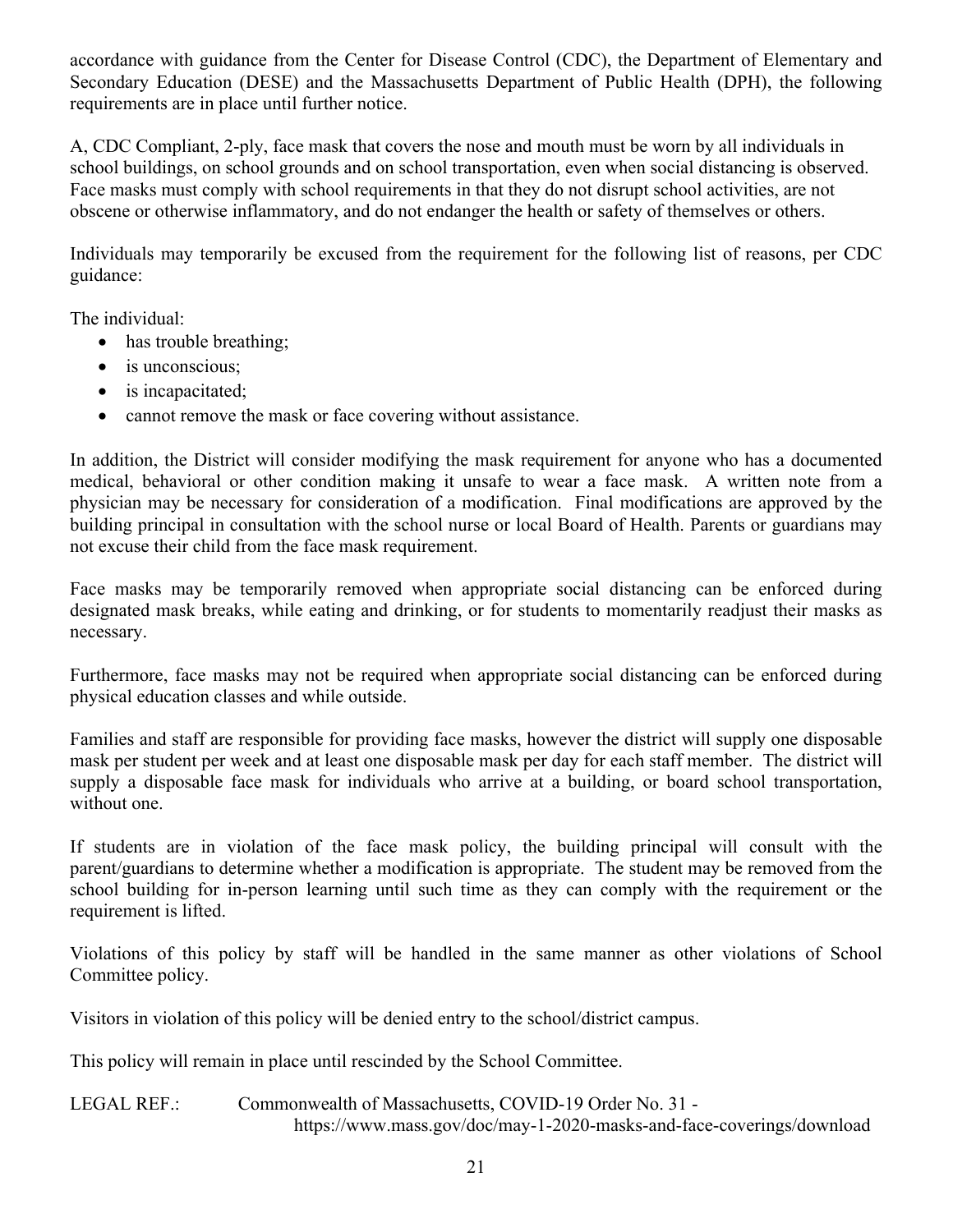$REFS$ .

Center for Disease Control and Prevention – Considerations for Wearing Masks https://www.cdc.gov/coronavirus/2019-ncov/prevent-getting-sick/cloth-facecover-guidance.html Massachusetts Department of Elementary and Secondary Education – Reopening

Guidelines - http://www.doe.mass.edu/covid19/ Commonwealth of Massachusetts - Mask Up MA! -

https://www.mass.gov/news/mask-up-ma

SOURCE: MASC – August 2020 Approved by School Committee 8/25/2020

# **PART VII. SAFETY ISSUES**

#### $§$  1. **Workplace Safety**

The safety of students, staff, and the public is the foremost concern of the Longmeadow Public Schools. Employees should take all steps necessary to acquaint themselves with appropriate safety rules and procedures where they work, and to follow those procedures as required. In the absence of stated safety procedures, each employee should exercise reasonable care and concern for her/his safety and the safety of others in the conduct of her/his employment by the Longmeadow Public Schools.

Every employee should promptly report any physical, social, or other situation to her/his supervisor when the employee believes that the situation may pose a risk to the safety of staff members, students, or the public.

#### $§ 2.$ **Employee Identification**

In order to improve assurance of the safety of students, staff, and the public, Longmeadow Public Schools employees are required to wear an identification badge. I.D. badges are available through the IT Department at Central Office. Any badge issued to a Longmeadow Public Schools employee should be carried on the employee's person at any time she/he is in school or working in a school-sponsored function or activity, whether on or off school property.

Employee identification badges are the property of the Longmeadow Public Schools. It is strictly prohibited for any person issued an I.D. badge by the Longmeadow Public Schools to loan that identification to any other person for any reason. It is also strictly prohibited for any employee of the Longmeadow Public Schools to reproduce a school system I.D. badge by any means or for any purpose unless such reproduction is expressly authorized in advance by the Superintendent of schools or her/his designee. All employee identification badges must be returned to the IT department upon departure from Longmeadow Public Schools.

### $\S 3.$ **School and Workplace Emergency Procedures**

The Longmeadow School committee includes in its mission the provision of a safe environment for students. To advance that purpose, the school committee has as a policy that the school administration maintains appropriate current procedures for student drills and behavior in preparation for the possibility of school emergencies.

Emergency response plans exist for each Longmeadow Public Schools facility, including schools and offices. These plans are intended to facilitate the district's dealing effectively and immediately when there is a natural or other emergency, including a school's having an intruder, a bomb threat, or comparable manmade risk, whenever the situation poses a serious threat to the safety of students, staff, school visitors, or school property. Please refer to the Emergency Management Guide available in each classroom in every school.

Each employee is expected to familiarize her/himself with the emergency procedures in place for where she/he works, so that the employee's personal safety, as well as the safety of students and co-workers,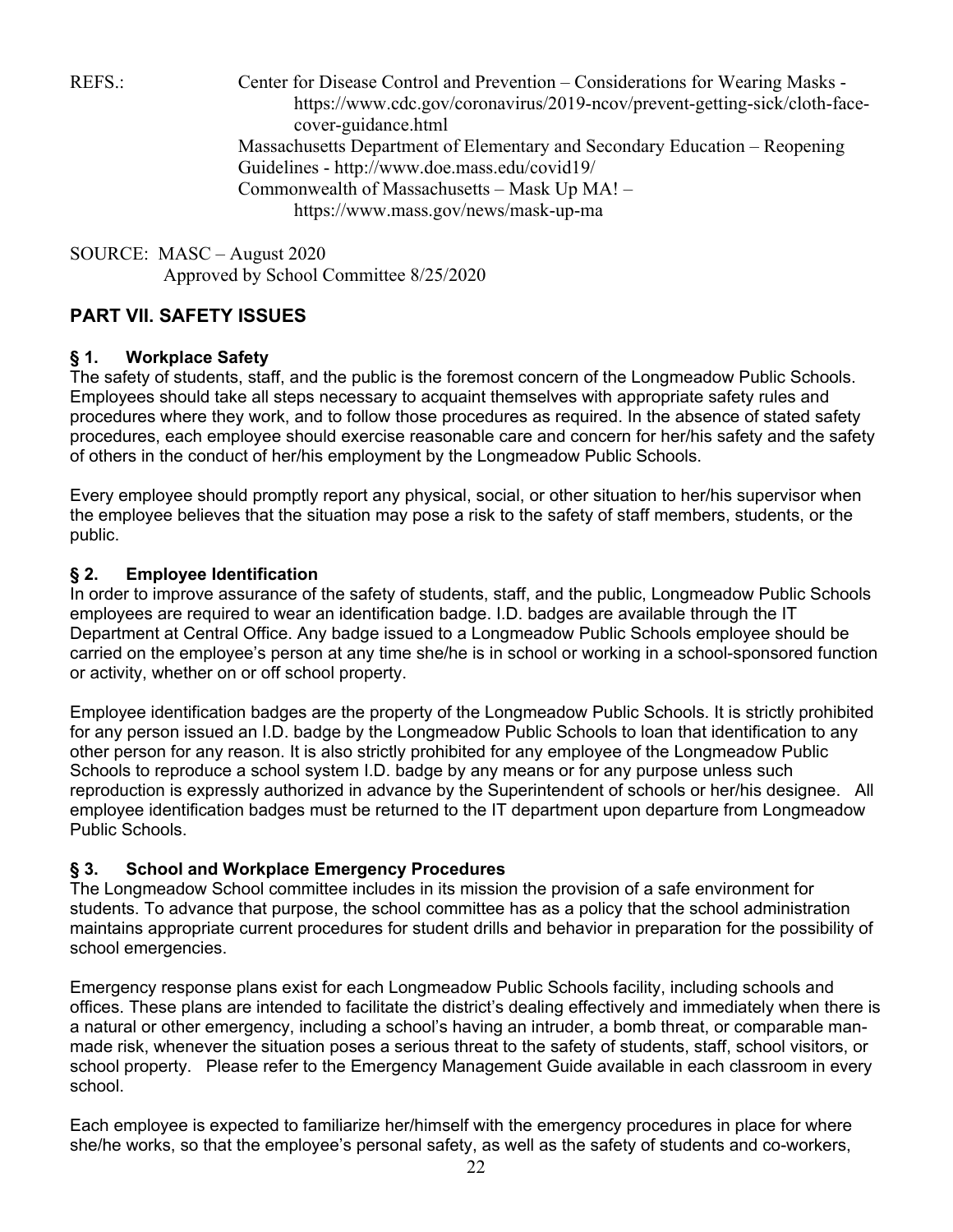can be better ensured. Information on the specific emergency procedures in place for your school or workplace is available from the school's principal or your worksite supervisor.

# PART VIII. INTERACTION WITH STUDENTS, & STUDENT RIGHTS

#### $§$  1. **Respect for Students**

Each person working for the Longmeadow Public Schools is employed solely in order to enable the school system to pursue the mission set forth in  $\sqrt{5}$  1, above. That mission centers on the effective provision of educational services to students. Every person employed by the Longmeadow Public Schools is a role model for the district's students. Therefore, every school system employee is to show proper respect to students as individuals and as impressionable children or young people in all of her/his interactions with students.

#### $§$  2. **Sexual Harassment**

# File: ACAB

Sexual Harassment will not be tolerated in the Longmeadow Public Schools. The alleged harassment must involve conduct that occurred within the school's own program or activity, such as whether the harassment occurred at a location or under circumstances where the school owned, or substantially controlled the premises, exercised oversight, supervision or discipline over the location or participants, or funded, sponsored, promoted, or endorsed the event where the alleged harassment occurred, against a person in the United States. This policy is in effect while individuals are on school grounds, School District property or property within the jurisdiction of the School District, school buses, or attending or engaging in school sponsored activities.

Harassment prohibited by the District includes, but is not limited to, harassment on the basis of race, sex, gender identity, creed, color, national origin, sexual orientation, religion, marital status or disability. Individuals whose behavior is found to be in violation of this policy will be subject to disciplinary action up to and including suspension or expulsion pursuant to disciplinary codes. Employees who have been found to violate this policy will be subject to discipline up to and including, termination of employment, subject to contractual disciplinary obligations.

Sexual harassment means "sexual harassment" as defined in Massachusetts General Law, Chapter 151B, Section 1 and as defined in 34 C.F.R. § 106.30.

Harassment as described above may include, but is not limited to:

Written, verbal, or physical (including texting, blogging, or other technological methods) harassment  $\bullet$ or abuse:

- Repeated remarks of a demeaning nature;  $\bullet$
- Implied or explicit threats concerning one's grades, achievements, or other school matter.  $\bullet$
- Demeaning jokes, stories, or activities directed at the individual.

While it is not possible to list all those additional circumstances that may constitute sexual harassment, the following are some examples of conduct, which if unwelcome, may constitute sexual harassment, depending on the totality of the circumstances, including the severity of the conduct and its pervasiveness:

- Unwelcome sexual advances—whether they involve physical touching or not;  $\bullet$
- Sexual epithets, jokes, written or oral references to sexual conduct, gossip regarding one's sex life; comment on an individual's body, comment about an individual's sexual activity, deficiencies, or prowess;
- Displaying sexually suggestive objects, pictures, cartoons;

Unwelcome leering, whistling, brushing against the body, sexual gestures, suggestive or insulting comments:

- Inquiries into one's sexual experiences; and,
- Discussion of one's sexual activities.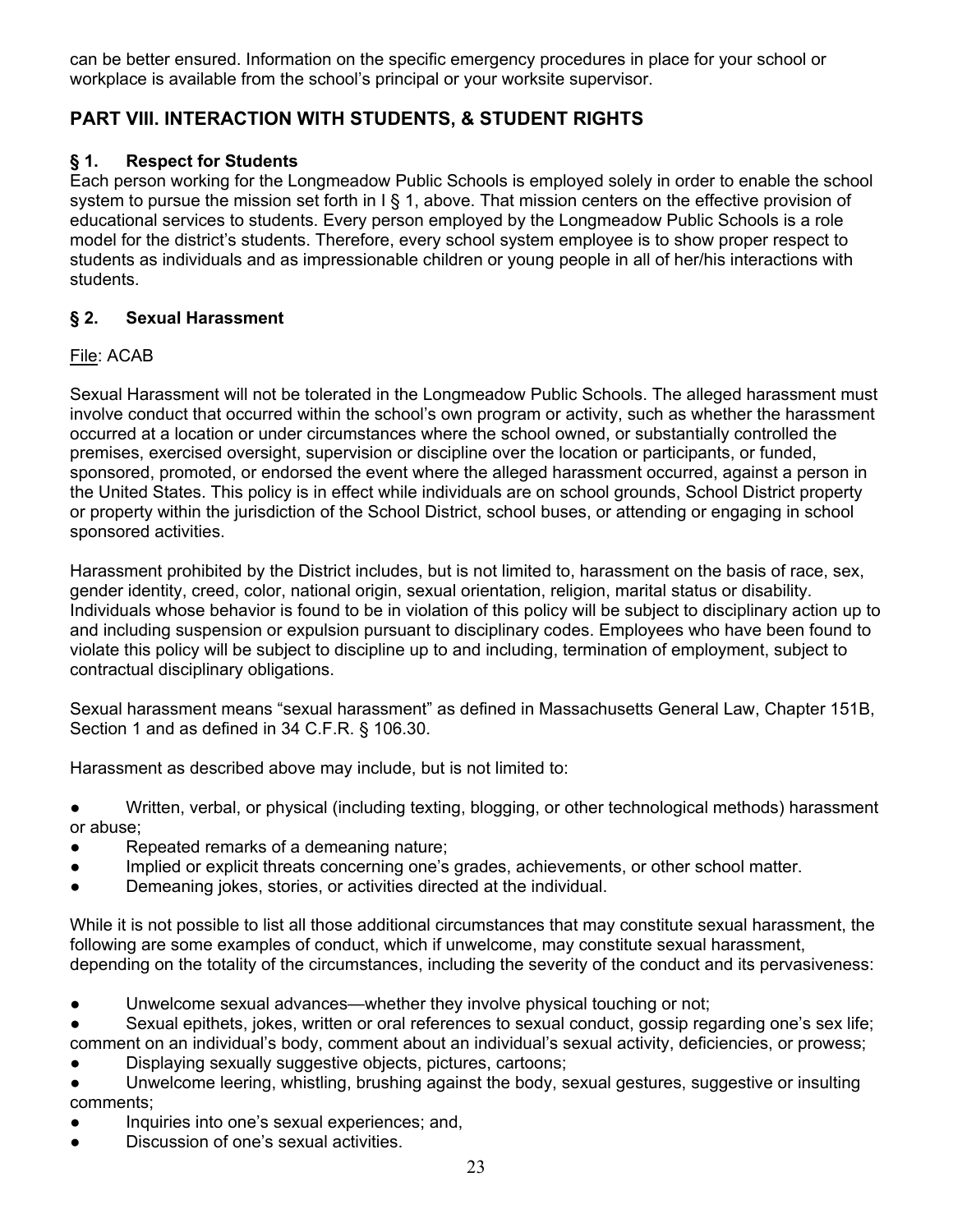The legal definition of sexual harassment is broad and in addition to the above examples, other sexually oriented conduct, whether it is intended or not, that is unwelcome and has the effect of creating an environment that is hostile, offensive, intimidating, to male, female, or gender non-conforming personsmay also constitute sexual harassment.

By law, what constitutes harassment is determined from the perspective of a reasonable person with the characteristic on which the harassment is based. Individuals should consider how their words and actions might reasonably be viewed by others.

The District will promptly respond and reasonably investigate allegations of harassment upon receipt of a formal complaint through designation of Title IX Coordinator or building based employees, who may include principals or their designees. The superintendent will recommend, in consultation with the principals. opportunities to the designated recipients for appropriate training.

Massachusetts General Laws Ch. 119, Section 51 A, requires that public schools report cases of suspected child abuse, immediately orally and file a report within 48 hours detailing the suspected abuse to the Department of Children and Families. For the category of sexual violence, in addition to Section 51A referrals these offences and any other serious matters shall be referred to local law enforcement. Schools must treat seriously all reports of sexual harassment that meet the definition of sexual harassment and the conditions of actual notice and jurisdiction as noted above..

Because the District takes allegations of harassment, including sexual harassment, seriously, we will respond promptly to complaints of harassment including sexual harassment, and following an investigation where it is determined that such inappropriate conduct has occurred, we will act promptly to eliminate the conduct and impose corrective action as is necessary, including disciplinary action where appropriate.

Please note that while this policy sets forth our goals of promoting an environment that is free of harassment including sexual harassment, the policy is not designed or intended to limit our authority to discipline or take remedial action for conduct which we deem unacceptable, regardless of whether that conduct satisfies the definition of sexual harassment.

Retaliation against a complainant, because they have filed a sexual harassment complaint or assisted or participated in a sexual harassment investigation or proceeding, is also prohibited. A student or employee who is found to have retaliated against another in violation of this policy will be subject to disciplinary action up to and including student suspension and expulsion or emplovee termination. As necessary, LPS will coordinate its investigation and response with outside agencies.

The complainant does not have to be the person at whom the unwelcome sexual conduct is directed. The complainant, regardless of gender, may be a witness to and personally offended by such conduct.

### NOTICE OF SEXUAL HARASSMENT

Upon receipt of a formal complaint of sexual harassment, the school will provide written notice to both the complainant and respondent of (a) this grievance process; (b) notice of the specific allegations of sexual harassment, with sufficient details known and sufficient time to give respondent time to prepare a response before an initial interview, including identify of the parties, the conduct, date and location of the incident, if known; (c) a statement that the respondent is presumed not responsible and that a determination of responsibility is made at the conclusion of the grievance process; (d) that the parties have a choice of advisor, who may be but is not required to be an attorney, to help them with the process, including inspecting and reviewing evidence; and (e)provisions in the code of conduct that prohibit knowingly making false statements or submitting false information during the grievance process.

The school will provide to all parties whose participation is invited or expected, written notice of the date, time, location, participants, and purpose of all hearings, investigative interviews, or other relevant meetings, with sufficient time for the party to prepare to participate.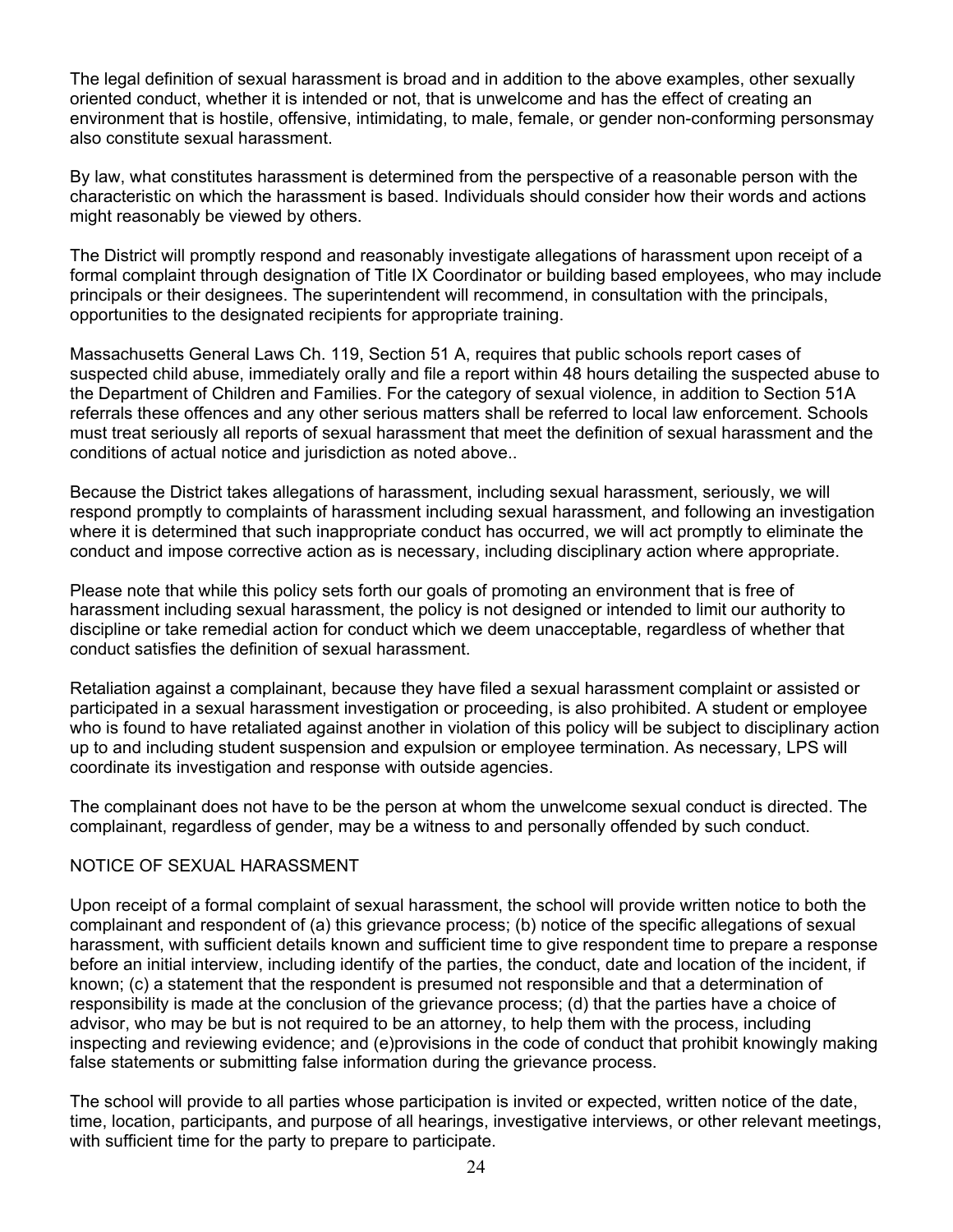### **Investigation/Hearing Procedure**

 $1)$ As long as the process is voluntary for all parties, after being fully informed and written consent is provided by both parties, the parties may agree to facilitate informal resolution of a sexual harassment complaint, unless the allegation involves an employee respondent and student complainant. The following rules apply for formal investigations:

Investigations will be completed, and the grievance process will be completed, within 60 days  $(2)$ from the receipt of the initial complaint.

Appeals of any decisions made as a result of the grievance process will be heard and decided 3) within 15 days of receipt of an appeal.

For good cause the school may delay the grievance process or extend time frames for filing.  $4)$ including but not limited to absence of a party, a party's advisor, or witness, concurrent law enforcement activity, or need for language assistance or accommodation of disability;

No questions or evidence will require parties to disclose information protected under legally 5) recognized privileges unless the holder of the privilege waives the privilege;

The parties are allowed to submit written questions to challenge each other's credibility before the 6) decision-maker makes a determination.

After the investigation, a written determination shall be sent to both parties explaining each 7) allegation, whether the respondent is responsible or not responsible, including the facts and evidence on which the conclusion was based by applying either the preponderance of the evidence standard.

8) The parties shall have an equal opportunity to inspect and review any evidence obtained as part of the investigation which is directly related to the allegations raised in a formal complaint, so that each party can meaningfully reply to the evidence before the investigation is concluded. At a minimum, the school shall send to each party and party's advisor the evidence and shall give each party at least 10 days to respond in writing to the evidence. The school shall take the response into consideration before issuing a final investigative report.

The school will send the written investigative report for the parties' review and response at least ten 9) (10) days prior to making a determination of responsibility on the complaint. The parties' response may include written, relevant questions to be asked of any other party or witness, and the school shall allow time for follow up questions based upon the responses received to the questions. Questions regarding a complainant's sexual predisposition or history are not relevant, unless offered to prove that someone other than respondent committed the acts alleged, or involve specific prior sexual behavior of the complaint with the respondent, offered to prove consent. The school will explain decisions to exclude questions as not relevant.

The decision maker shall issue a written decision at the conclusion of the investigation. The  $10<sub>1</sub>$ determination shall include:

(A) Identification of the allegations potentially constituting sexual harassment;

(B) A description of the procedural steps taken from the receipt of the formal complaint through the determination, including any notifications to the parties, interviews with parties and witnesses, site visits, methods used to gather other evidence, and hearings held;

(C) Findings of fact supporting the determination;

(D) Conclusions regarding the application of the recipient's code of conduct to the facts;

(E) A statement of, and rationale for, the result as to each allegation, including a determination regarding responsibility, any disciplinary sanctions the school imposes on the respondent, and whether remedies designed to restore or preserve equal access to the school's education program or activity will be provided by the recipient to the complainant; and

(F) The school's procedures and permissible bases for the complainant and respondent to appeal. The school shall provide the written determination to the parties simultaneously.

11). Appeals. Either party may appeal from a determination, within 15 days from the receipt of the written determination, on the basis of:

(A) Procedural irregularity that affected the outcome of the matter: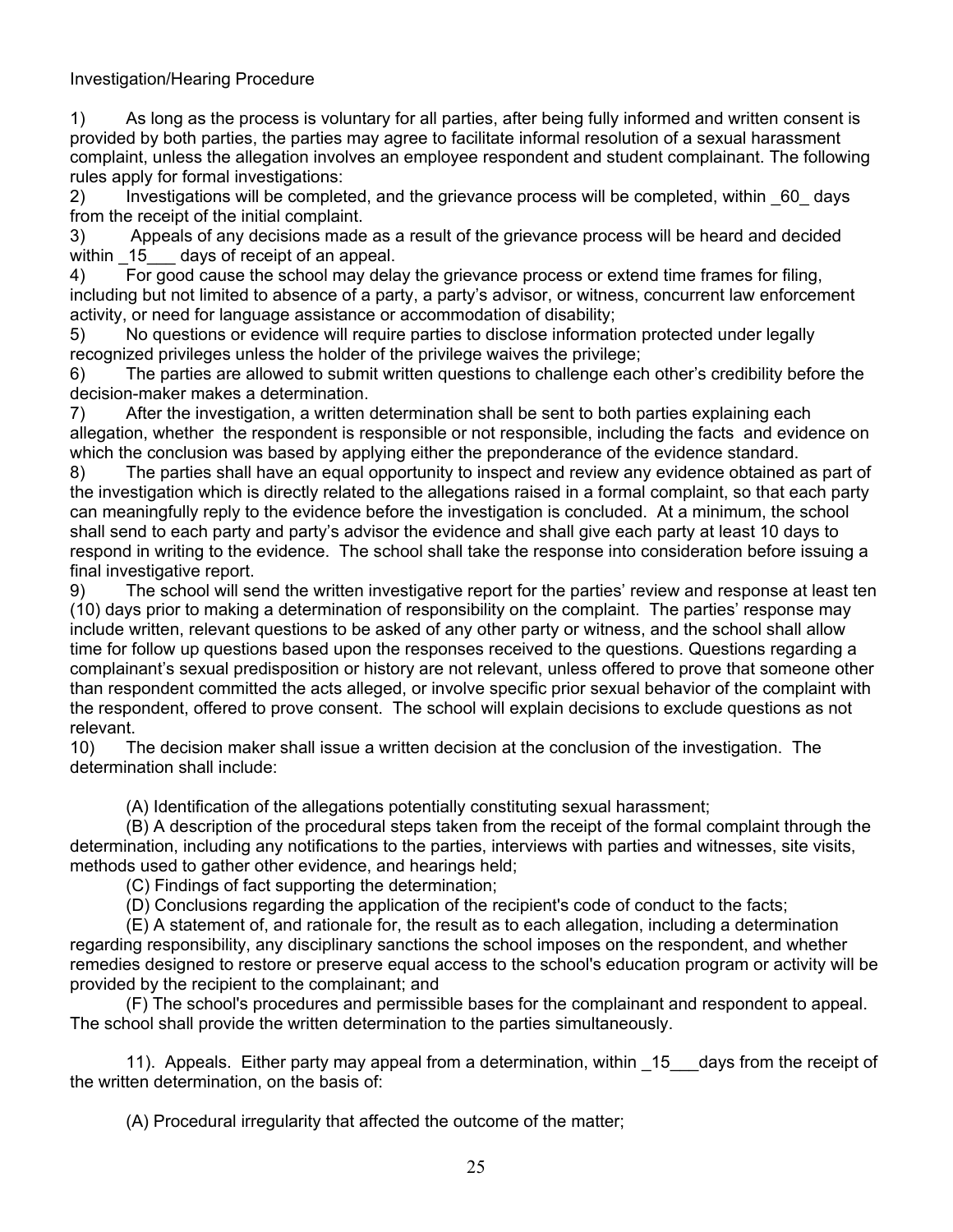(B) New evidence that was not reasonably available at the time the determination regarding responsibility or dismissal was made, that could affect the outcome of the matter; and

(C) The Title IX Coordinator, investigator(s), or decision-maker(s) had a conflict of interest or bias for or against complainants or respondents generally or the individual complainant or respondent that affected the outcome of the matter.

If an appeal is filed, the school shall:

(A) Notify the other party in writing when an appeal is filed and implement appeal procedures equally for both parties;

(B) Ensure that the decision-maker(s) for the appeal is not the same person as the decision-maker(s) that reached the determination regarding responsibility or dismissal, the investigator(s), or the Title IX Coordinator:

(C) Ensure that the decision-maker(s) for the appeal complies with the standards set forth above with regards to freedom from bias;

(D) Give both parties a reasonable, equal opportunity to submit a written statement in support of, or challenging, the outcome;

(E) Issue a written decision describing the result of the appeal and the rationale for the result; and (F) Provide the written decision simultaneously to both parties.

# DUE PROCESS PROTECTIONS

The Parties to a sexual harassment complaint will be afforded due process protections.

Due process protections include the following:

 $\mathbf{1}$ A presumption of innocence throughout the grievance process, with the burden of proof on the school;

All parties have an equal opportunity to present witnesses and evidence including fact and expert  $\overline{2}$ witnesses, and other inculpatory and exculpatory evidence;

Require an objective evaluation of all relevant evidence, including exculpatory and inculpatory 3 evidence, and will not make credibility determinations based on a person's status as complainant, respondent, or witness;

The person designated by the school as a Title IX Coordinator or investigator, or decision maker in  $\mathbf{\Lambda}$ this process, shall be free of conflict of interest or bias for or against complainants or respondents generally or specifically:

5 A decision –maker on the complaint shall be separate from the Title IX Coordinator or investigator;

6 Decisions that harassment occurred will be made by a preponderance of the evidence;

7 Disciplinary sanctions and remedies may range from counseling or warnings, up to and including suspensions, discharge from employment or expulsion, depending on the circumstances of the matter;

8 Supportive measures including counseling are available to both respondents and complainants;

9 No questions or evidence will require parties to disclose information protected under legally recognized privileges unless the holder of the privilege waives the privilege.

The Superintendent in consultation with the Title IX Coordinator shall designate the principal of each school in the district, or their designee (or some other appropriate employee(s)) as the initial entity to receive the sexual harassment complaint. Also, in a matter of sexual harassment, the district shall require that the Title IX Coordinator be informed, as soon as possible, of the filing of the complaint. Nothing in this policy shall prevent any person from reporting the prohibited conduct to someone other than those above designated complaint recipients. The District may receive the complaint orally or in writing, and the investigation shall be conducted in such a way as to maintain confidentiality to the extent practicable under the circumstances and in compliance with applicable law. The investigation will be prompt, thorough, and impartial, and will include, at least, a private interview with the person filing the complaint and with witnesses. Also, the alleged harasser will be interviewed.

**RECORD KEEPING REQUIREMENTS**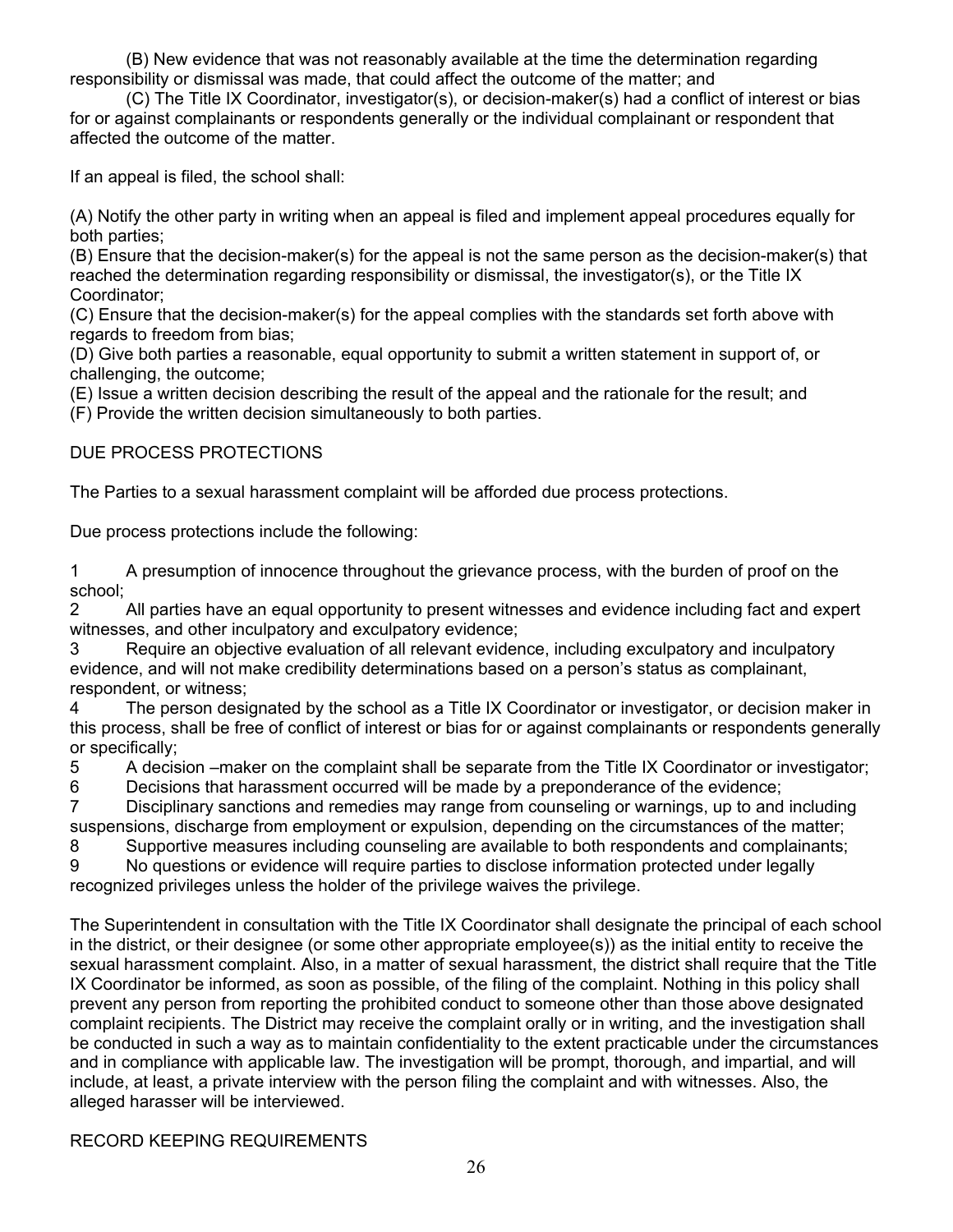The school shall create and maintain records documenting every Title IX sexual harassment allegation. This could include mediation, restorative justice, or other models of alternative dispute resolution. The school shall keep records regarding the school's response to every report of sexual harassment of which it becomes aware even if no formal complaint was filed, including documentation of supportive matters offered and implemented for the complainant.

This policy, or a summary thereof that contain the essential policy elements shall be distributed by the Longmeadow School District to its students and employees and each parent or quardian shall sign that they have received and understand the policy.

District's Title IX Coordinator:

Director of Pupil Services, (413) 565-4200 ext. 4019 Person(s) to receive a complaint in each District School:

- Blueberry Hill School Principal (413) 565-4280,
- Center School Principal (413) 565-4290
- Wolf Swamp Road School Principal (413) 565-4270
- Glenbrook Middle School Principal (413) 565-4250
- Williams Middle School Principal (413) 565-4260
- Longmeadow High School Principal (413) 565-4220

Please note that the following entities have specified time limits for filing a claim.

The Complainant may also file a complaint with:

Office for Civil Rights (U.S. Department of Education) (within 180 days) 5 Post Office Square, 8th Floor Boston, MA 02109. Phone: 617-289-0111 The Mass. Commission Against Discrimination, 1 Ashburton Place, Room 601 (within 300 days)  $\bullet$ Boston, MA 02108. Phone: 617-994-6000 The United States Equal Employment Opportunity Commission, (within 300 days) John F. Kennedy Bldg. 475 Government Center Boston, MA 02203 Problem Resolution Services (within 1 year)  $\bullet$ 75 Pleasant Street Malden, MA 02148 781-338-3700

**LEGAL REF.:** M.G.L. 151B:3A Title IX of the Education Amendments of 1972 BESE 603 CMR 26:00 34 CFR 106.44 (a), (a)-(b) 34 CFR 106.45 (a)-(b) (1) 34 CFR 106.45 (b)(2)-(b)(3,4,5,6,7) as revised through June 2020

Note: A summary of the attached Policy, as adopted, must be sent to parents/guardians, students, employees, unions, and prospective employees of the school district including Title IX Coordinator(s). investigator(s) and the decision-maker. The above referenced employees must attend training sessions on the implementation of the Policy.

SOURCE: MASC July 2020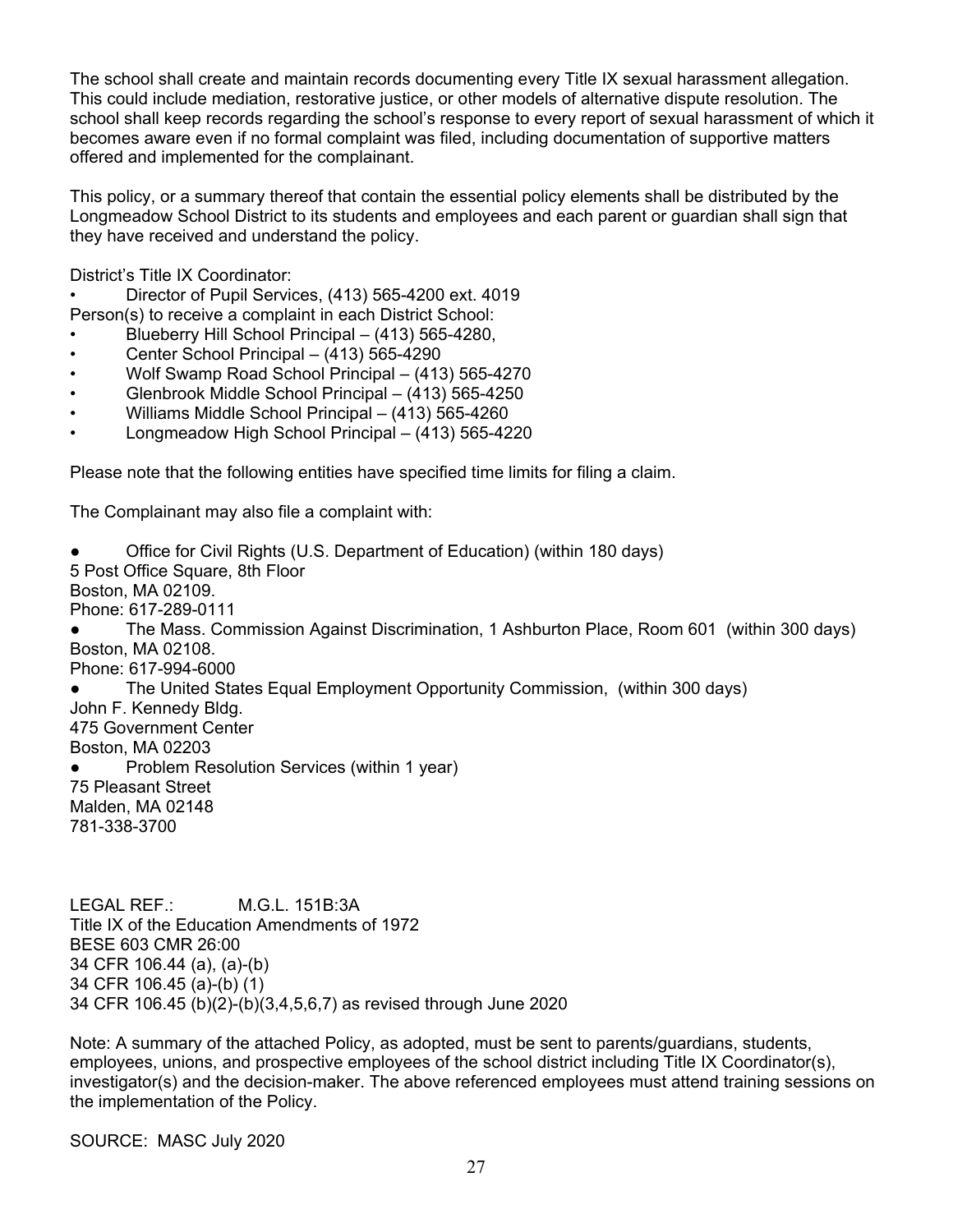# Approved by School Committee: March 9, 2021

#### **Bullying Prevention and Intervention Plan**  $§ 3.$

# PRIORITY STATEMENT

The Longmeadow Public Schools is committed to providing all students with a safe learning environment that fosters respect, character and integrity. We seek to eliminate all forms of bullying and cyber-bullying and all other harmful and disruptive behavior that may impede the learning process. This commitment is an integral part of our mission as a learning community.

This Plan applies to students and all members of the Longmeadow Public Schools staff, including but not limited to: educators, administrators, school nurses, cafeteria workers, custodians, bus drivers, athletic coaches, advisors to an extracurricular activity, and paraprofessionals.

Bullying as defined in M.G.L. c. 71, § 370, is the repeated use by one or more students or by a member of a school staff including, but not limited to, an educator, administrator, school nurse, cafeteria worker, custodian, bus driver, athletic coach, advisor to an extracurricular activity or paraprofessional of a written, verbal, or electronic expression or a physical act or gesture or any combination thereof, directed at a target that:

- i. causes physical or emotional harm to the target or damage to the target's property;
- ii. places the target in reasonable fear of harm to himself or herself or of damage to his or her property;
- iii. creates a hostile environment at school for the target;
- iv. infringes on the rights of the target at school; or
- y. materially and substantially disrupts the education process or the orderly operation of a school.

Bullying also includes cyber-bullying. Cyber-bullying is the use of technology or any electronic communication, which shall include, but shall not be limited to, any transfer of signs, signals, writing, images, sounds, data or intelligence or any nature transmitted in whole or in part by a wire, radio, electromagnetic, photo electronic or photo optical system including, but not limited to, electronic mail. internet communications, instant messages or facsimile communications.

Cyber-bullying also includes (i) the creation of a web page or blog in which the creator assumes the identity of another person, (ii) the knowing impersonation of another person as the author of posted content or messages, (iii) the distribution by electronic means of a communication to more than one person, or (iv) the posting of material on an electronic medium that may be accessed by one or more persons if the creation. impersonation, distribution, or posting creates any of the conditions enumerated in clauses (i) through (v) of the definition of bullying.

The Longmeadow Public Schools recognizes that certain categories of students may be more vulnerable to becoming targets of bullying based on actual or perceived differentiating characteristics, including race, color, religion, ancestry, national origin, sex, socioeconomic status, homelessness, academic status, gender identity or expression, physical appearance, pregnant or parenting status, sexual orientation, mental, physical, developmental or sensory disability, or by association with a person who has or is perceived to have one or more of these characteristics. The district will identify specific steps it will take to create a safe, supportive environment for vulnerable populations in the school community and provide all students with the skills, knowledge, and strategies to prevent or respond to bullying, harassment, or teasing.

The administration, faculty and staff of Longmeadow Public Schools commit to continue to improve, enhance and update both the Plan and its implementation in order to best serve the students, parents and citizens of Longmeadow.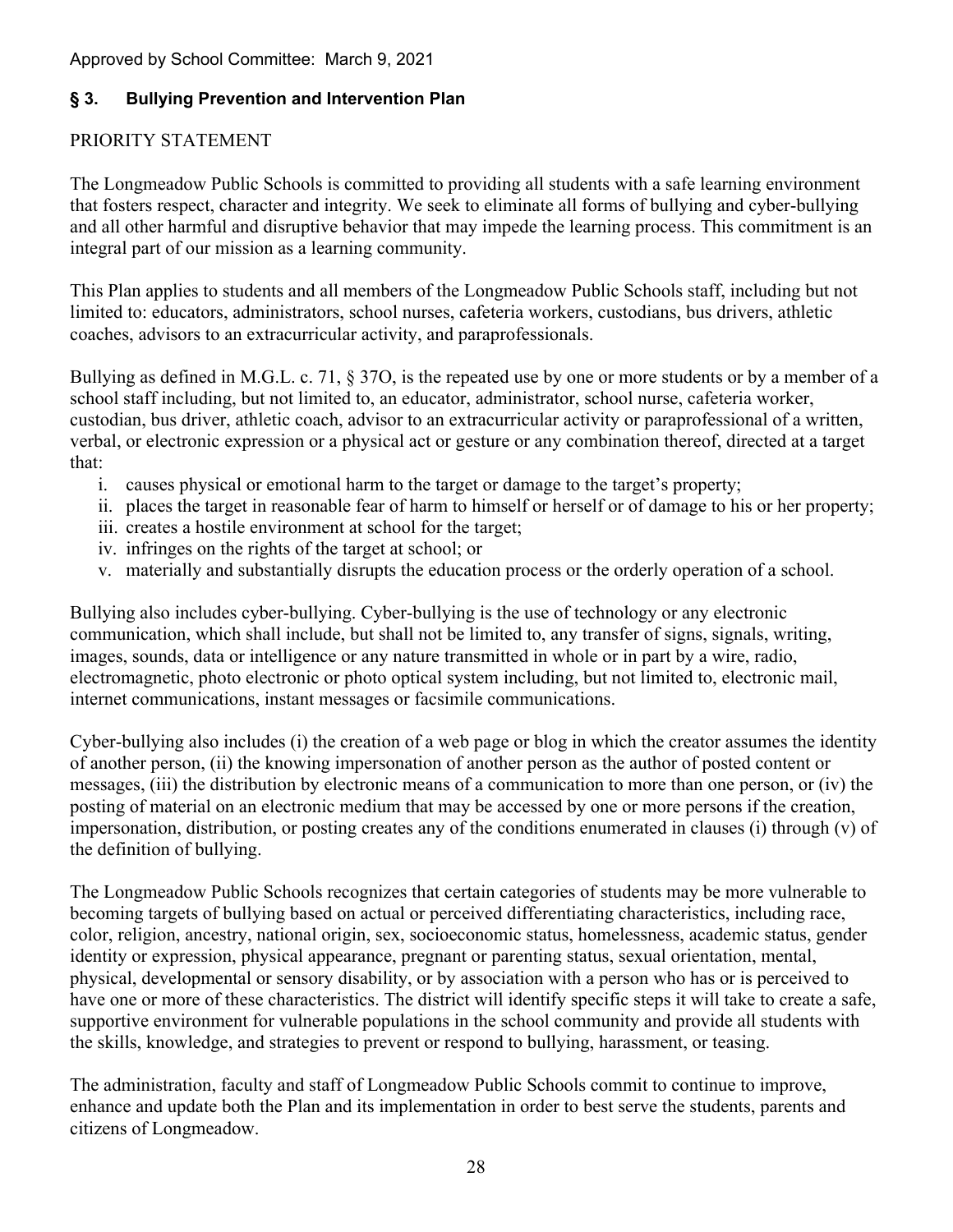# **I. LEADERSHIP**

Longmeadow Public Schools recognizes that leadership at all levels plays a critical role in developing and implementing Bullying Prevention and Intervention Plan ("Plan") in the context of other whole school and community efforts to promote positive school climate. Leaders have a primary role in teaching students to be civil to one another and to promote understanding of and respect for diversity and difference. Leaders are responsible for staying up-to-date with current research on ways to prevent and effectively respond to bullying.

This Plan is an integral part of the Longmeadow Public Schools' comprehensive effort to promote learning and eliminate all forms of violent, harmful and disruptive behavior; all students require this support to achieve their personal and academic potential. The Longmeadow Public Schools will not tolerate any unlawful or disruptive behavior, including bullying, in our schools or during school-related activities. All reports of bullying will be promptly investigated by the Longmeadow Public Schools.

- A. Plan Development. This Plan will be reviewed and updated at least biennially in consultation with various stakeholders, including teachers, school staff, professional support personnel, school volunteers, administrators, community representatives, local law enforcement agencies, students, parents, and guardians.
- B. Assessing Needs and Resources. At least once every four years, the Longmeadow Public Schools will administer a student survey, to be developed by the Department of Elementary and Secondary Education, to assess school climate and the prevalence, nature, and severity of bullying in our schools. Building-specific data will be collected an analyzed in order to identify patterns of behavior and areas of concern. This data will also inform decision-making for prevention strategies including, but not limited to, adult supervision, professional development, age-appropriate curricula and inschool support services. Additionally, the district will annually report bullying incident data to the Department.
- C. Planning and Oversight. The below chart indicates the school and district leaders responsible for the listed tasks:

| Task                                                     | Leader                       |
|----------------------------------------------------------|------------------------------|
| Receiving reports on bullying                            | School Principals / Asst.    |
|                                                          | Principals / Superintendent  |
| Collecting and analyzing building- and/or school-wide    |                              |
| data on bullying to assess problems and measure          | School Principals            |
| improved outcomes                                        |                              |
| Creating a process for recording and tracking incident   |                              |
| reports and for accessing information related to targets | <b>Student Information</b>   |
| and aggressors                                           | Specialist                   |
| Planning for ongoing professional development as         |                              |
| required by law                                          | Director of Pupil Services & |
|                                                          | Asst. Superintendent for     |
|                                                          | Learning                     |
| Choosing and implementing the curricula that the         | School Administration with   |
| school or district will use                              | recommendation from          |
|                                                          | curriculum council           |
| Developing new or revising current policies and          |                              |
| protocols under the Plan, including an Internet safety   | School Committee/            |
| policy, and designating key staff to be in charge of     | Technology Committee/        |
| implementation                                           | Administrators               |
| Amending and updating student and staff handbooks        |                              |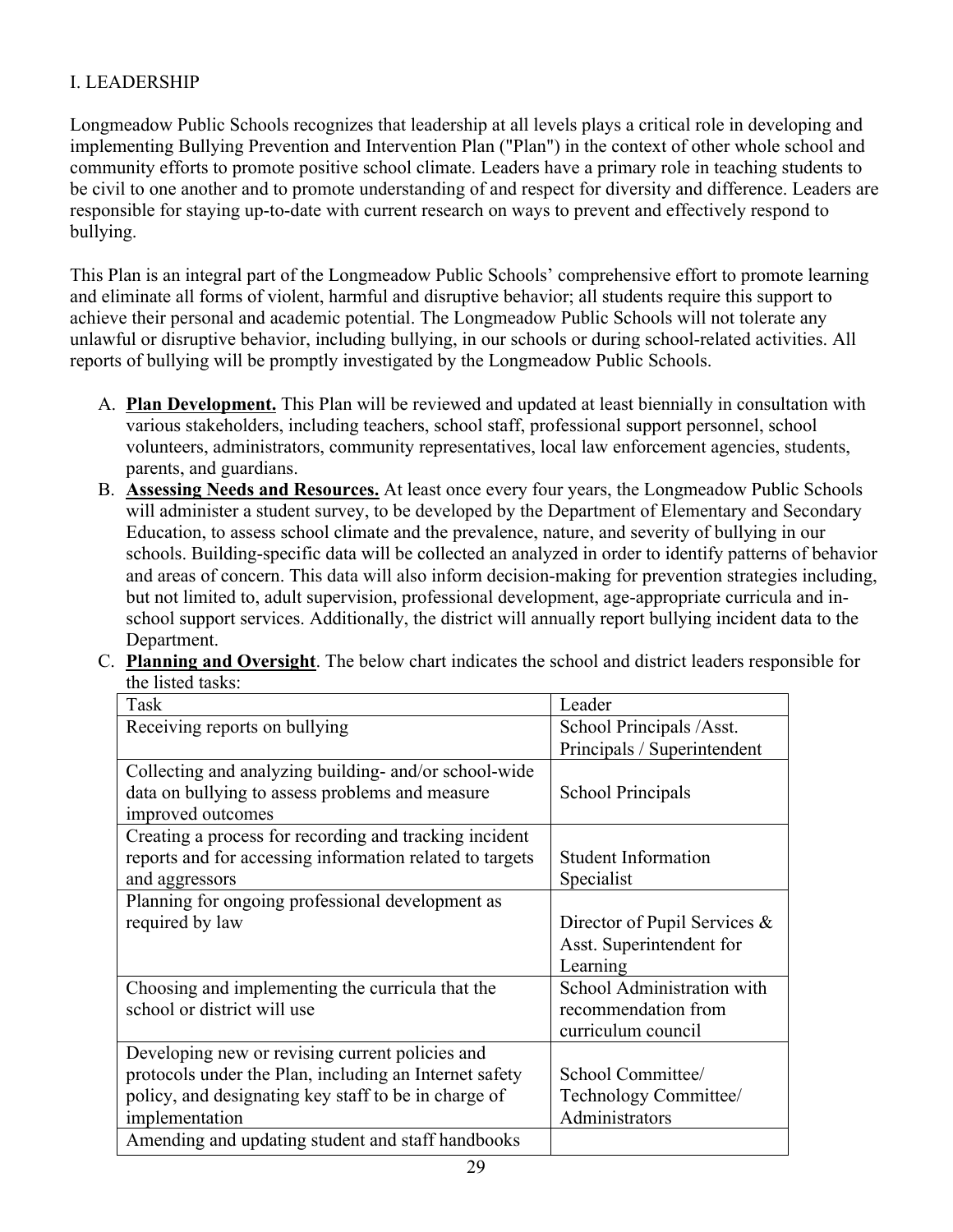| and codes of conduct to, among other things, make        | Administration, School    |
|----------------------------------------------------------|---------------------------|
| clear that bullying of students by school staff or other | Councils and School       |
| students will not be tolerated                           | Committee                 |
| Leading the parent and family engagement efforts and     | Administration/Principals |
| drafting parent information materials                    |                           |
| Reviewing and updating the Plan                          | Administration            |

# **II. PROFESSIONAL DEVELOPMENT**

- A. There will be annual staff training regarding the applicable district policies and procedures to be used when investigating and dealing with bullying. Staff members hired after the beginning of the year will be given school-specific information and training regarding bullying. The annual training shall cover, at a minimum, staff duties under this Plan, an overview of the steps that the principal/designee will follow upon receipt of a report of bullying or retaliation, and an overview of the bullying prevention curricula to be offered at all grade levels.
- B. There will be on-going professional development aimed at building staff skills to prevent, identify and respond to bullying. The professional development will be informed by research and will focus on information which is age and/or developmentally appropriate for the students of the school. Such professional development shall cover, at a minimum:
- Developmentally appropriate strategies to prevent bullying incidents;
- Developmentally appropriate strategies for immediate, effective interventions to stop bullying incidents;
- Information regarding the complex interaction and power differential that can take place between  $\bullet$ and among a perpetrator, target, and witnesses to the bullying;
- Research findings on bullying, including information about students who have been shown to be  $\bullet$ particularly at risk for bullying in the school environment;
- Information on the incidence and nature of cyber-bullying; and  $\bullet$
- Internet safety issues as they relate to cyber-bullying.  $\bullet$
- C. Professional development will also address ways to prevent and to respond bullying or retaliation for students with disabilities that must be considered when developing students' IEPs, including a particular focus on the needs of students with autism or students whose disability affects social skills development.
- D. The school or district will provide all staff with yearly access to the Plan in the employee handbook.

# **III. ACCESS TO RESOURCES AND SERVICES**

- A. Identifying Resources –
- Longmeadow High School Guidance Counselors, Social Workers, School Nurse, Substance Use Response Coordinator, Special Education Director, Department Chairs, Teachers, Paraprofessionals and Administrators will all work together to prevent and address bullying issues.
- Middle Schools Health Teachers, Guidance Counselor, Adjustment Counselor, School Nurse,  $\bullet$ Special Education Director, Teachers, Paraprofessionals and Administrators will all work together to prevent and address bullying issues.
- Elementary Schools Adjustment Counselor, School Nurse, Special Education Director, Teachers, Paraprofessionals and Administrators will all work together to prevent and address bullying issues.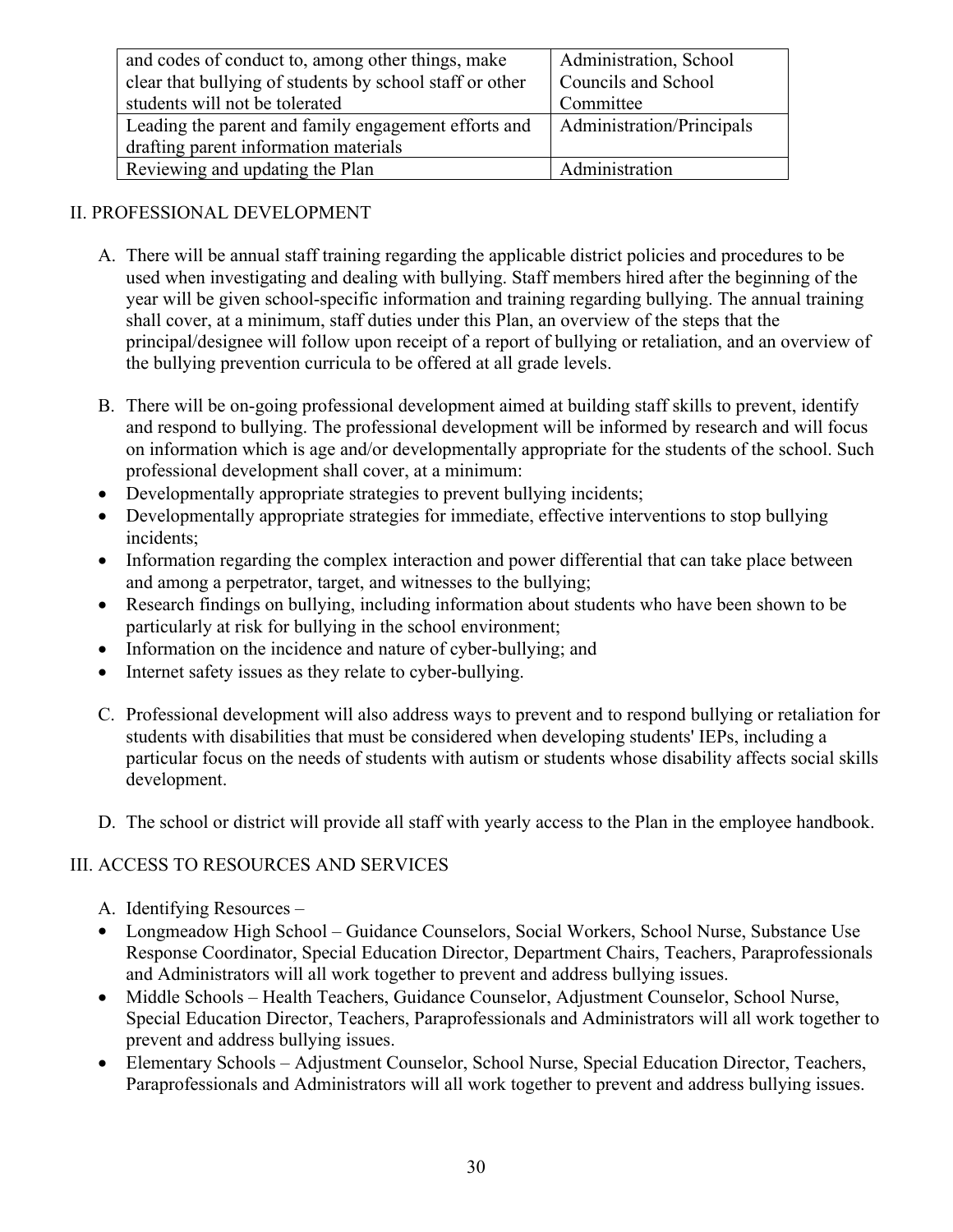- B. Counseling Depending on the school level, (high school, middle or elementary) counseling is available to students either through their Guidance Counselor, Adjustment Counselor and/or Social Worker and/or the Substance Use Response Coordinator. Services and counseling will be provided for both targets and aggressors when appropriate.
- C. Students with Disabilities –The IEP team will decide what should be included in the IEPs of students who may be vulnerable to bullying, harassment, or retaliation because of their disabilities.
- D. Referral to outside services When and where it is appropriate, Guidance Counselors, Adjustment Counselors, Social Workers, Substance Use Response Coordinator or Administrators will make outside referrals to out-of-school services for students and families.

# IV. ACADEMIC AND NON-ACADEMIC ACTIVITIES

- A. Bullying prevention curricula will be informed by current research which, among other things, emphasizes the following approaches:
- Using scripts and role plays to develop skills
- $\bullet$ Empowering students to take action by knowing what to do when they witness other students engaged in acts of bullying or retaliation, including seeking adult assistance
- $\bullet$ Helping students understand the dynamics of bullying and cyber-bullying, including the underlying power imbalance
- Emphasizing cyber-safety, including safe and appropriate use of electronic communication  $\bullet$ technologies
- Enhancing students' skills to increase engagement in healthy relationships and respectful  $\bullet$ communications
- Facilitating students' learning in a safe, supportive school environment that is respectful of diversity  $\bullet$ and difference. Students will be educated regarding the student-related sections of the Bullying Prevention and Intervention Plan. The Plan will be reviewed with students at the beginning of each school year.
- B. General teaching approaches that support bullying prevention efforts. The following approaches are integral to establishing a safe and supportive school environment. These underscore the importance of our bullying intervention and prevention initiatives:
- setting clear expectations for students and establishing school and classroom routines;  $\bullet$
- creating safe school and classroom environments for all students, with emphasis on students who may be more vulnerable to becoming a target of bullying or harassment based on actual or perceived differentiating characteristics, including race, color, religion, ancestry, national origin, sex, socioeconomic status, homelessness, academic status, gender identity or expression, physical appearance, pregnant or parenting status, sexual orientation, mental, physical, developmental or sensory disability or by association with a person who has or is perceived to have one or more of these characteristics:
- $\bullet$ using appropriate and positive responses and reinforcement, even when students require discipline;
- using positive behavioral supports;  $\bullet$
- encouraging adults to develop positive relationships with students;  $\bullet$
- modeling, teaching, and rewarding pro-social, healthy, and respectful behaviors;
- using positive approaches to behavioral health, including collaborative problem-solving, conflict  $\bullet$ resolution training, teamwork, and positive behavioral supports that aid in social and emotional development:
- using the Internet safely; and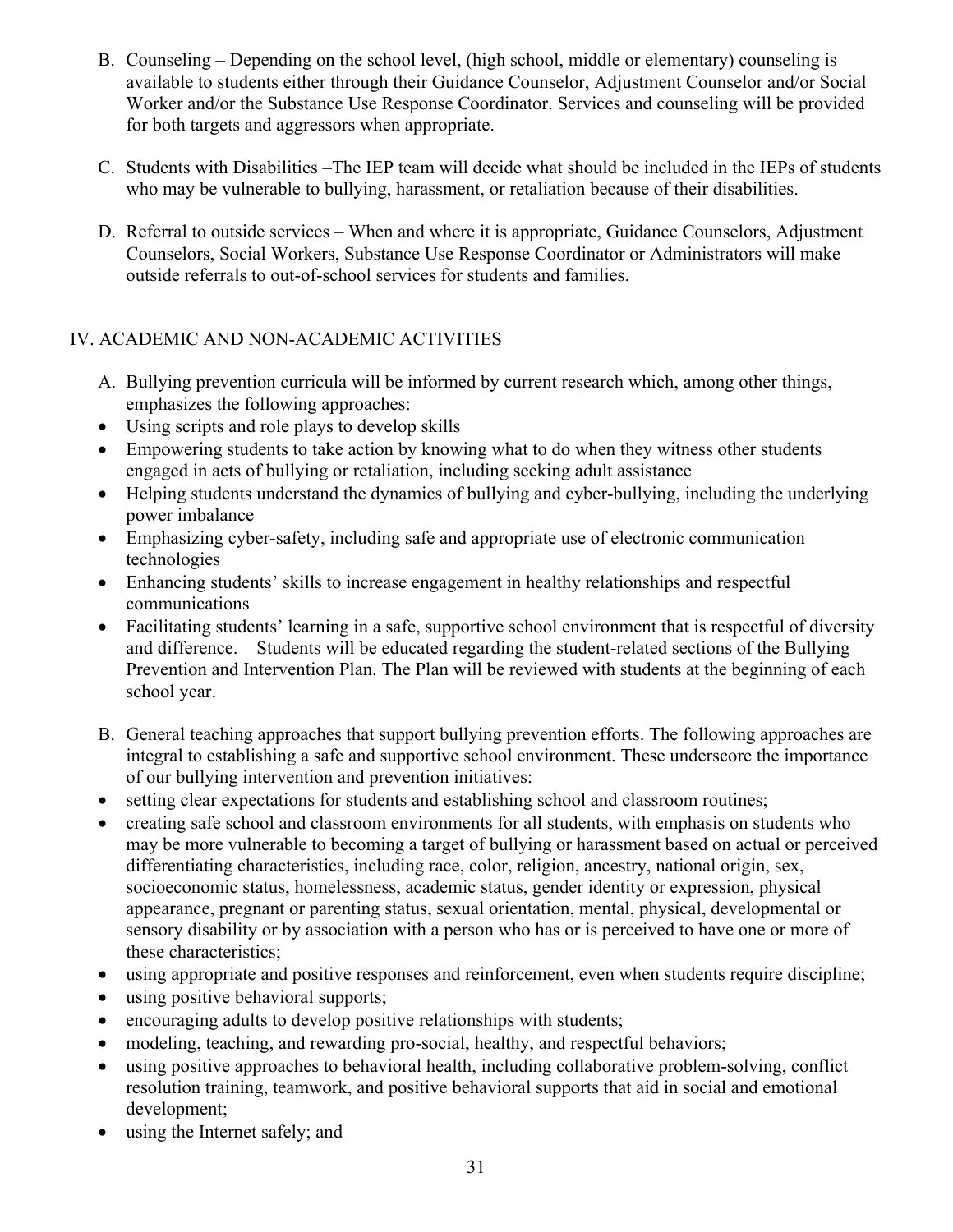supporting students; interest and participation in non-academic and extracurricular activities,  $\bullet$ particularly in their areas of strength.

# V. POLICIES AND PROCEDURES FOR REPORTING AND RESPONDING TO BULLYING AND **RETALIATION**

A. Reporting bullying or retaliation –

Reports of bullying or retaliation may be made by staff, students, parents or guardians, or others, and may be oral or written. Oral reports made by or to a staff member shall be recorded in writing. A school or district staff member is required to report immediately to the principal or designee, or to the superintendent or designee when the principal or assistant principal is the alleged aggressor, or to the school committee when the superintendent is the alleged aggressor, any instance of bullying or retaliation the staff member becomes aware of or witnesses. Reports made by students, parents, or guardians, or other individuals who are not school or district staff members, may be made anonymously. Reports made anonymously will be fully investigated; however, no disciplinary action may be taken against a student solely on the basis of an anonymous report. The school or district makes a variety of reporting resources available to the school community including, but not limited to, an Incident Report Form, a phone number, a dedicated mailing address, and an email address.

Phone Number: 413-565-4200 ext. 4026

Mailing Address: 535 Bliss Road, Longmeadow, MA 01106

Email Address: jfontaine@longmeadow.k12.ma.us

Use of an Incident Report Form is not required as a condition of making a report. The school or district will: 1) include a copy of the Incident Reporting Form in the beginning of the year packets for students and parents or guardians; 2) make it available in the school's main office, the counseling office, the school nurse's office, and 3) post it on the school's website. The Incident Reporting Form will be made available in the most prevalent language(s) of origin of students and parents or guardians.

At the beginning of each school year, the school or district will provide the school community, including administrators, staff, students, and parents or guardians, with written notice of its policies for reporting acts of bullying and retaliation. A description of the reporting procedures and resources, including the name and contact information of the principal or designee, will be incorporated in student and staff handbooks, on the school and/or district websites, and information about the Plan will be made available to parents or guardians.

- 1. **Reporting by staff.** A staff member will report immediately to the principal or designee, or to the superintendent or designee when the principal or assistant principal is the alleged aggressor, or to the school committee when the superintendent is the alleged aggressor, when he/she witnesses or becomes aware of conduct that may be bullying or retaliation. The requirement to report to the principal or designee does not limit the authority of the staff member to respond to behavioral or disciplinary incidents consistent with school or district policies and procedures for behavior management and discipline.
- 2. Report by Students, Parents or Guardians, and Others. The school or district expects students, parents or guardians, and others who witness or become aware of an instance of bullying or retaliation involving a student to report it to the principal or designee, or to the superintendent/designee when the principal or assistant principal is the alleged aggressor.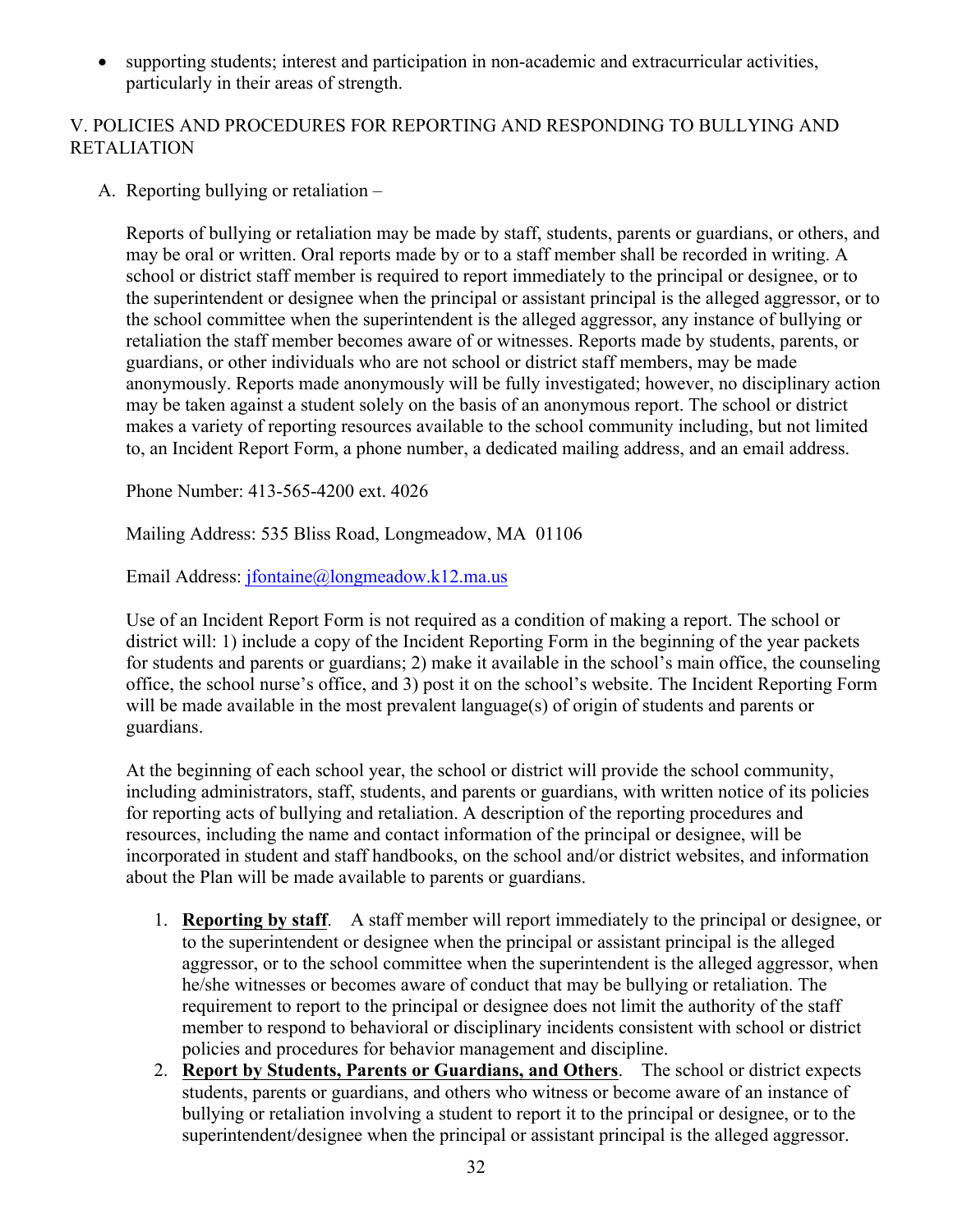Reports may be made anonymously, but no disciplinary action will be taken against an alleged aggressor solely on the basis of an anonymous report. Students, parents or guardians, and others may request assistance from a staff member to complete a written report. Students will be provided practical, safe, private and age-appropriate ways to report and discuss an incident of bullying with a staff member, or with the principal or designee, or the superintendent/designee when the principal or assistant principal is the alleged aggressor.

- B. Responding to a report of bullying or retaliation
	- 1. Safety. Before fully investigating the allegations of bullying or retaliation, the principal or designee will take steps to assess the need to restore a sense of safety to the alleged target and/or to protect the alleged target from possible further incidents. Responses to promote safety may include, but not be limited to, creating a personal safety Plan; pre-determining seating arrangements for the target and/or the aggressor in the classroom, at lunch, or on the bus; identifying a staff member who will act as a "safe person" for the target; and altering the aggressor's schedule and access to the target. The principal or designee will take additional steps to promote safety during the course of and after the investigation, as necessary.

The principal or designee will implement appropriate strategies for protecting from bullying or retaliation a student who has reported bullying or retaliation, a student who has witnessed bullying or retaliation, a student who provides information during an investigation, or a student who has reliable information about a reported act of bullying or retaliation. See individual school handbooks for more detailed information.

# 2. Obligations to Notify Others.

- a. Notice to parents or guardians. Upon determining that bullying or retaliation has occurred, the principal or designee will promptly notify the parents or guardians of the target and the aggressor. Notice to the parents of a target shall include information about the steps taken to prevent any further acts of bullying or retaliation against the target. There may be circumstances in which the principal or designee contacts parents or guardians prior to any investigation. Notice will be consistent with state regulations at 603 CMR 49.00.
- b. Notice to another School or District. If the reported incident involves students from more than one school district, charter school, non-public school, approved private special education day or residential school, or collaborative school, the principal or designee first informed of the incident will promptly notify by telephone the principal or designee of the other school(s) of the incident so that each school may take appropriate action. All communications will be in accordance with state and federal privacy laws and regulations, and 603 CMR 49.00.
- c. Notice to Law Enforcement. At any point after receiving a report of bullying or retaliation, including after an investigation, if the principal or designee has a reasonable basis to believe that criminal charges may be pursued against the aggressor, the principal will notify the local law enforcement agency. Notice will be consistent with the requirements of 603 CMR 49.00 and the Memorandum of Understanding Agreement established between the Longmeadow Police Department and the Longmeadow School Department. Also, if an incident occurs on school grounds and involves a former student under the age of 21 who is no longer enrolled in school, the principal or designee shall contact the local law enforcement agency if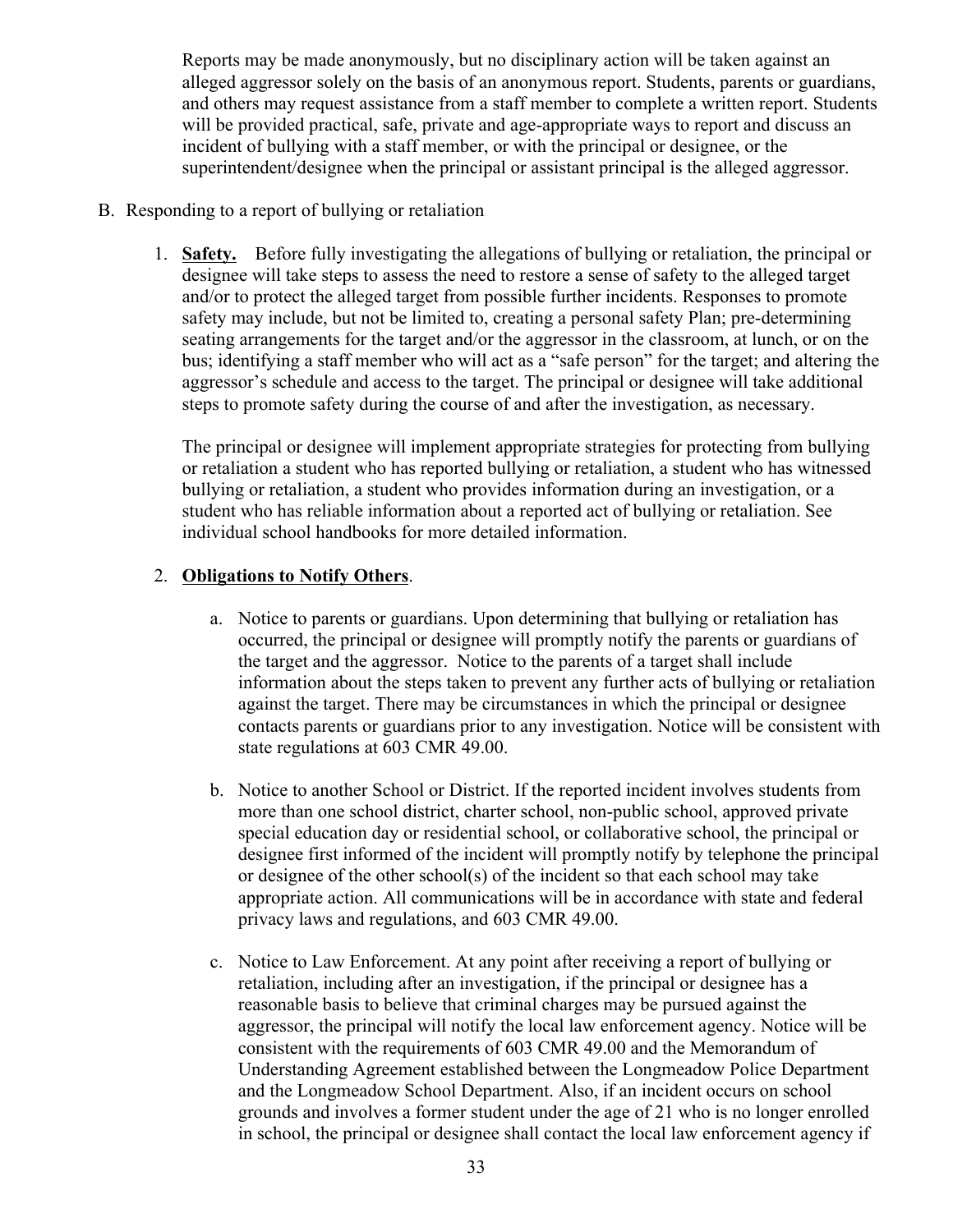he or she has a reasonable basis to believe that criminal charges may be pursued against the aggressor. In making this determination, the principal will, consistent with the Plan and with applicable school or district policies and procedures, consult with the school resource officer, if any, and other individuals the principal or designee deems appropriate.

3. Investigation. The principal or designee will investigate promptly all reports of bullying or retaliation and, in doing so, will consider all available information known, including the nature of the allegation(s) and the ages of the students involved.

During the investigation the principal or designee will, among other things, interview students, staff, witnesses, parents or guardians, and others as necessary. The principal or designee will remind the alleged aggressor, target, and witnesses of the importance of the investigation, their obligation to be truthful, and that retaliation is strictly prohibited and will result in disciplinary action.

Interviews may be conducted by the principal or designee, other staff members as determined by the principal or designee, and in consultation with the school counselor, as appropriate. To the extent practicable, and given his/her obligation to investigate and address the matter, the principal or designee will maintain confidentiality during the investigative process. The principal or designee will maintain a written record of the investigation.

Procedures for investigating reports of bullying and retaliation will be consistent with school or district policies and procedures for investigations. If necessary, the principal or designee will consult with legal counsel about the investigation.

4. Determinations. The principal or designee will make a determination based upon all of the facts and circumstances. If, after investigation, bullying or retaliation is substantiated, the principal or designee will take steps reasonably calculated to prevent recurrence and to ensure that the target is not restricted in participating in school or in benefiting from school activities. The principal or designee will: 1) determine what remedial action is required, if any, and 2) determine what responsive actions and/or disciplinary action is necessary.

Depending upon the circumstances, the principal or designee may choose to consult with the students' teacher(s) and/or school counselor, and the target's or aggressor's parents or guardians, to identify any underlying social or emotional issue(s) that may have contributed to the bullying behavior and to assess the level of need for additional social skills development.

The principal or designee will promptly notify the parents or guardians of the target and the aggressor about the results of the investigation and, if bullying or retaliation is found, what action is being taken to prevent further acts of bullying or retaliation. All notice to parents must comply with applicable state and federal privacy laws and regulations. Because of the legal requirements regarding the confidentiality of student records, the principal or designee cannot report specific information to the target's parent or guardian about the disciplinary action taken unless it involves a "stay away" order or other directive that the target must be aware of in order to report violations.

The principal or designee shall inform the parent or guardian of the target about the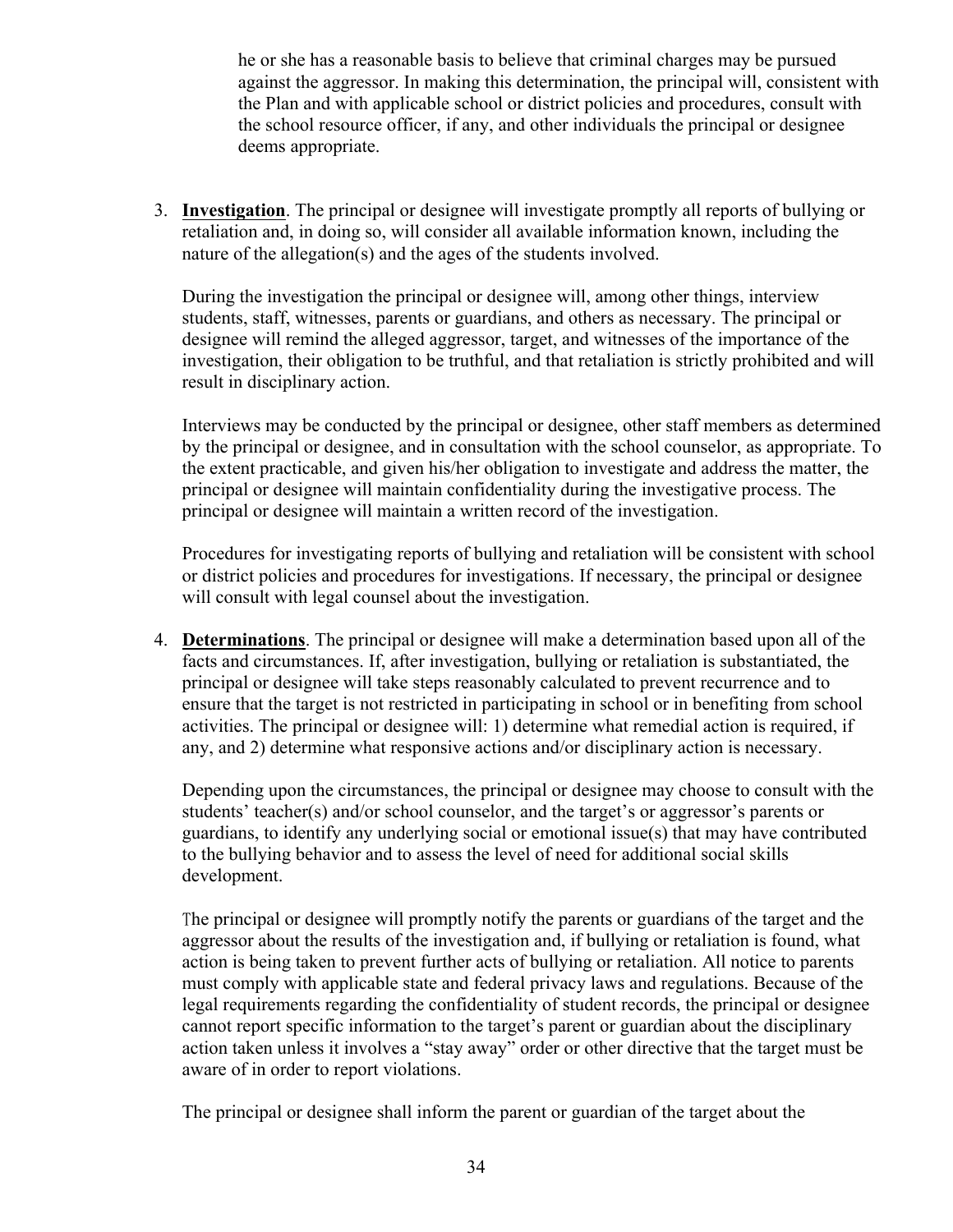Department of Elementary and Secondary Education's problem resolution system and the process for accessing that system, regardless of the outcome of the bullying determination.

# **5. Responses to Bullying**

**a.** Teaching Appropriate Behavior Through Skill-building

Once the principal or designee has determined that bullying or retaliation has occurred, the district will use a range of responses that balance the need for accountability with the need to teach appropriate behavior in accordance with M.G.L. c. 71,  $$37O(d)(v)$ .

b. Taking Disciplinary Action

If the principal or designee decides that disciplinary action is appropriate, the disciplinary action will be determined on the basis of facts found by the principal or designee, including the nature of the conduct, the age of the student(s) involved, and the need to balance accountability with the teaching of appropriate behavior. Discipline will be consistent with the Plan and with the district's student handbooks.

Discipline procedures for students with disabilities are governed by the federal Individuals with Disabilities Education Improvement Act (IDEA), which should be read in cooperation with state laws regarding student discipline.

If the principal or designee determines that a student knowingly made a false allegation of bullying or retaliation, that student will be subject to disciplinary action.

c. Promoting Safety for the Target and Others

The principal or designee will consider what adjustments, if any, are needed in the school environment to enhance the target's sense of safety and that of others as well. One strategy that the principal or designee may use is to increase adult supervision at transition times and in locations where bullying is known to have occurred or is likely to occur.

Within a reasonable period of time following the determination and the ordering of remedial and/or disciplinary action, the principal or designee will contact the target to determine whether there has been a recurrence of the prohibited conduct and whether additional supportive measures are needed. If so, the principal or designee will work with appropriate school staff to implement them immediately.

# VI. COLLABORATION WITH FAMILIES

- A. Parent education and resources The school and/or district will post on the school and district websites information pertaining to bullying prevention and steps that parents can take at home to support the prevention of bullying.
- B. Notification requirements Each year the school and/or district will inform parents or guardians of enrolled students about the anti-bullying curricula that are being used. This information will include information about the dynamics of bullying and cyber-bullying. This Plan will also be posted to the website with related information.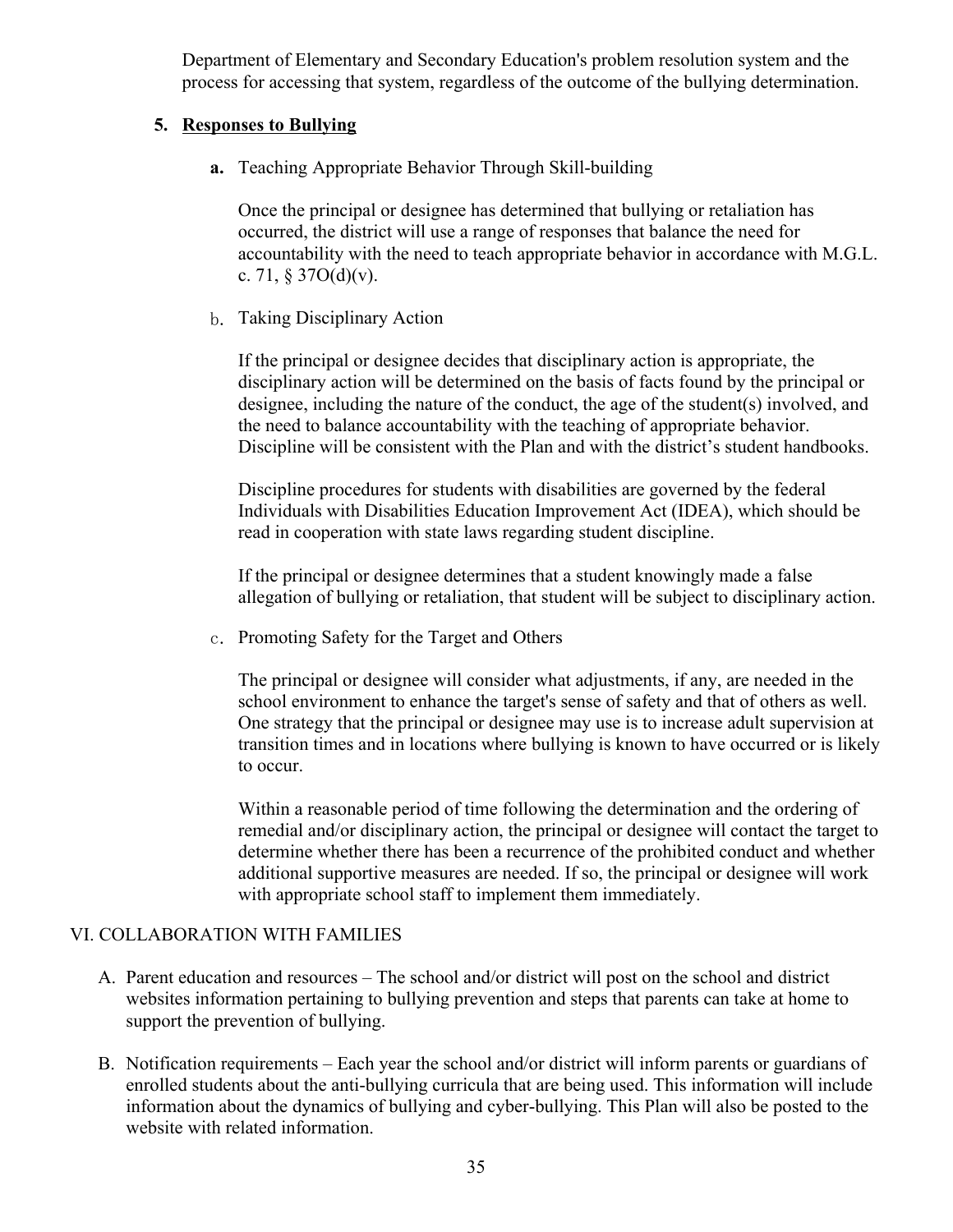# VII. PROHIBITION AGAINST BULLYING AND RETALIATION

According to Massachusetts General Law M.G.L. c. 71, § 37O (b):

Acts of bullying, which include cyber-bullying, are prohibited:

- on school grounds and property immediately adjacent to school grounds, at a school-sponsored or i. school-related activity, function, or program whether on or off school grounds, at a school bus stop, on a school bus or other vehicle owned, leased, or used by a school district or school; or through the use of technology or an electronic device owned, leased, or used by a school district or school, and
- ii. at a location, activity, function, or program that is not school-related through the use of technology or an electronic device that is not owned, leased, or used by a school district or school, if the acts create a hostile environment at school for the target or witnesses, infringe on their rights at school, or materially and substantially disrupt the education process or the orderly operation of a school.

Retaliation against a person who reports bullying, provides information during an investigation of bullying, or witnesses or has reliable information about bullying is also prohibited.

As stated in M.G.L. c. 71, § 37O, nothing in this Plan requires the district or school to staff any non-school related activities, functions, or programs.

# VIII. PROBLEM RESOLUTION SYSTEM

Any parent wishing to file a claim/concern or seeking assistance outside of the district may do so with the Department of Elementary and Secondary Education Program Resolution System (PRS). That information can be found at: http://www.doe.mass.edu/pqa, emails can be sent to compliance@doe.mass.edu or individuals can call 781-338-3700. Hard copies of this information is also available at the Superintendent's office

### $IX$ **DEFINITIONS**

The following definitions will help to create for the faculty, staff, students, parents, etc. a common language regarding the issue of bullying. Not all of the following definitions track the exact language of the statute, which is located at M.G.L. c. 71,  $\S 370$ .

Aggressor is a student who engages in bullying, cyber-bullying, or retaliation towards a student.

**Bullying** is the repeated use by one or more students of a written, verbal, or electronic expression or a physical act or gesture or any combination thereof, directed at a target that:

- i. causes physical or emotional harm to the target or damage to the target's property;
- ii. places the target in reasonable fear of harm to himself or herself or of damage to his or her property;
- iii. creates a hostile environment at school for the target;
- iv. infringes on the rights of the target at school; or
- v. materially and substantially disrupts the education process or the orderly operation of a school.

Cyber-bullying is bullying through the use of technology or electronic devices such as telephones, cell phones, computers, and the Internet. It includes, but is not limited to, email, instant messages, text messages, and Internet postings. See M.G.L. c. 71, § 37O for the legal definition of cyber-bullying.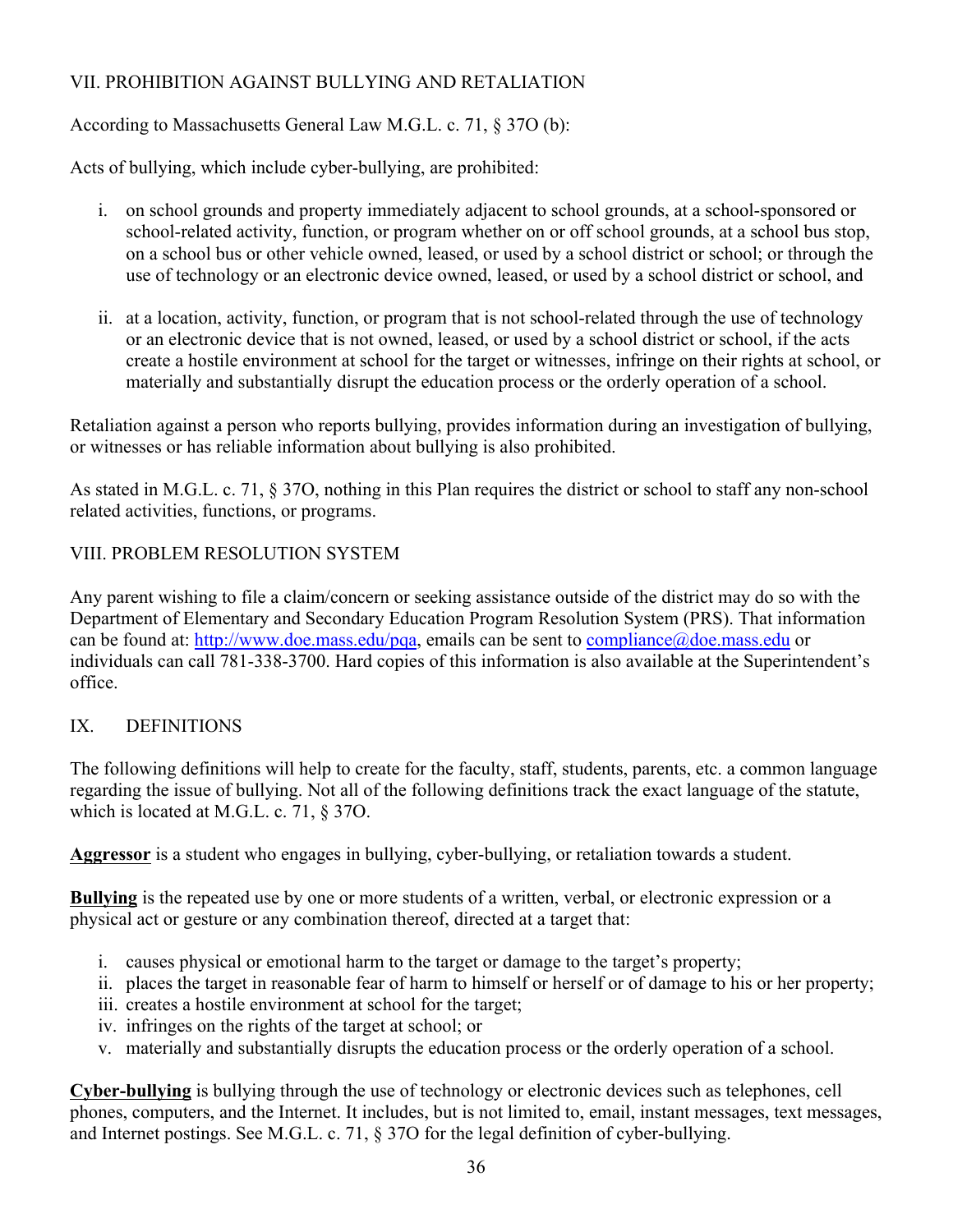**Hostile environment** is a situation in which bullying causes the school environment to be permeated with intimidation, ridicule, or insult that is sufficiently severe or pervasive to alter the conditions of a student's education.

**Retaliation** is any form of intimidation, reprisal, or harassment directed against a student who reports bullying, provides information during an investigation of bullying, or witnesses or has reliable information about bullying.

Staff includes, but is not limited to, educators, administrators, counselors, school nurses, cafeteria workers, custodians, and bus drivers, and athletic coaches, advisors to extracurricular activities, support staff, or paraprofessionals.

**Target** is a student against whom bullying, cyber-bullying, or retaliation has been perpetrated.

# IX. RELATIONSHIP TO OTHER LAWS

Consistent with state and federal laws, and the policies of the Longmeadow Public Schools, no person shall be discriminated against in admission to a public school of any town or in obtaining the advantages, privilege and courses of study of such public school on account of race, color, sex, religion, national origin, or sexual orientation. Nothing in this Plan prevents the school or district from taking action to remediate discrimination or harassment based on a person's membership in a legally protected category under local, state, or federal law, or the Longmeadow Public School district's policies.

In addition, nothing in this Plan is designed or intended to limit the authority of the Longmeadow Public Schools to take disciplinary action or other action under M.G.L. c. 71,  $\S$ § 37H or 37H1/2, other applicable laws, or local school or district policies in response to violent, harmful, or disruptive behavior, regardless of whether the Plan covers the behavior.

### $§$ 4. **Acceptable Use Agreement**

# **Introduction**

Longmeadow Public Schools recognizes that access to technology in school gives students greater opportunities to learn, engage, communicate, and develop skills that will prepare them for work, life, and citizenship. We are committed to helping students develop 21st-century technology and communication skills.

To that end, we provide access to technologies for student and staff use.

This Acceptable Use Agreement outlines the guidelines and behaviors that users are expected to follow when using school technologies or when using personally owned devices on the school campus.

- The Longmeadow Public Schools network is intended for educational purposes.  $\bullet$
- All activity over the network, using district technologies, or using district accounts may be monitored and retained.
- Students should log out of all district-provided accounts when engaging in personal web activity.  $\bullet$ included when signed into district accounts on personal devices or at home.
- Access to online content via the network may be restricted in accordance with our policies and  $\bullet$ federal regulations, such as the Children's Internet Protection Act (CIPA).
- Students and staff are expected to follow the same rules for good behavior and respectful conduct  $\bullet$ online as offline.
- Misuse of school resources can result in disciplinary action.  $\bullet$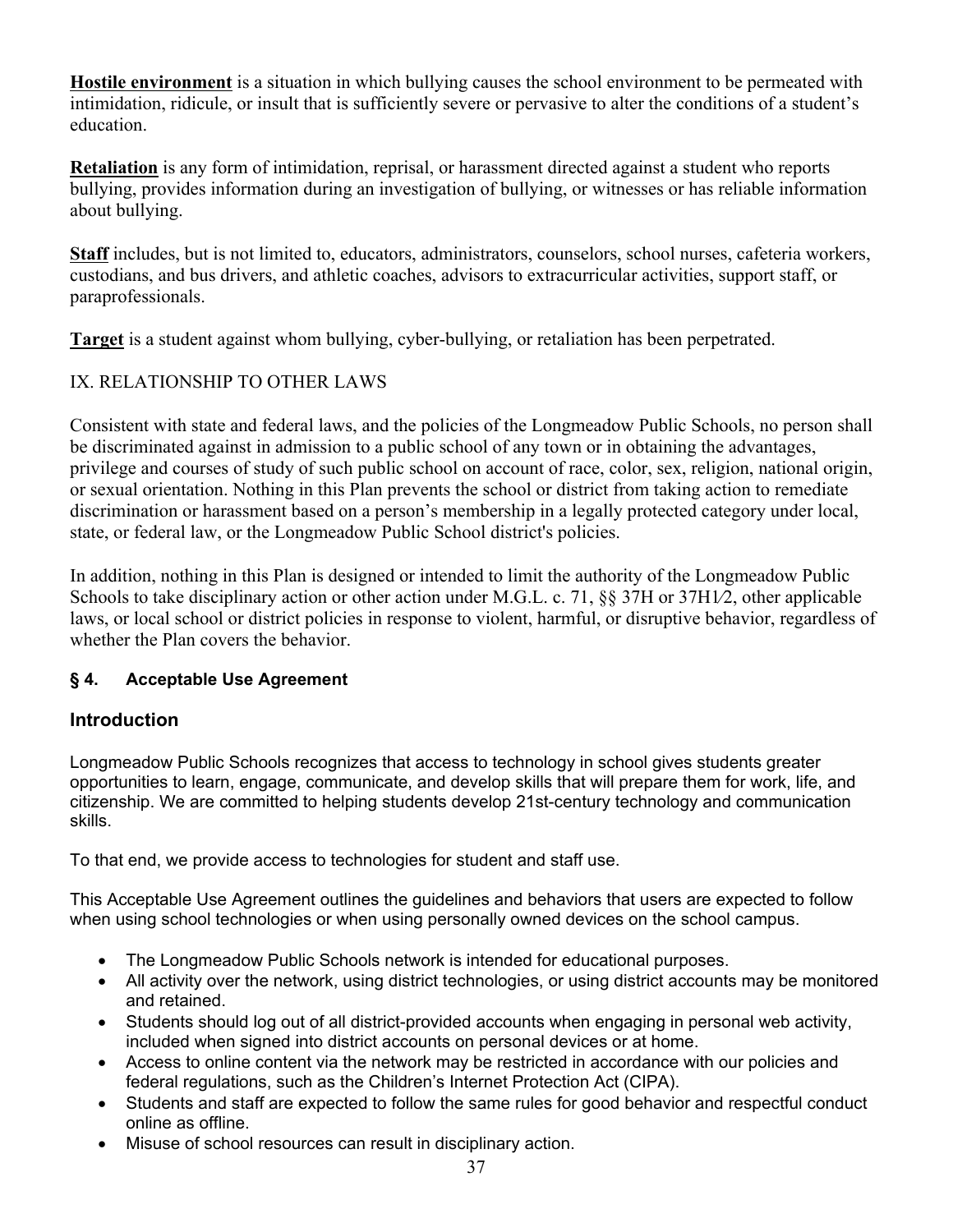- Longmeadow Public Schools makes a reasonable effort to ensure the safety and security of staff and students online, but will not be held accountable for any harm or damages that result from use of technology at school.
- Users of the district network or other technologies are expected to alert IT staff immediately of any  $\bullet$ concerns for safety or security.

Longmeadow Public Schools uses several third party online services, including G Suite for Education. Students and parents/guardians should be aware that the use of those services may involve agreement to policies governing those services as established by the vendor. In the case of G Suite for Education, Google's privacy policies can be found here: https://edu.google.com/k-12-solutions/privacy-security

Students should understand that their online activity may be recorded when using accounts provided by Longmeadow Public Schools, including their G Suite for Education account. Students should verify that they are logged out of any school-related accounts before engaging in online activity not related to school that they wish to remain private from the district.

# **Technologies Covered**

Longmeadow Public Schools may provide Internet access, desktop computers, mobile computers or devices, videoconferencing capabilities, online collaboration capabilities, virtual learning environments, email, and more.

As new technologies emerge, Longmeadow Public Schools will attempt to provide access to them. The policies outlined in this document are intended to cover all available technologies, not just those specifically listed.

# **Usage Policies**

All technologies provided by the district are intended for education purposes. All users are expected to use good judgment and to follow the specifics of this document as well as the spirit of it:

- Be safe, appropriate, careful and kind;
- Don't try to get around technological protection measures;  $\bullet$
- Use good common sense;
- Ask if you don't know.

# **Web Access**

Longmeadow Public Schools provides its users with access to the Internet, including web sites, resources, content, and online tools. That access will be restricted in compliance with CIPA regulations and school policies. Web browsing may be monitored and web activity records may be retained indefinitely. Users are expected to respect that the web filter is a safety precaution, and should not try to circumvent it when browsing the Web. If a site is blocked and a user believes it shouldn't be, the user should follow district protocol by submitting the site to the helpdesk for review.

Web filters are not 100% effective, especially with images and other types of multimedia. Students should be supervised while using technology to access the web and users should notify the helpdesk if inappropriate material is accessed, even if accidentally.

# **Email**

Longmeadow Public Schools may provide users with email accounts for the purpose of school-related communication. Availability and use may be restricted based on school policies.

If users are provided with email accounts, they should be used with care. Users should not send personal information; should not attempt to open files or follow links from unknown or untrusted origin; should use appropriate language; and should only communicate with others as allowed by the district agreement **or** the teacher.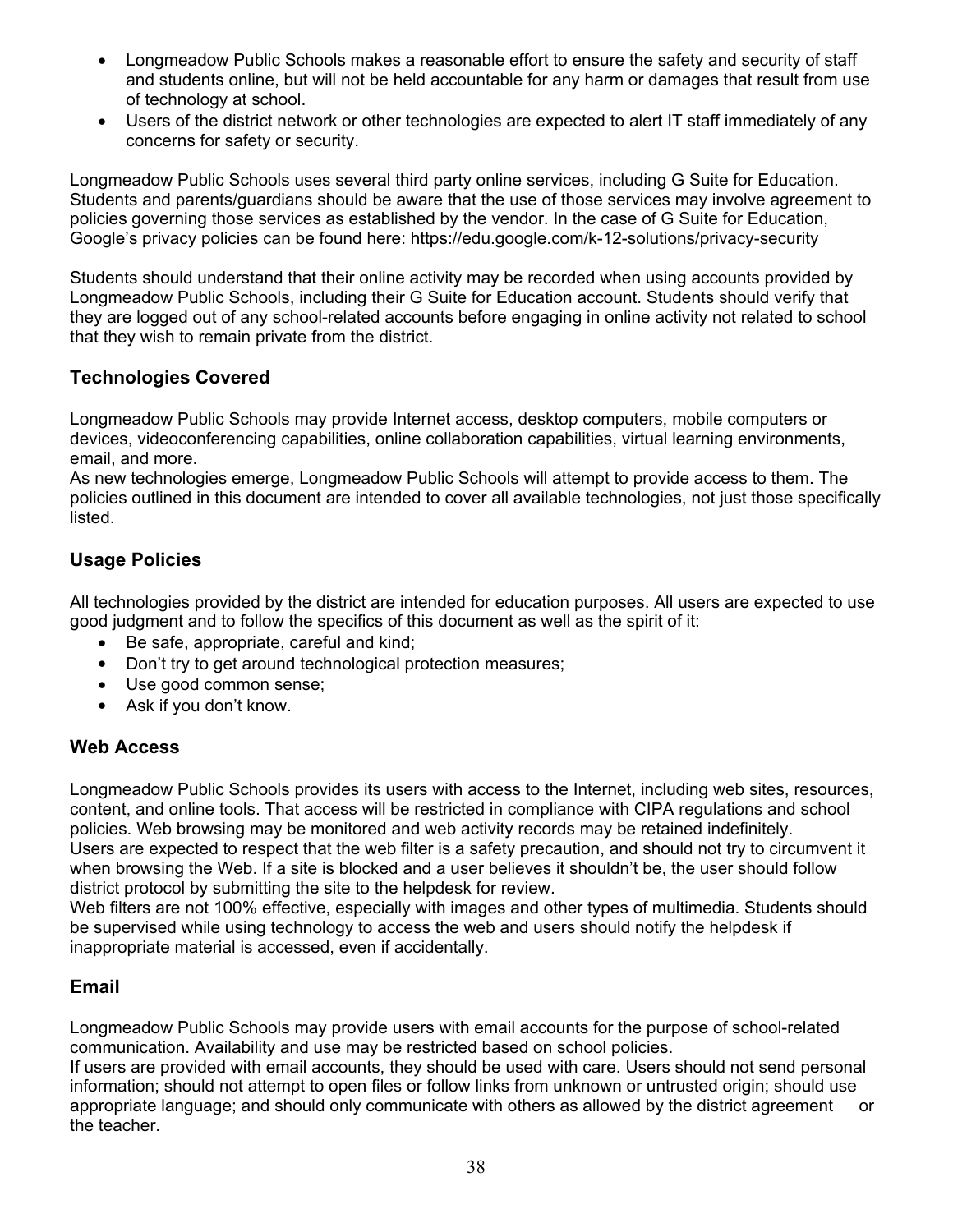Users are expected to communicate with the same appropriate, safe, mindful, courteous conduct online as offline. Email usage may be monitored and archived.

# Social/Web 2.0/Collaborative Content

Recognizing the benefits collaboration brings to education, Longmeadow Public Schools may provide users with access to web sites or tools that allow communication, collaboration, sharing, and messaging among users.

Users are expected to communicate with the same appropriate, safe, mindful, courteous conduct online as offline. Posts, chats, sharing, and messaging may be monitored. Users should be careful not to share personally identifying information online. Additional information may be found in the district Social Media & Electronic Communication policy.

# **Mobile Devices**

Longmeadow Public Schools may provide users with mobile computers or other devices to promote learning outside of the classroom. Users should abide by the same acceptable use agreement when using school devices off the school network as on the school network.

Users are expected to treat these devices with extreme care and caution; these are expensive devices that the school is entrusting to your care. Users should report any loss, damage, or malfunction to the helpdesk immediately. Users may be financially accountable for any damage resulting from negligence or misuse. Use of school-issued mobile devices off the school network may be monitored.

# **Personally Owned Devices**

Personally owned devices (including laptops, tablets, smart phones, and cell phones) may be used during school hours as specified by local school policy, in the event of an emergency, or as instructed by a teacher or staff for educational purposes. In some cases, a separate network may be provided for personally owned devices.

# **Security**

Users are expected to take reasonable safeguards against the transmission of security threats over the school network. This includes not opening or distributing infected files or programs and not opening files or programs of unknown or untrusted origin.

If you believe a computer or mobile device you are using might be infected with a virus, please alert the helpdesk immediately. Do not attempt to remove the virus yourself or download any programs to help remove the virus.

# **Downloads**

Users should not download or attempt to download or run programs over the school network or onto school resources without express permission from IT staff.

You may be able to download other file types, such as images or videos. For the security of our network, download such files only from reputable sites, and only for education purposes.

# **Netiquette**

Users should always use the Internet, network resources, and online sites in a courteous and respectful manner.

Users should also recognize that among the valuable content online is unverified, incorrect, or inappropriate content. Users should use trusted sources when conducting research via the Internet. Users should also remember not to post anything online that they wouldn't want administrators, parents, teachers, or future colleges or employers to see. Once something is online, it's out there forever—and can sometimes be shared and spread in ways you never intended.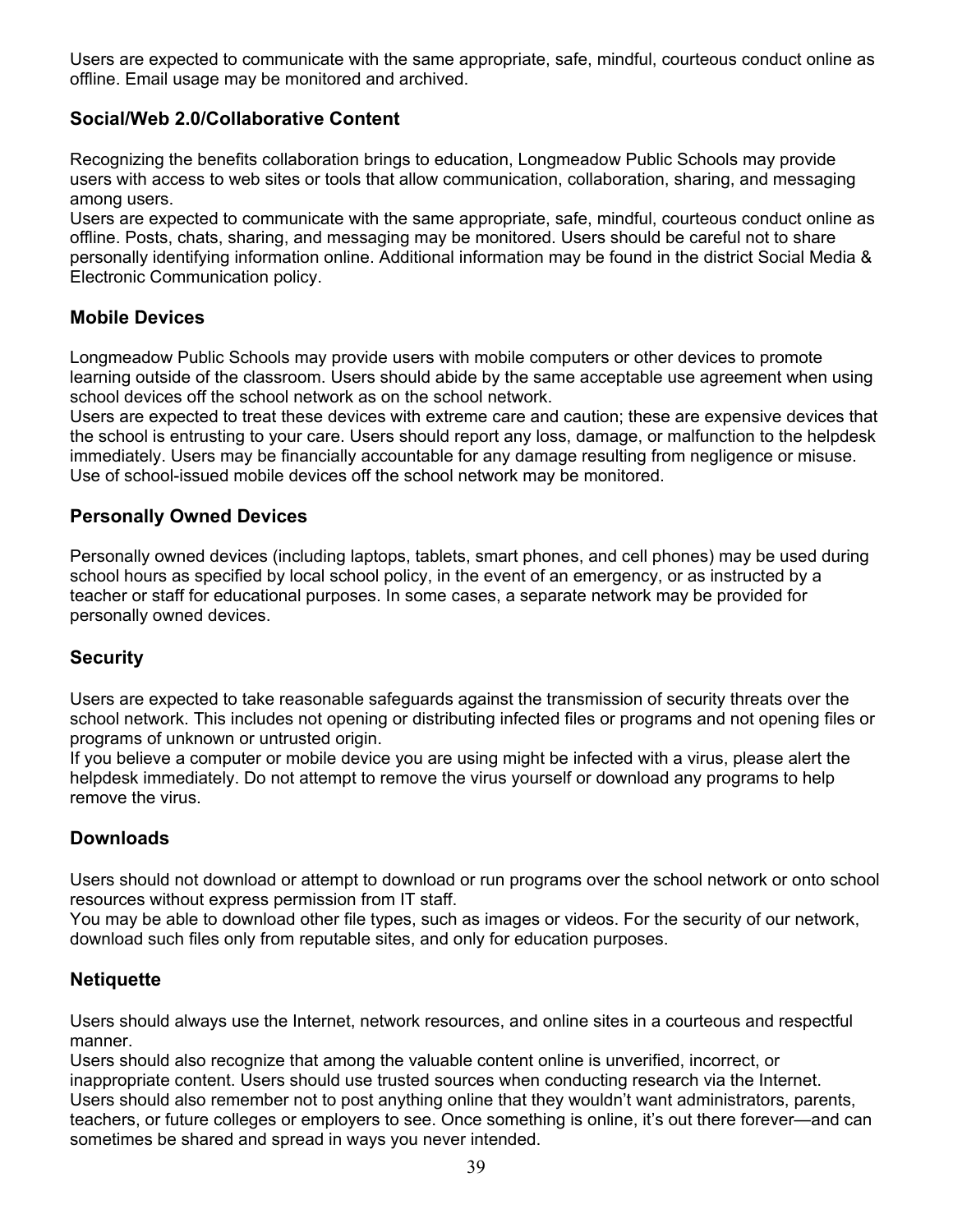# **Plagiarism**

Users should not plagiarize (or use as their own, without citing the original creator) content (including words or images) from the Internet. Users should not take credit for things they didn't create themselves, or misrepresent themselves as an author or creator of something found online. Research conducted via the Internet should be appropriately cited, giving credit to the original author.

# **Personal Safety**

Users should never share personal information, including phone number, address, social security number, birthday, or financial information, over the Internet without adult permission. Users should recognize that communicating over the Internet brings anonymity and associated risks, and should carefully safequard the personal information of themselves and others. Users should never agree to meet someone they meet online in real life without parental permission.

If you see a message, comment, image, or anything else online that makes you concerned for your personal safety, bring it to the attention of an adult (teacher or staff if you're at school; parent if you're using the device at home) immediately.

# Cyberbullying

Cyberbullying will not be tolerated. Harassing, dissing, flaming, denigrating, impersonating, outing, tricking, excluding, and cyber stalking are all examples of cyberbullying. Don't be mean. Don't send emails or post comments with the intent of scaring, hurting, or intimidating someone else.

Engaging in these behaviors, or any online activities intended to harm (physically or emotionally) another person, will result in severe disciplinary action and loss of privileges. In some cases, cyberbullying can be a crime. Remember that your activities are monitored and retained.

# **Examples of Acceptable Use**

I will:

- $\checkmark$  Use technology in school for school-related activities.
- $\checkmark$  Follow the same quidelines for respectful, responsible behavior online that I am expected to follow offline.
- $\checkmark$  Treat school resources carefully, and alert staff if there is any problem with their operation.
- $\checkmark$  Encourage positive, constructive discussion if allowed to use communicative or collaborative technologies.
- $\checkmark$  Alert a teacher or other staff member if I see threatening, inappropriate, or harmful content (images, messages, posts) online.
- $\checkmark$  Use technology in school at appropriate times, in approved places, for educational pursuits.
- $\checkmark$  Cite sources when using online sites and resources for research.
- $\checkmark$  Recognize that use of technology in school is a privilege and treat it as such.
- $\checkmark$  Be cautious to protect the safety of others and myself.
- $\checkmark$  Help to protect the security of school resources.

# **Examples of Unacceptable Use**

I will not:

- $\checkmark$  Use technology in school in a way that could be personally or physically harmful.
- $\checkmark$  Attempt to find inappropriate images or content.
- $\checkmark$  Engage in cyberbullying, harassment, or disrespectful conduct toward others.
- $\checkmark$  Try to find ways to circumvent the school's safety measures and filtering tools.
- $\checkmark$  Use technology in school to send spam or chain mail.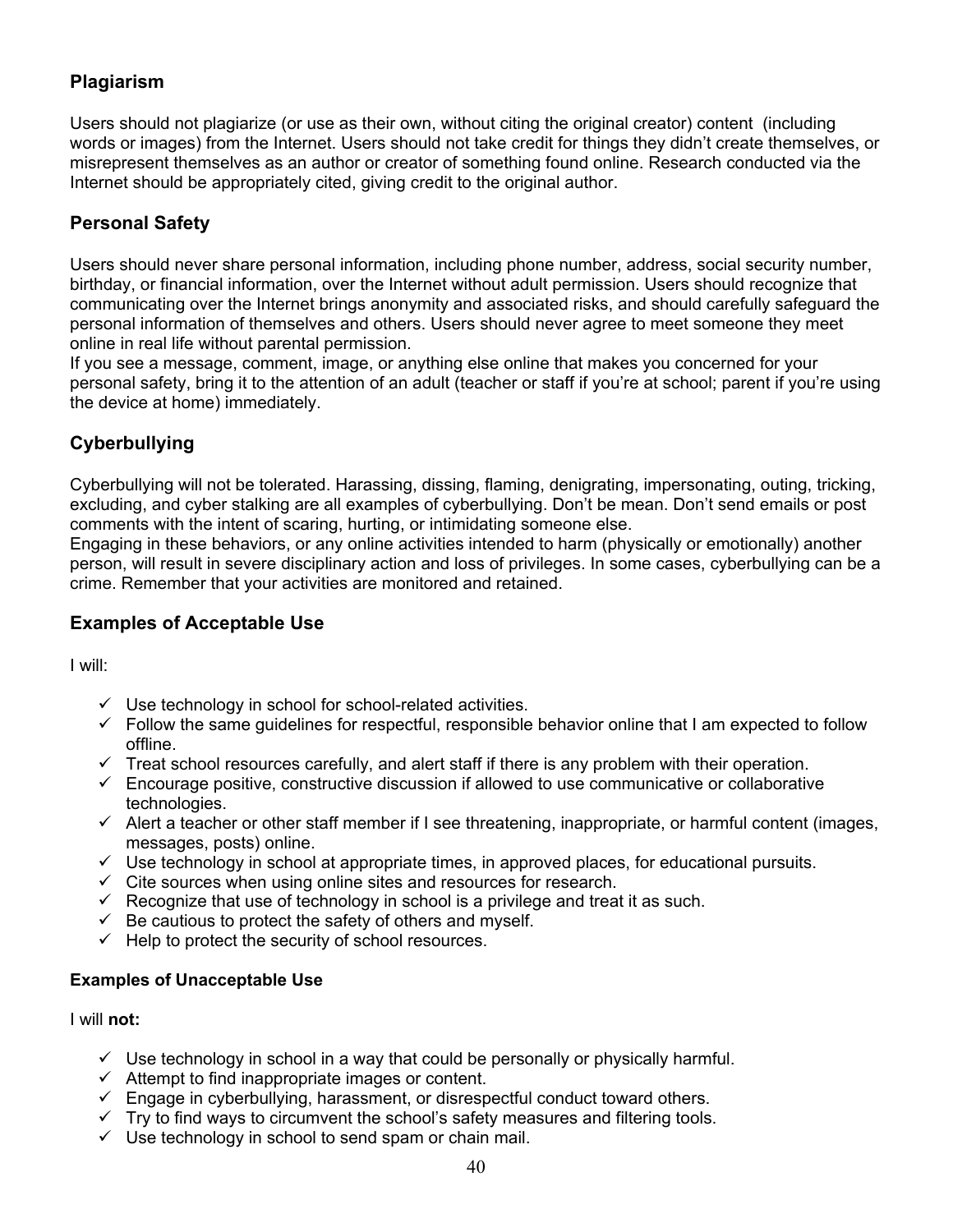- $\checkmark$  Plagiarize content I find online.
- $\checkmark$  Post personally identifying information, about others or myself.
- $\checkmark$  Agree to meet someone I meet online in real life without parental permission.
- $\checkmark$  Use language online that would be unacceptable in the classroom.
- $\checkmark$  Engage in activities that would distract, interfere or limit the educational value of an activity using technology.
- $\checkmark$  Use technology in school for illegal activities or to pursue information on such activities.
- $\checkmark$  Attempt to hack or access sites, servers, or content that isn't intended for my use.

This is not intended to be an exhaustive list. Users should use their own good judgment when using technology at school.

# **Limitation of Liability**

Longmeadow Public Schools will not be responsible for damage or harm to persons, files, data, or hardware.

While Longmeadow Public Schools employs filtering and other safety and security mechanisms, and attempts to ensure their proper function, it makes no guarantees as to their effectiveness.

Longmeadow Public Schools will not be responsible, financially or otherwise, for unauthorized transactions conducted over the school network.

# **Violations of this Acceptable Use Agreement**

Violations of this agreement may have disciplinary repercussions, including:

- Suspension of network, technology, or computer privileges  $\bullet$
- Notification to parents  $\bullet$
- Detention or suspension from school and school-related activities
- Legal action and/or prosecution

Amended: **July, 2018** Removed from Policy Manual 12/13/2017

#### $§ 5.$ Social Media and Electronic Communication Policy - File IJNDD

The Longmeadow School Committee (the "Committee") recognizes the increasing importance of electronic communication and social media for social interaction and education.

The Committee is charged with ensuring our schools' educational environments are safe and conducive to learning. Recognizing this, the Committee has adopted this policy.

For purposes of this policy, "electronic communication" includes email, text messaging, and online messaging. "Social media" means any website or application used for sharing and interacting with others electronically, including but not limited to Facebook, Twitter, Instagram, Snapchat, Pinterest, Reddit, Tumblr, and WhatsApp.

# 1. Statement to LPS Staff

The Committee recognizes that social media and electronic communication have valuable functionality both in and outside of the classroom. This policy is not intended to limit any staff member's right to speak publicly as a citizen on matters of public concern, or to communicate with fellow union members on workplace issues, so long as such communication does not interfere with the performance of job duties or disrupt the educational environment.

Staff members are role models, not students' friends, and should always conduct themselves in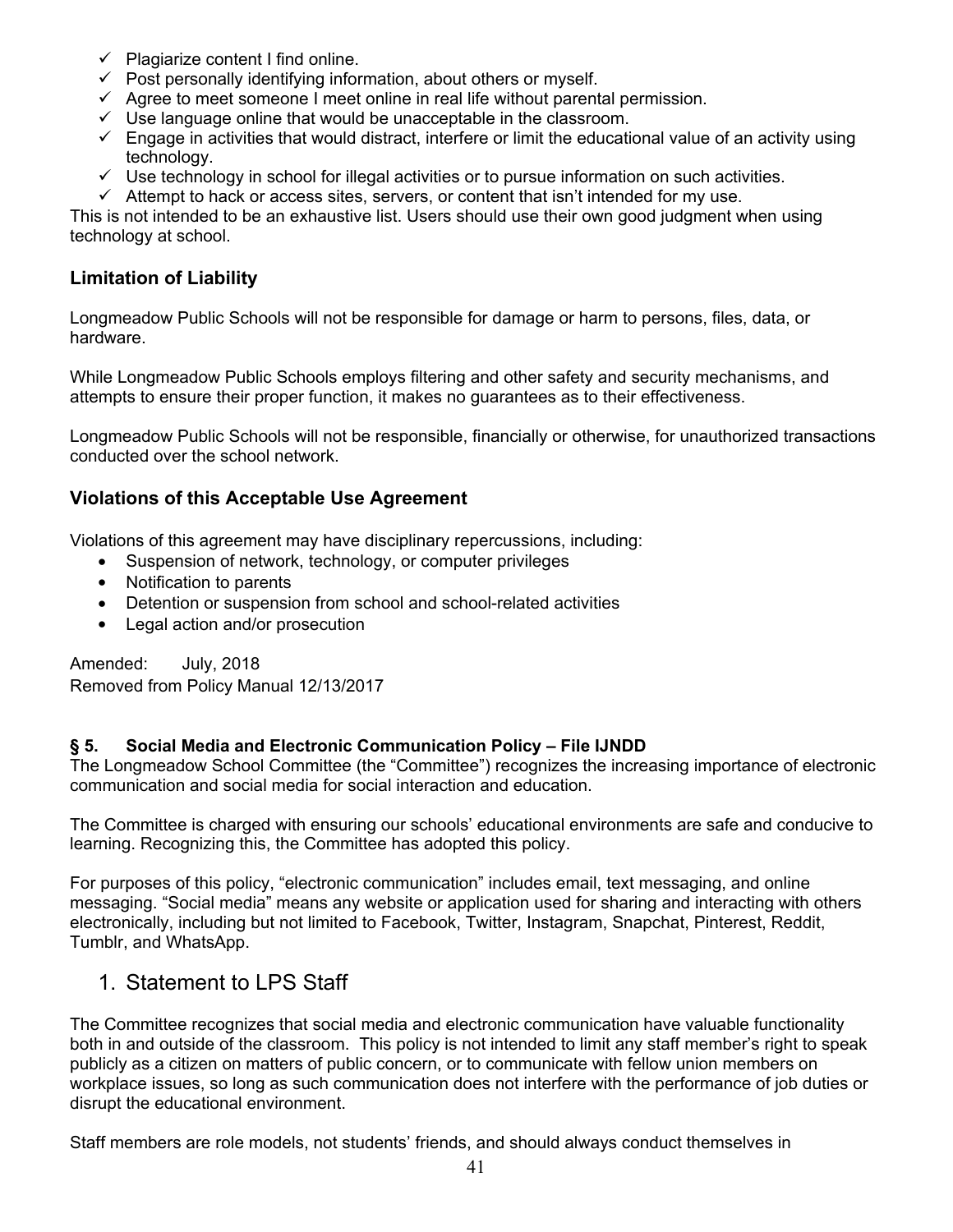accordance with this understanding.

Prohibited Conduct: Staff shall not engage in the following types of conduct, which are strictly prohibited. The following are examples of conduct only and are not intended to be all inclusive.

- a. Fraternization with students using any social media or electronic communication. Staff may not invite/accept current LPS students as "friends" on social media websites. Classroom participation on educational websites or professional pages (described herein) for instructional purposes is permitted with prior approval of the principal or his/her designee.
- b. Electronic communication to students of content of a sexual or other inappropriate nature. This includes posts on social media websites that are publicly visible or accessible, and/or visible or accessible to any student or group of students.
- c. Electronic communication to students of content advocating the illegal use of alcohol, drugs, and/or other illicit or illegal activities between students and staff. This includes posts on social media websites that are publicly visible or accessible, and/or visible or accessible to any student or group of students.
- d. Electronic communication to students of content encouraging or constituting hazing or bullying. This includes posts on social media websites that are publicly visible or accessible, and/or visible or accessible to any student or group of students.
- e. Electronic communication of private information regarding students or other staff, including, but not limited to, student record information, private cell phone numbers, private photos and pictures, and private email addresses. This includes posts on social media websites that are publicly visible or accessible, and/or visible or accessible to any student or group of students.

# 2. Communication Media

- a. Cellular Telephones and Text Messaging-Staff employed by Longmeadow Public Schools are charged with, among many things, maintaining a safe educational environment for students. Although staff members should not generally provide their personal contact information such as cellular and home telephone numbers, there are limited instances described herein where it is appropriate to give out this information. Staff who lead school sponsored trips or organize events that require travel shall maintain a line of communication with students and parents by providing their personal cell phone number to all student participants and their parents. Students may also provide their personal cell phone numbers to staff who lead school sponsored trips or organize events that require travel to facilitate ease of communication during travel. The purpose of this limited exchange of personal information is to protect student safety during travel. In the event that circumstances require the exchange of personal contact information between student and staff, the following protocol shall apply.
	- i. Prior to providing any student with his/her home and/or personal cell phone number, a staff member shall inform the school's principal or his/her designee and obtain prior authorization
	- ii. Staff members shall communicate to students and their parents that the staff member's personal cell phone number is being provided for educational, informational, or safety purposes only.
	- Staff members shall only contact students via their personal cell phones for iii. educational, informational, or safety purposes (i.e., the student has not returned to a bus on a field trip). The LPS prefers that communications related to academic issues occur in class or through district-provided email addresses.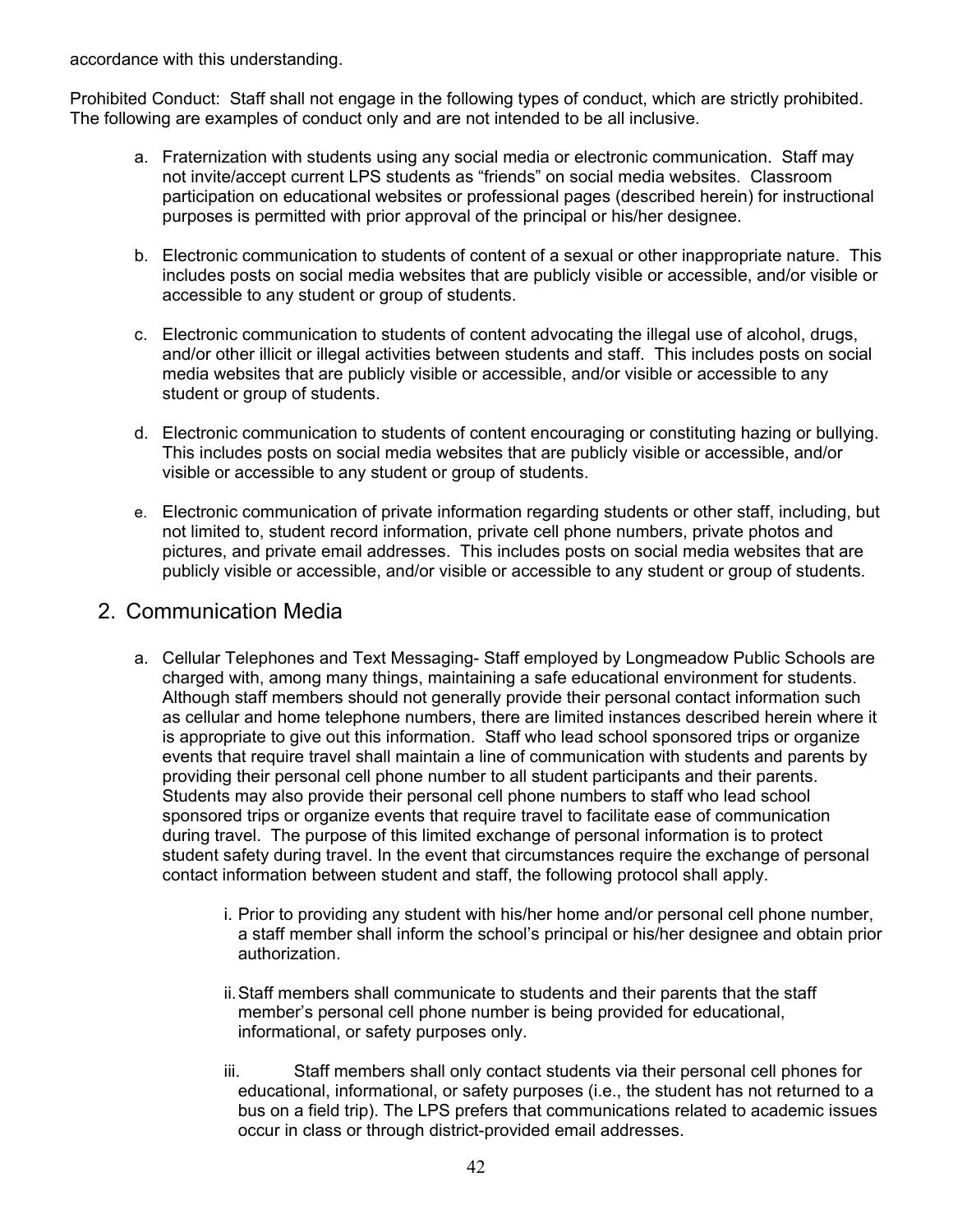- Staff members who provide students with personal contact information shall iv. explain the limited reason it is being provided and shall report any unauthorized use of this information by students (i.e., a student contacts the staff member via personal cell phone for an unauthorized purpose) to the principal or his/her designee immediately.
- b. Email Communication Procedures:
	- i. Staff may communicate with students, staff, parents, PTO's, members of the Committee, and members of the community through district-owned email addresses regarding issues pertaining to their roles as employees of the LPS. All email communication is to remain professional in nature at all times.
	- ii. Staff shall not provide their personal email addresses to students.
	- iii. Staff of the high school shall not request students' personal email addresses, nor shall they direct any communications to personal email addresses provided by students. District-owned email addresses have been provided to high school students and all email communication between staff and high school students shall be directed through district owned email addresses.
	- iv. Staff of the middle and elementary schools shall notify parents that the LPS has provided students with school email addresses as part of the curriculum. Parents must be informed and must provide consent for their child to use the email address assigned. District email accounts for students in grades PreK through 8 are only to be used to communicate with LPS students and staff, not with the public at large.
	- v. All email communication through a LPS-owned computer, network, or email address may be monitored by the District for any reason without notice. Users of districtowned email addresses should have no expectation of privacy in the content of communications on district-owned email addresses.
	- vi. In general, communications sent or received by a district-owned email address are public records subject to disclosure upon request. Certain types of email communications are exempt from the definition of public records, including but not limited to communications that constitute student records or personnel records.

### c. Use of Photographs

- i. Staff shall not, without the prior, express written permission of the superintendent or his/her designee, electronically communicate (including, but not limited to, posting on social media websites) the logo of the school or school district, any photo of the school-or its likeness, or any photo of any other property belonging to the LPS.
- ii. Staff shall not use, copy, disseminate or share in any manner, including via social media, photos or videos of students for personal purposes. Photos and videos of students may be used only with prior district approval, for school-related purposes, and only with confirmation that the parent(s) or legal guardian(s) have not opted out from the release of photos or videos of their child(ren).
- Staff must keep in mind that videos and images of students may constitute iii. "student records" within the meaning of federal and state law.
- Staff shall not identify students by their full name in any photograph at any iv.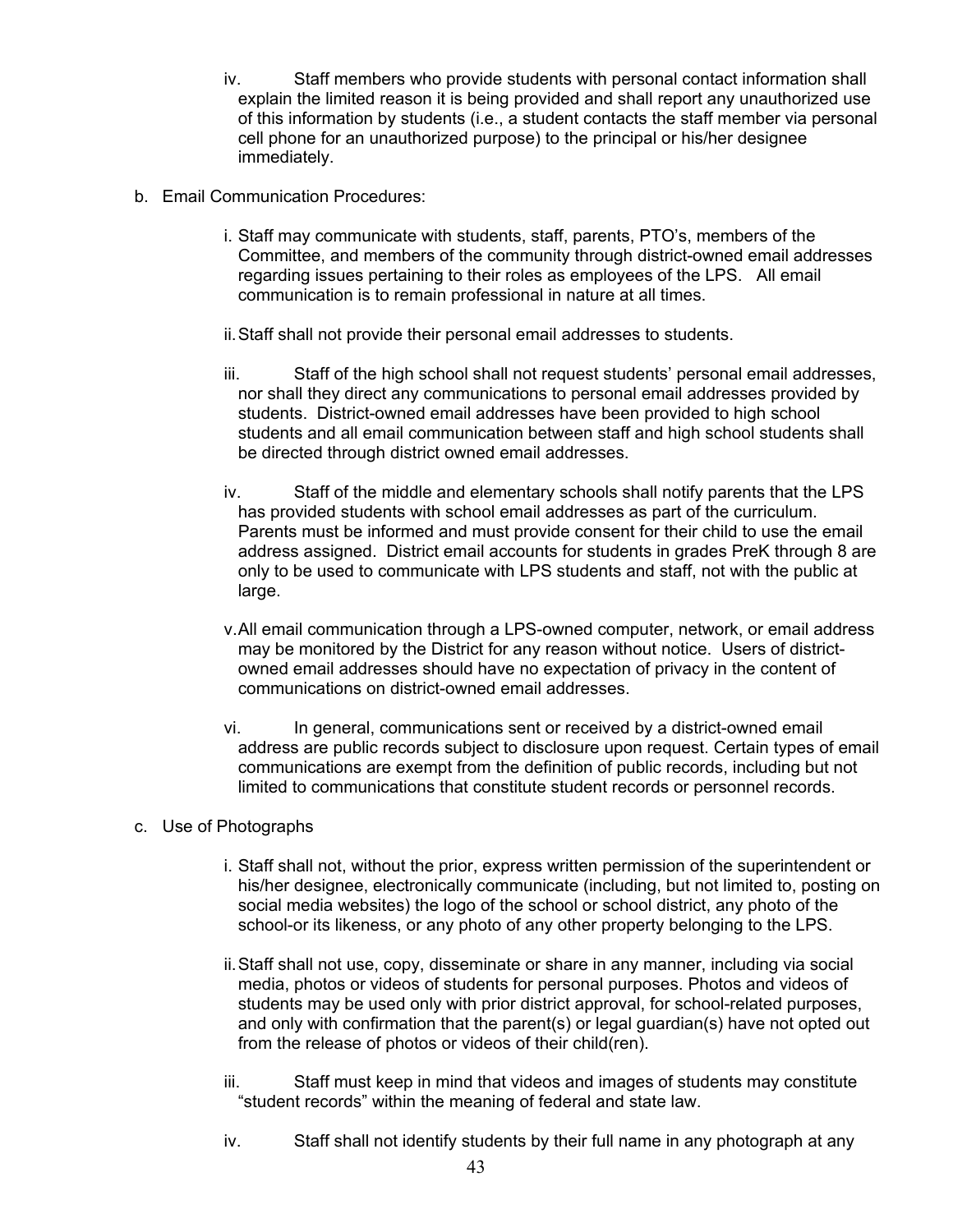time.

- d Social Media
	- i. Staff shall not "friend," follow, message, or engage students in any way on social media websites via their personal accounts.
	- ii. Staff wishing to use a social media profile for both personal and educational purposes must maintain separate personal and professional work profiles.
	- iii. Staff may only create professional social media accounts (i.e., accounts used exclusively for educational purposes) on district approved websites and platforms. The direct link to these pages must be provided to the principal or his/her designee and to the LPS Director of IT once they are created, along with all usernames and passwords that permit private or administrative access to the page/site.
	- iv. Staff shall not communicate with students via the direct messaging feature of any social media site, but rather only communicate through district provided email accounts or social media posts that are publicly accessible via the staff member's professional account on a district approved website or platform.
	- v. Staff shall report any inappropriate use of these sites by students or by fellow staff members to their district administrator immediately.
	- Staff must cite links to all sources of information from third parties posted on vi professional social media webpages.
	- Staff must notify parents of the use of professional accounts on social media vii. sites, and provide students who are unable to access content hosted on these sites with the relevant information necessary for participation in the class through other means (i.e., hand-outs, email, etc.).
- e. Blogs, Wikis, Class Pages, etc.
	- i. Staff may use blogs, wikis, or any other website for instructional purposes, including but not limited to homework pages and blog pages.
	- ii. Staff shall provide the web address of his/her page to the principal or his/her designee before disseminating the address to students, along with all usernames and passwords that permit private or administrative access to the page/site.
	- iii. Staff shall comply with all school and district policies regarding the identification of students by their first names on these pages. Staff must notify parents of the use these pages, and provide students who are unable to access content on social media sites with the relevant information necessary for participation in the class through other means (i.e. hand-outs, email, etc.).
	- iv. Staff shall cite all sources of content they provide on these pages and coply with applicable copywrite laws and other applicable intellectual property laws.

# 3. Student and Staff Conduct

The district has multiple policies regarding student and staff conduct which overlap with this policy. The Committee and Administration recognize that the use of electronic communication technology in an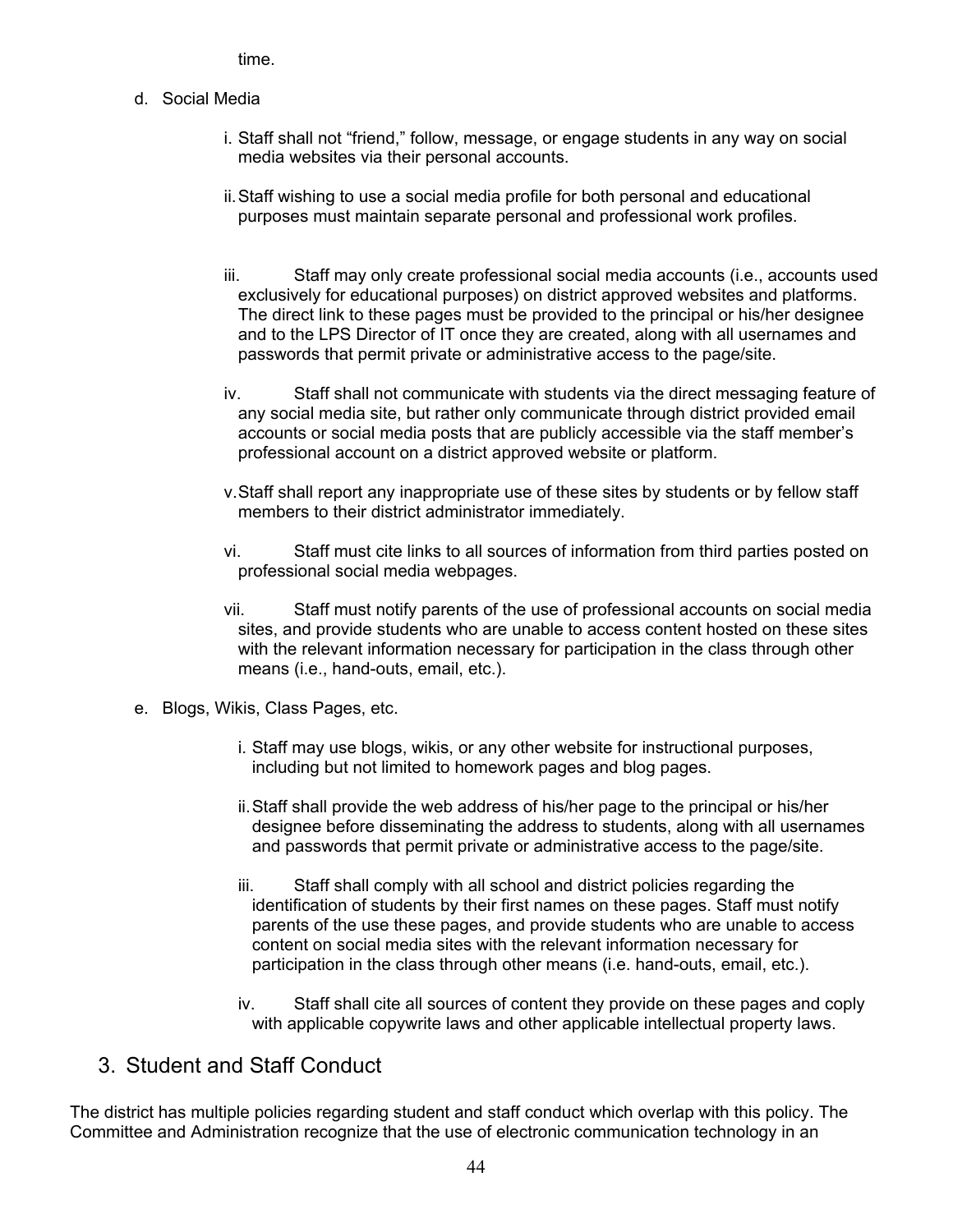educational setting presents new challenges to appropriate student and staff conduct. However, behavioral expectations will not be diminished in these settings and appropriate professional boundaries shall be maintained at all times and through all means of communications. As such, the District retains the right to moderate and restrict student and staff communication on District owned pages. The Committee and the Administration expect staff and students to maintain the same level of decorum in electronic communications, including the use of social media, as in face-to-face interactions. This policy is intended to supplement existing policies, not to supersede them.

a. Bullying and Cyber-Bullying: The Committee and LPS are committed to maintaining a safe learning environment for all students. With regard to bullying, please see Policy Section JICFB - Bullying Prevention, and, in particular, references to cyber-bullying. Cyber-bullying of any kind will not be tolerated.

LPS is also committed to maintaining an environment which is free of harassment. The district will promptly investigate allegations of harassment on property within the jurisdiction of the District, or while engaging in school activities. Please see policy JBA - Student-to-Student Harassment.

- b. Acceptable Use of School Equipment and Networks: The Committee and LPS are committed to maintaining the security of LPS networks, the quality of LPS equipment, and the privacy of LPS students. See Acceptable Use Agreement in Employee and Student Handbooks.
- c. Student Handbooks: At the beginning of each school year the building administrator or homeroom teacher shall distribute student handbooks which detail the expectations of behavior for LPS students and set rules for student conduct. Nothing contained in this Policy shall diminish those expectations and rules. The on-line behavior of both students and staff shall reflect the same standards as those used for face-to-face communications at the LPS.
- 4. Public Records Law and Copyright Protection

The Attorney General of the Commonwealth of Massachusetts has determined that any record created or received by a public employee in his or her capacity as such is subject to retention and perhaps disclosure under the public records law: http://www.sec.state.ma.us/pre/preidx.htm.

- a. Staff shall save all direct messages and communications conveyed through social media sites and through their own district email address.
- b. Staff shall comply with applicable copyright laws when posting information produced by another person or entity and shall cite all third-party sources of information posted or shared.

# 5. Responsibilities of the Superintendent, the Administration and Athletic Director

- a. The Superintendent of Schools will develop and maintain a technology Acceptable Use Policy (AUP). It will be the responsibility of the Superintendent to work with representatives from the staff to review this policy annually and propose updates when appropriate.
- b. The Superintendent and the Administration retain the right to monitor all district-approved social media, all activity on LPS-owned equipment (i.e., computers, tablets, etc.), and all activity on LPS's network for the purpose of maintaining the safety of students and staff and to ensure that this policy is followed by all staff members.
- c. The Superintendent and the Administration will have all staff including coaches read and review this policy at the beginning of each school year and/or season.
- 6. Discipline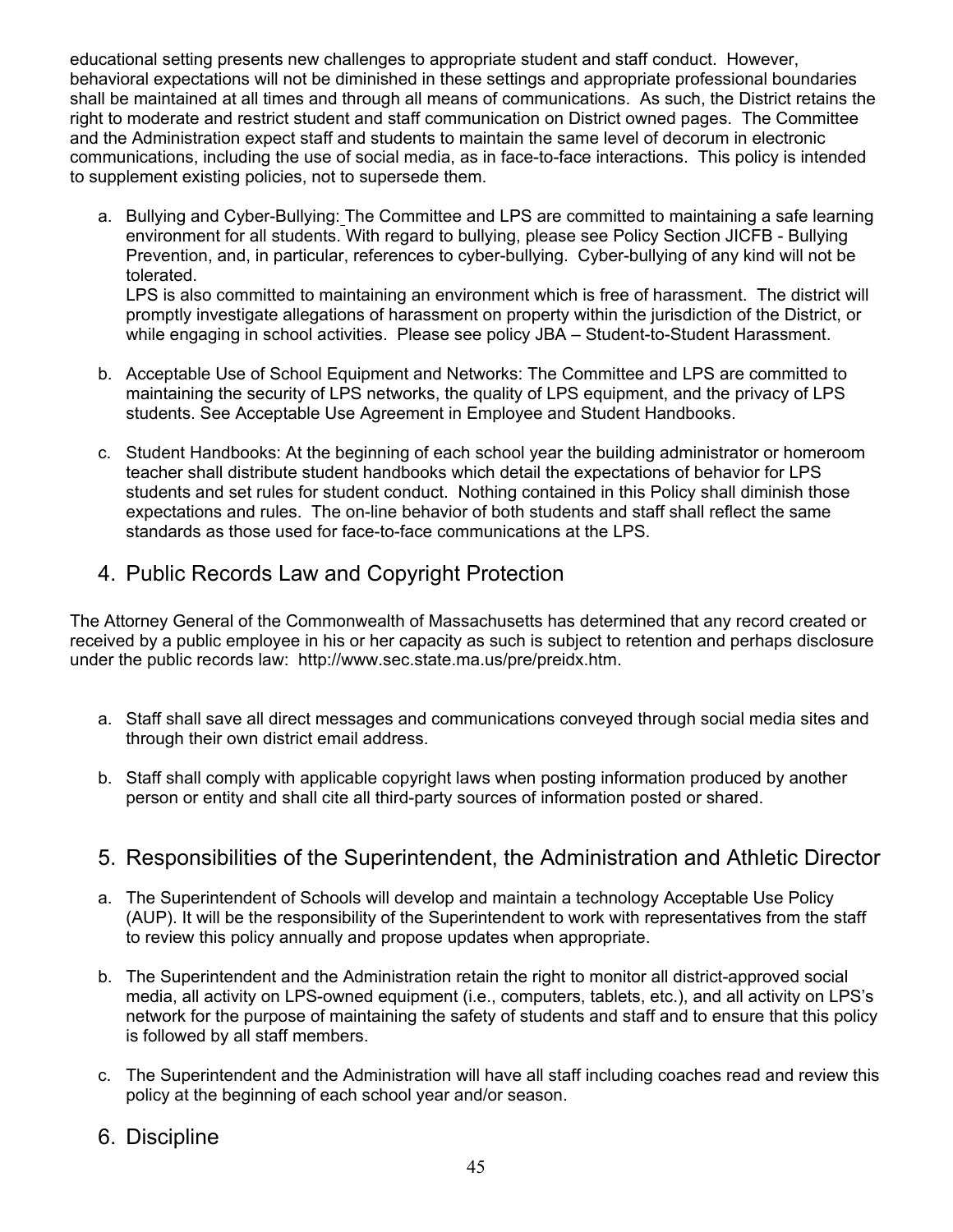The Superintendent or assigned designees may conduct internet searches to determine whether staff members have used social media in ways that violate this Policy. If a violation of the Policy is determined to have occurred, the Superintendent or assigned designee shall bring the violation to the attention of the staff member and shall consider and apply disciplinary measures up to and including termination. The disciplinary process for staff shall proceed in accordance with any applicable collective bargaining agreement under which the staff member is covered.

The LPS and the Committee disclaim all liability for the content of materials that users access on Social Media, for damages suffered in the course of or as a result of social media use, and for any related consequences. The LPS shall not be responsible for any unauthorized use of the District's network, including any and all unauthorized costs, financial obligations, fees, charges, or purchases.

Ref.: School Committee Policy JBA

**School Committee Policy JICFB** Acceptable Use Agreement K-8 Student Handbook Longmeadow High School Student Handbook

Approved by School Committee January 14, 2013 Updates: Approved by School Committee 6/23/2014 Approved by School Committee 12/8/2014, 9/25/2018

#### § 6. **Corporal Punishment - File JKA**

State law provides that:

The power of the School Committee or of any teacher or other employee or agent of the School Committee to maintain discipline upon school property shall not include the right to inflict corporal punishment upon any student.

Established by law LEGAL REF.: M.G.L. 71:37G

#### $§ 7.$ **Transporting Students in Private Vehicles**

Longmeadow Public Schools employees when acting in her/his capacity as an employee may not transport a student in the employee's own vehicle to or from a school-sponsored activity.

Policy EEAG - Student Transportation in Private Vehicles:

Whenever practicable, school buses will be used for the transportation of students participating in schoolsponsored activities and athletic competitions. However, in the event that a school bus is not provided, students will be required to arrange their own transportation to and from school-sponsored activities and athletic competitions. The School will not be responsible for coordinating or reviewing the transportation arrangements under this option.

The School and the Town specifically disclaim all liability that may result from the use of volunteer drivers and/or private vehicles to transport students to and from school-sponsored activities and athletic competitions.

#### $§ 8.$ No Recommendation of Medication for Students

Instructional staff may believe that a student whom they deal with has a medical condition (e.g., attention deficit hyperactivity disorder [ADHD]) that requires medical treatment, including the prescription of medication, so that the student can participate in instructional and other activities. It is appropriate for a principal or teacher to bring a student's school-related problems to the attention of the child's parent or guardian, and to suggest that the child's caregiver have the child evaluated medically. But school Human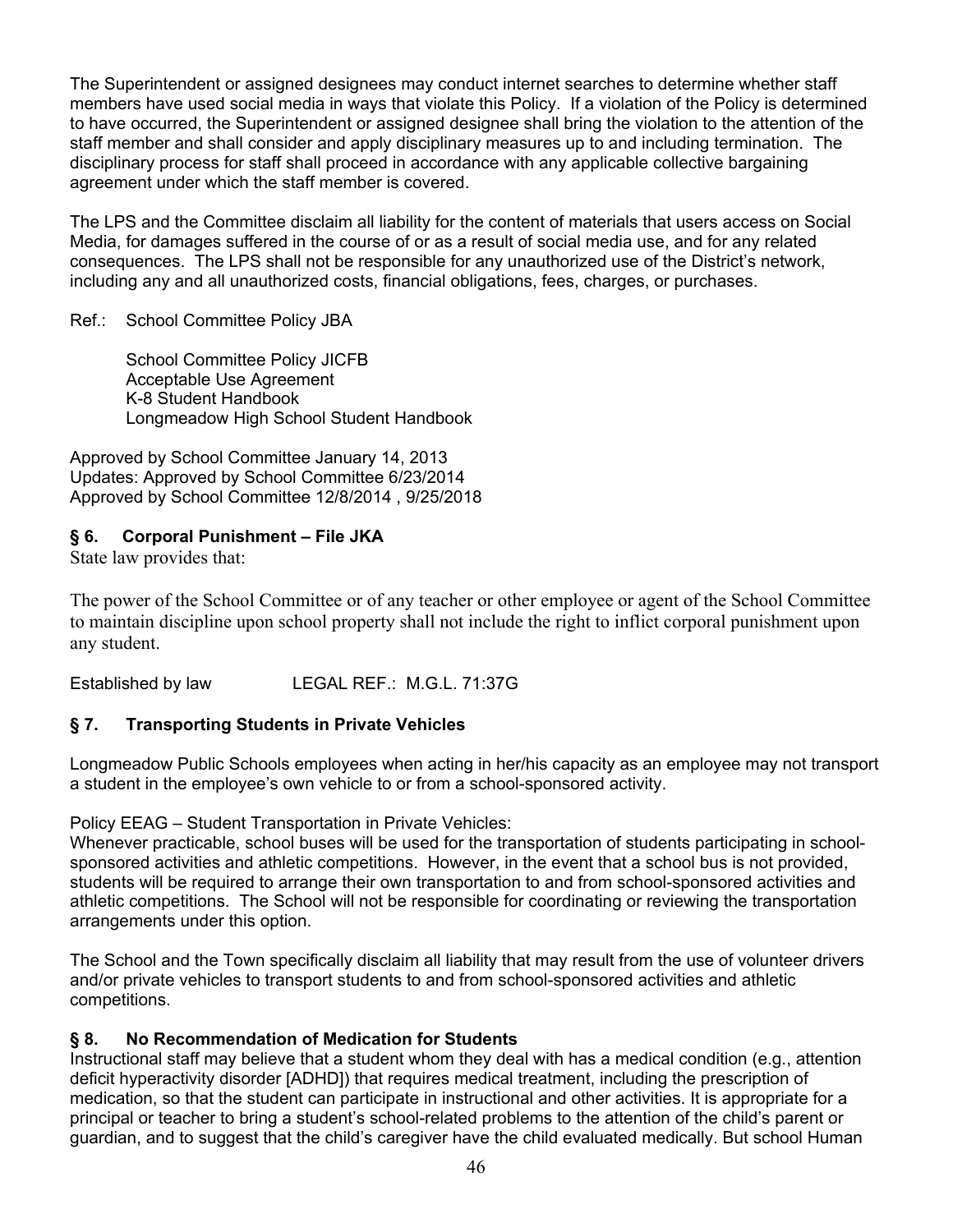Resources are not medically trained diagnosticians. They should therefore refrain from venturing medical opinions or judgments about a student to the student's parent, guardian, or any other party.

### § 9. **Mandated Reporters**

All employees of the Longmeadow Public Schools are "Mandated Reporters" as described in MA General Law. Chapter 119. Section 51A.

As a mandated reporter if you have reasonable cause to believe a child is suffering physical or emotional injury resulting from: (i) abuse inflicted upon him which causes harm or substantial risk of harm to the child's health or welfare, including sexual abuse; (ii) neglect, including malnutrition; or (iii) physical dependence upon an additive drug at birth, shall immediately communicate with your building principal/supervisor, orally or written, within 48 hours, and that principal/supervisor will notify shall be responsible for notifying Department of Public Welfare.

There are penalties outlined within the law for knowingly not reporting suspected harm, or from willfully filing frivolous reports.

# **PART IX. USE AND CARE OF SCHOOL DISTRICT PROPERTY**

#### Use of Longmeadow Public Schools Telephones  $§$  1.

Telephones are provided throughout the school system in order to promote the efficient and economical conduct of the business of the Longmeadow Public Schools. This equipment is not meant for employees' private use or for the conduct of commercial, personal, or other business unrelated to the public business of the Longmeadow Public Schools.

It is understood that on occasion an employee will find it necessary to make or receive a telephone call of a personal nature while at work. Nevertheless, except in such incidental and infrequent circumstances, it is prohibited to use telephone equipment located in school buildings or facilities for any purpose not related to the business of the Longmeadow Public Schools, without the express prior permission of the Superintendent of Schools or her/his designee.

### $\S 2.$ Use of Photocopiers, Printers or Facsimile (FAX) Machines

Photocopying equipment, printers and facsimile transmission (fax) machines are provided throughout the school system in order to promote the efficient and economical conduct of the business of the Longmeadow Public Schools. These machines and equipment are not meant for employee use for personal copying or faxing, nor are they meant for use in producing, duplicating, or distributing commercial materials or notices, or for any other purpose except the business of the Longmeadow Public Schools.

It is prohibited for any Longmeadow Public Schools employee to use photocopying equipment or fax machines for any use that is not related to the business of the Longmeadow Public Schools without the express prior permission of the Superintendent of Schools or her/his designee.

### $§ 3.$ Use of Longmeadow Public Schools Official Stationery

Official stationary of the Longmeadow Public Schools is intended for the use of school employees in the conduct of official school business. Official school stationary may not be used by any employee for personal, commercial, or any other purpose that is not directly related to the mission of the Longmeadow Public Schools.

### No Assurance of Privacy When Using School Network § 4.

No employee should have any expectation whatsoever of privacy in her/his use of a Longmeadow Public Schools computer, of electronic mail (e-mail) access provided by the Longmeadow Public Schools, or of any software or Internet access provided by or through the Longmeadow Public Schools. Any e-mail sent from or received at a Longmeadow Public Schools network address, or that is accessed on a school computer, or other use of a Longmeadow Public Schools computer, is subject to scrutiny by the Superintendent of Schools or her/his designee, and to review for its appropriateness. Any inappropriate use of school system e-mail or other computer access or facilities may subject the employee who does so to disciplinary action, up to and including termination.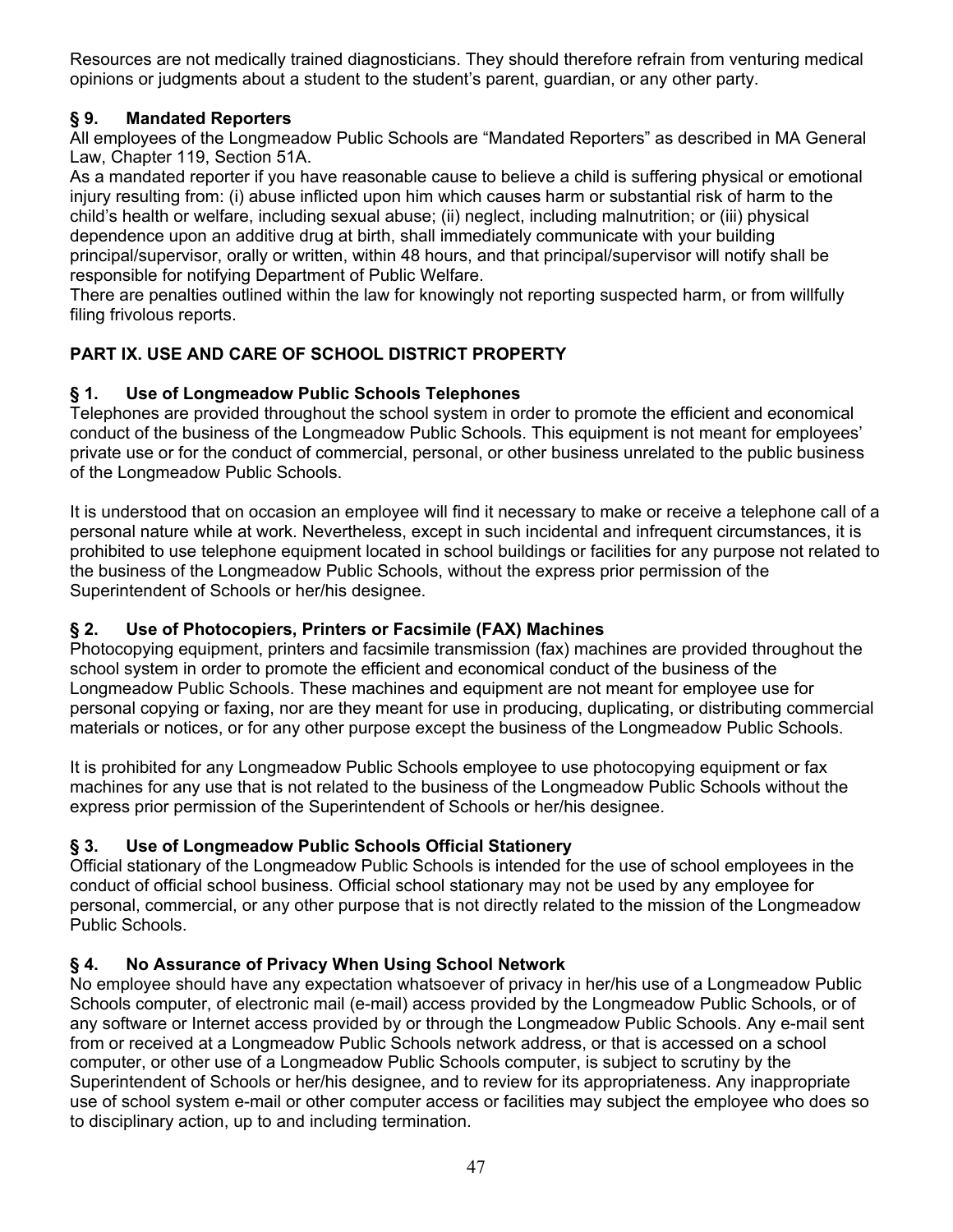### $§ 5.$ Employee File Cabinets/Desks/Computers, etc.

Employees may be issued desks, file cabinets, closets, etc. for their use. Employees should have no expectation of privacy in any school issued property. The property remains that of the Longmeadow Public Schools and may be subject to inspection without notice to insure cleanliness, safety and adherence to federal, state, and local laws or regulations.

#### $§6.$ **Building Identification Badges and Room Keys**

- A. Identification badges and Room Keys Are Property of School System. ID Badges and room keys to school system property and facilities are provided to school employees solely for the benefit of the educational and other legitimate activities of the Longmeadow Public Schools. Such keys are the property of the Longmeadow Public Schools and the Town of Longmeadow. They are not the property of the individual whom they are provided to.
- B. Unauthorized Possession or Copying of Keys Prohibited. No person to whom such keys/ID badges are duly issued may loan them to any other person without express prior approval of the superintendent of schools or her/his designee. No person to whom such keys are duly issued may copy or facilitate the copying of keys to any Longmeadow Public Schools building or facility, or room or rooms within such a building or facility, for any reason without express prior approval of the Superintendent of Schools or her/his designee.

# C. Surrender of Keys on Demand.

- 1. Authorized Keys. Any and all keys and ID badges provided to school system facilities and property that are provided to Longmeadow Public Schools employees shall be surrendered immediately upon the request or demand of the Superintendent of Schools, the Superintendent's designee, the principal of the building to which they keys provide access, or, for any custodial employee, the Facilities Director.
- 2. Unauthorized Keys. Any employee who is in possession of one or more keys to a Longmeadow Public Schools building, or rooms within a school building, which have been copied without authorization, or the possession of which by that employee is unauthorized, shall immediately turn all such keys over to her/his supervisor or to the Director of Human Resources.
- D. Consequences of Disregard of These Rules. Unauthorized possession by a Longmeadow Public Schools employee of keys/ID badges to school buildings and rooms, and failure by an employee to surrender unauthorized keys, shall be deemed an insubordinate act. As such, it may be subject to disciplinary action, up to and including termination. Failure to surrender keys upon demand may be deemed an insubordinate act, and may be subject to disciplinary action, up to and including termination. Possession of unauthorized keys may also be deemed a criminal act under certain circumstances, and may be reported to appropriate authorities.

### Failing to Close Fire Doors and Use of Door Wedges Prohibited § 7.

Fire doors are placed in school buildings in order to prevent the spread of fire, thereby saving lives and property. For fire doors to work as intended they must be closed. Therefore, it is prohibited for any employee to prop or keep open a fire door in any fashion. No fire door is to be open at any time except momentarily, to allow persons of materials to pass through the doorway. The Longmeadow Public Schools incurs considerable expense annually by having to replace doors and door frames throughout the system that are damaged by students' and staff members' propping doors open with metal, wooden, or other types of wedges or items used as wedges. The use of any object to wedge open a door in a Longmeadow Public Schools facility is therefore prohibited.

### **Emplovee Handbook S** 8.

The Longmeadow Public Schools *Employee Handbook* that is provided to school district employees is the property of and shall remain the property of the Longmeadow Public Schools. Each Longmeadow Public Schools employee is expected to familiarize her/himself with the contents of the *Handbook* upon receiving a copy.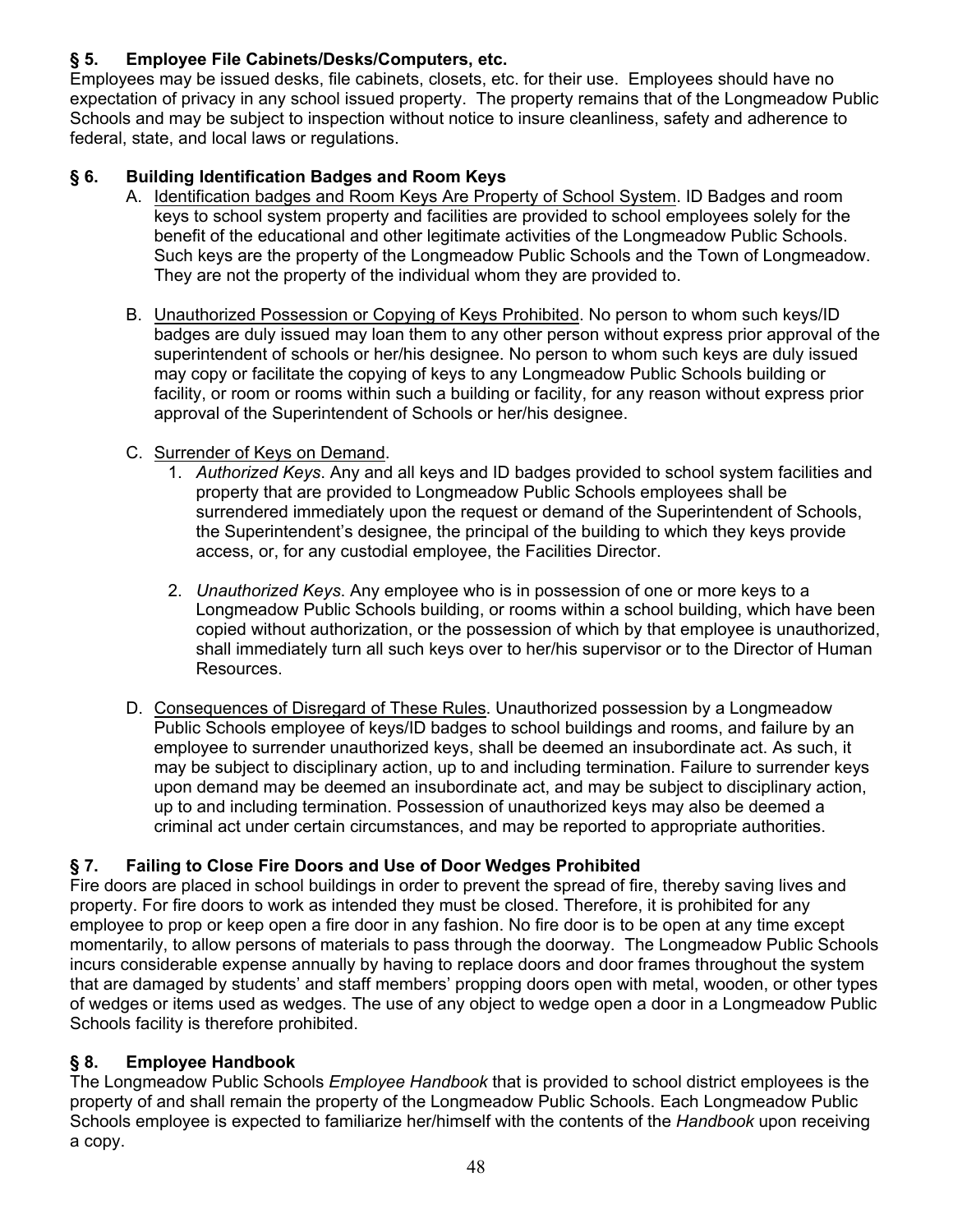The Handbook shall be kept by the employee for her/his information and reference until she/he is directed to return it to the employee's supervisor, whereupon the employee shall surrender the Handbook.

An employee who resigns from, is terminated by, or is laid off from the Longmeadow Public Schools shall surrender her/his copy of the Handbook on or before that employee's last day of work.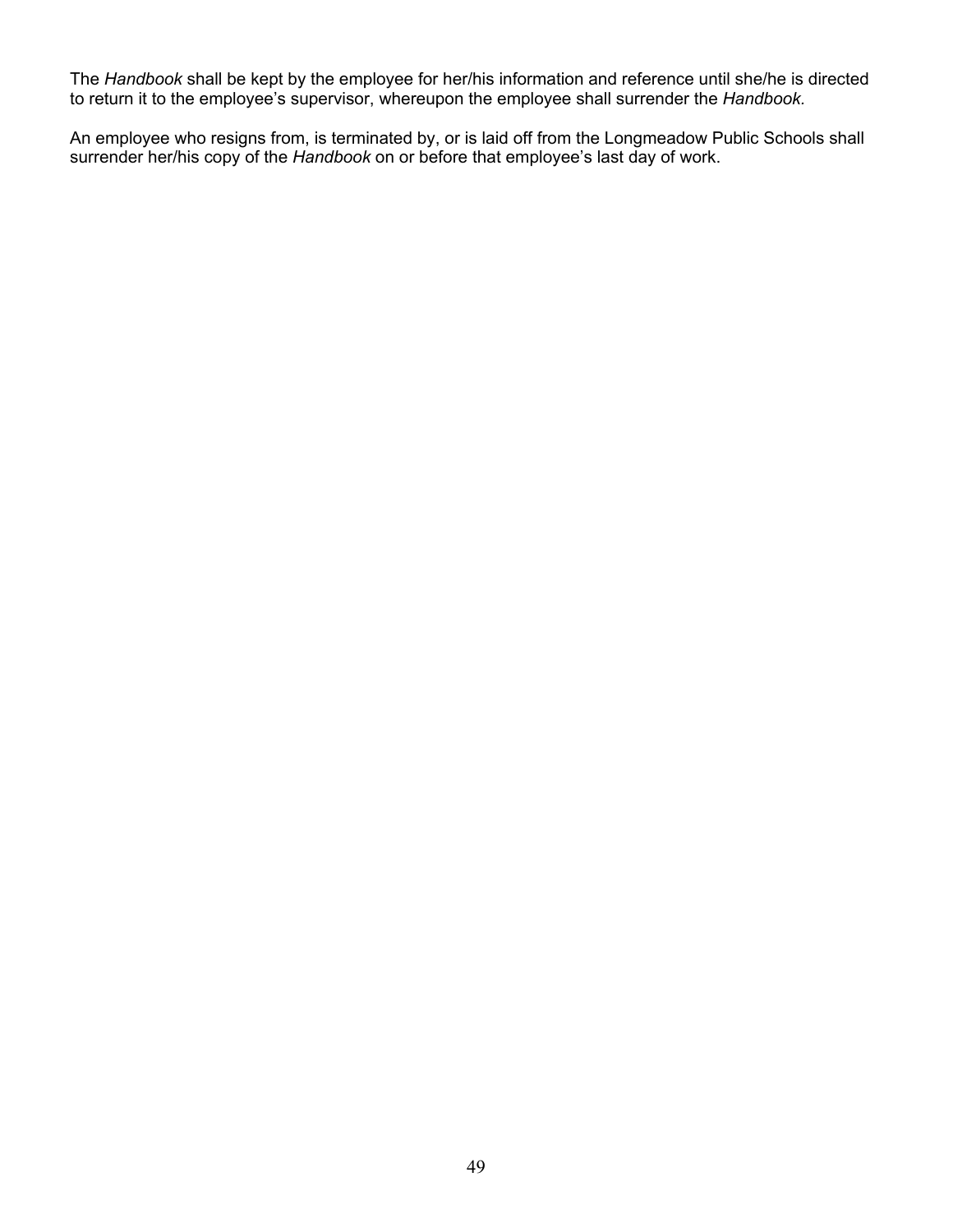# **APPENDIX A WHAT DO THESE ACRONYMS AND ABBREVIATIONS MEAN? Educational "Jargon"**

Acronyms and abbreviations have become a part of our school culture. Here are few of the more common terms that are used in our school district and/or throughout the educational community:

### **District and Inter-District**

| LPS:                               | Longmeadow Public Schools                | http://www.longmeadow.k12.ma.us                           |
|------------------------------------|------------------------------------------|-----------------------------------------------------------|
| <b>DESE</b>                        | <b>Department of Elementary</b>          | http://www.doe.mass.edu                                   |
|                                    | and Secondary Education                  |                                                           |
| PGC:                               | <b>Professional Growth Committee</b>     | http://sites.longmeadow.k12.ma.us/www/assistant-          |
|                                    |                                          | superintendent/professional-learning                      |
| <b>LPVEC: Lower Pioneer Valley</b> |                                          | http://www.lpvec.org/                                     |
|                                    | <b>Educational Collaborative</b>         |                                                           |
|                                    | <b>LCTV: Longmeadow Cable Television</b> | http://www.longmeadowtv.org/                              |
|                                    | <b>DCAP:</b> District Curriculum         | https://sites.google.com/a/longmeadow.k12.ma.us/www/docs- |
|                                    | <b>Accommodation Plan</b>                | forms                                                     |
| <b>SCAP:</b>                       | <b>School Curriculum</b>                 |                                                           |
|                                    | Accommodation Plan                       |                                                           |
| SC:                                | <b>School Committee</b>                  | https://sites.google.com/a/longmeadow.k12.ma.us/www/schoo |
|                                    |                                          | 1-committee                                               |
| SB:                                | Select Board                             | http://www.longmeadow.org/287/Town-Manager                |
| FC:                                | <b>Finance Committee</b>                 | http://www.longmeadow.org/321/Finance-Committee           |

### **Building Level & Classroom Related**

| IEP:                    | Individualized Education Plan     | (futp://www.doe.mass.edu/sped/iep/                     |
|-------------------------|-----------------------------------|--------------------------------------------------------|
| special needs students) |                                   |                                                        |
| PAC:                    | <b>Parent Advisory Council</b>    | <b>GMS:</b> http://gms.longmeadow.k12.ma.us/pac        |
|                         |                                   | WMS: http://www.williamspac.org/home                   |
|                         |                                   | LHS: http://lhs.longmeadow.k12.ma.us/parents-advisory- |
|                         |                                   | council                                                |
| PTO:                    | Parent Teacher Organization       | BBH: http://bhs.longmeadow.k12.ma.us/pto               |
|                         |                                   | <b>CTR:</b> http://www.centerschoolpto.com/            |
| PTA:                    | <b>Parent Teacher Association</b> | WSR: https://sites.google.com/site/wolfswamppta/       |
| SSR:                    | Sustained Silent Reading (or)     | http://www.education-world.com/a curr/curr038.shtml    |
| <b>DEAR:</b>            | Drop Everything And Read          |                                                        |
| ICE:                    | Individualized and Cooperative    |                                                        |
|                         | Experiences (High School)         |                                                        |
| SIP:                    | School Improvement Plan           |                                                        |
| CST:                    | Child Study Team                  |                                                        |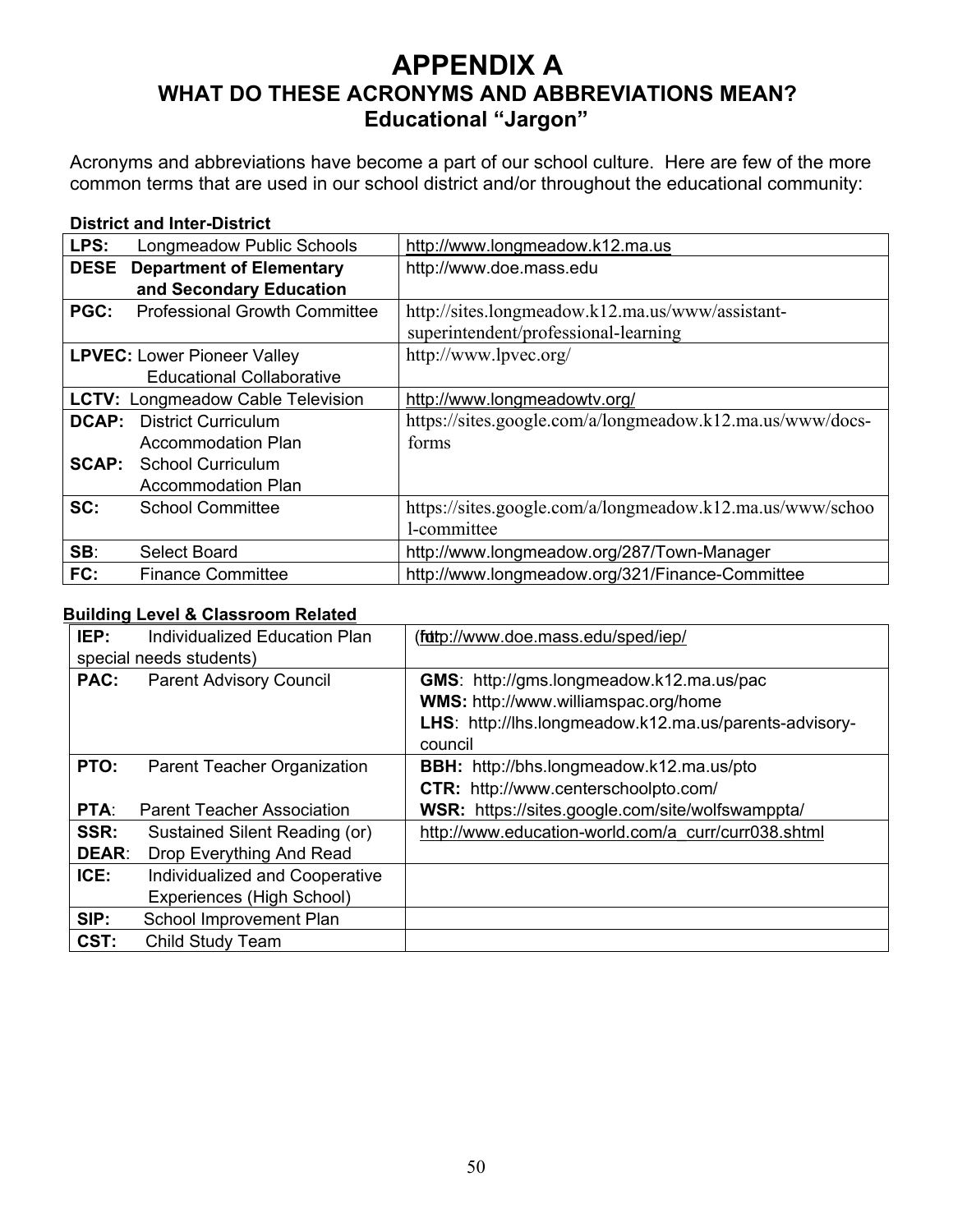# **APPENDIX B**

# **Frequently Asked Questions**

# How will I know if school is cancelled, or if there is a delayed opening?

The School Department will close school only in the case of extreme weather conditions. When schools are to be closed for the day, or if there is a delayed opening, the decision will be announced by 7:00 a.m. on local radio and television stations. In addition, the **SchoolMessenger** automated telephone messaging service will contact you.

### What is the procedure for school lunches?

All faculty and students receive a copy of the school lunch menu on a monthly basis. Anticipated prices for lunches are as follows:

Students: Elementary - \$2.75: middle school - \$3.00: high school - \$3.25

Staff: All levels- \$3.50

In some schools, there are other selections available for lunch.

### Where should I park my car when I get to school?

At each school and at central office, there are marked parking areas for staff. You will find, for example, that at the high school, there are parking spaces for administration, and at the Central Office, there are parking spaces for personnel and for visitors. It is extremely important for you to be aware of the parking regulations at your building and at other buildings that you might be visiting.

### Where do I get my paycheck?

Your paycheck/direct deposit will be in your mailbox on Wednesdays. You will get paid every two weeks.

### When will I be responsible for after school meetings?

The first Monday of each month is designated for building faculty meetings conducted by the Principal. In addition to these meetings, you should consult your LEA bargaining unit agreement for your work year and length of day expectation.

### What do I need to know if I want to run an after-school activity?

There will be postings for certain after school activities in each building. These positions are open to all faculty members. Talk with your building principal for additional information about these co-curricular activities or clubs if you might be interested in sponsoring one. If you do run an after-school activity or have students stay after school, you need to be with them and supervise the activity for the entire time. Students should not be left unattended or allowed to roam around the building, and when the activity is finished, students need to leave the building.

# What should I do if there is a fire drill? Are there other safety procedures that I should know about?

Each room has a sign that states the procedure for exiting the building in case of a fire drill. It is important for you to read the information in the student handbook as well. Be sure that you account for ALL of your students when there is a fire drill. When you leave the building bring a list of your students. It would be advisable for you to review the procedure with other staff to be sure that it is clear to you. Additional safety procedures will be discussed at the beginning of the school year.

### What are student records/cumulative records?

Student/Cumulative records for each student are on file in the school. Their records will include test results and some biographical information. If you need to access these records, contact the quidance office or the school secretary for assistance. Each school has procedures for additions to cumulative records.

# How will I find out about rules and regulations for students?

All students receive a student handbook. The information contained in these handbooks is important for both students and teachers. Included in the handbook are rules for students, policies, student rights, and information related to the operation of the school.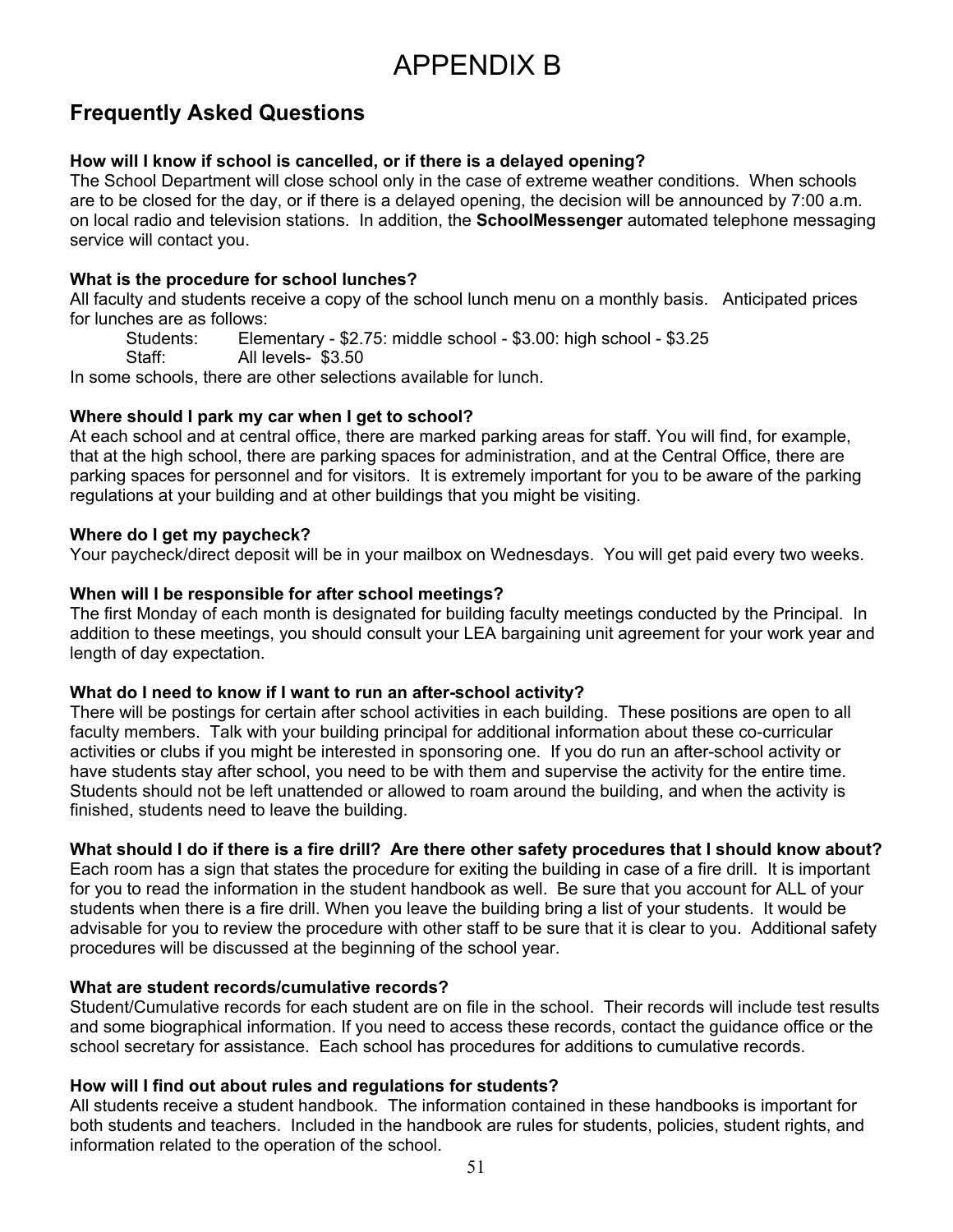### What do I need to do if I am going to be out of school and need a substitute?

Use the Absence Management (formerly known as AESOP) system for arranging for a substitute teacher (see your packet for details). It's always best to provide notification as soon as you know that you are going to be out of school. You should have the following information for your substitute teacher:

Your class schedule (including extra duties) Directions for homeroom and class routines Seating charts Lesson plans for all classes Any information that you think the substitute teacher needs to know \*If you are going to be out, but do not need a substitute teacher, you still need to follow the Absence Management procedure to report your absence.

### What should I know before I hand out any books?

All new books need to be stamped and numbered. Check with your school office for stamping equipment. All books need the stamp on the inside cover before they can be issued. Students also need to fill out and sign a book form before taking the book.

### What is inter-school mail, and how does it work?

If you need to send correspondence to the Central Office or to another school, you can place it in a large envelope that is available in the office in your school. There is a mailbox specifically for inter-school mail in the office. This mail is picked up daily. There is also a mailbox for regular mail, and this mail is also picked up daily.

### Where can I find information about course offerings and professional development opportunities?

Longmeadow has a very active professional development program. The New Employee binder includes your professional development handbook regarding system policies, programs, and procedures, as well as a course booklet (this information is also available on the district's website). Each school has representatives on the Longmeadow Professional Growth Committee (PGC). There is also a committee that works with each principal to assist with building level professional development programs. These committee members can help you with questions that you might have regarding professional development. Information related to other professional development opportunities will also be posted in the faculty room and/or on bulletin boards in individual buildings.

### What are my professional development obligations?

Please refer to LEA, Unit A contract: ARTICLE XV, Professional Growth, B. Required Courses

Teachers are required within each three-year period to complete successfully an approved two credit hour in-service course or workshop, or, at their own expense, a two credit hour graduate or non-graduate course. If prior approval of the Superintendent is secured, a Teacher may meet this course requirement by:

- a. Successfully teaching a recognized college credit course or an approved in-service course or workshop: or
- b. Meeting approved equivalent educational travel requirements of Section F of this Article.

Courses or workshops required by the State or School Committee, exclusive of those required to gain or maintain professional certification, will either be offered by the School Committee at no cost to the individual, or, with approval of the Superintendent, may be taken elsewhere, with tuition reimbursement provided up to the credit hour rate in effect at the time at the University of Massachusetts.

Failure to meet the requirements above makes a Teacher ineligible for further salary step increments until the requirements are successfully met. Teachers who have taken 30 credit hours of graduate level courses beyond the Master's Degree or have twenty-five (25) years of teaching experience, at least fifteen (15) of which are in the Longmeadow Public School System are exempted from this requirement.